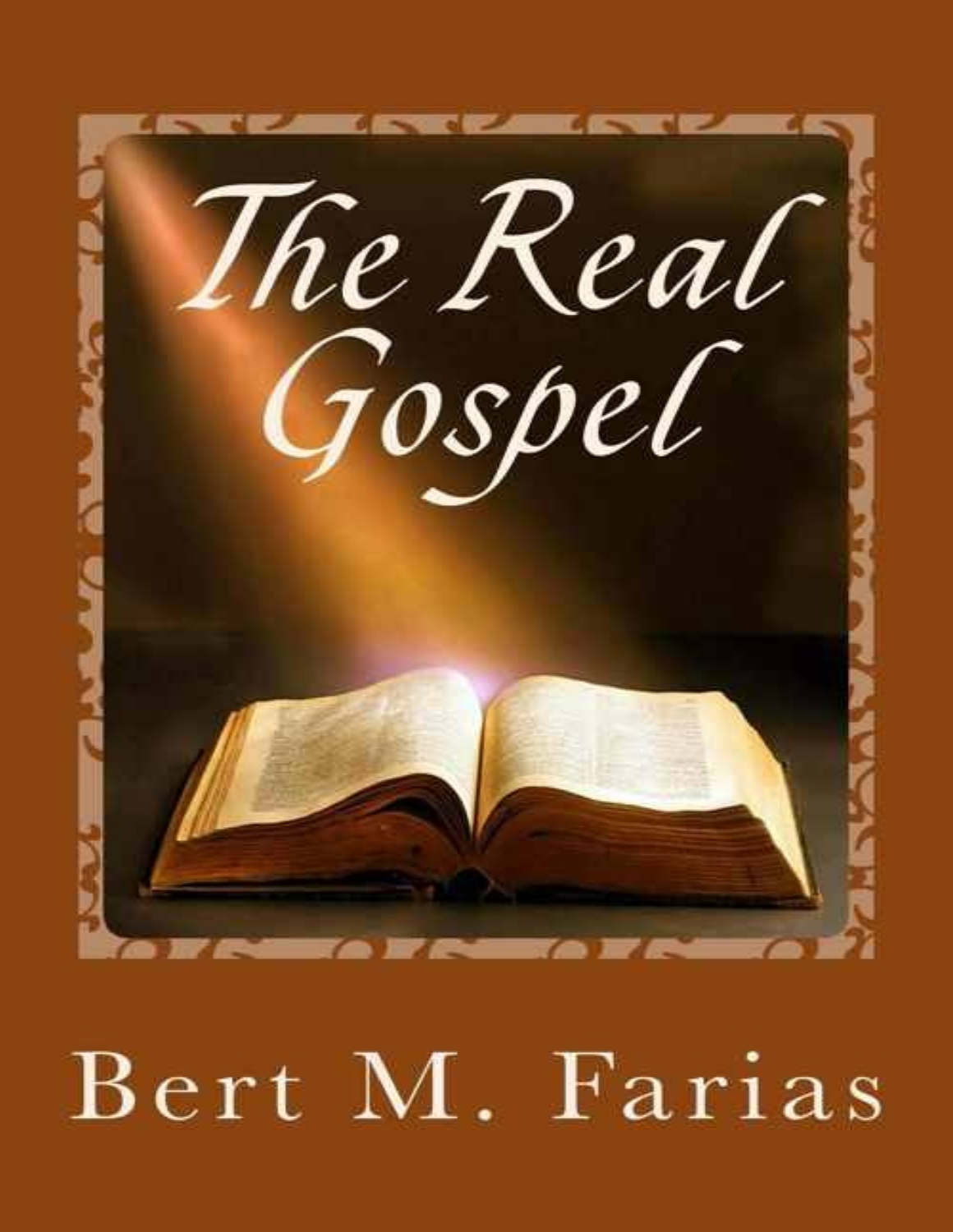# **THE REAL GOSPEL**

**Bert M. Farias**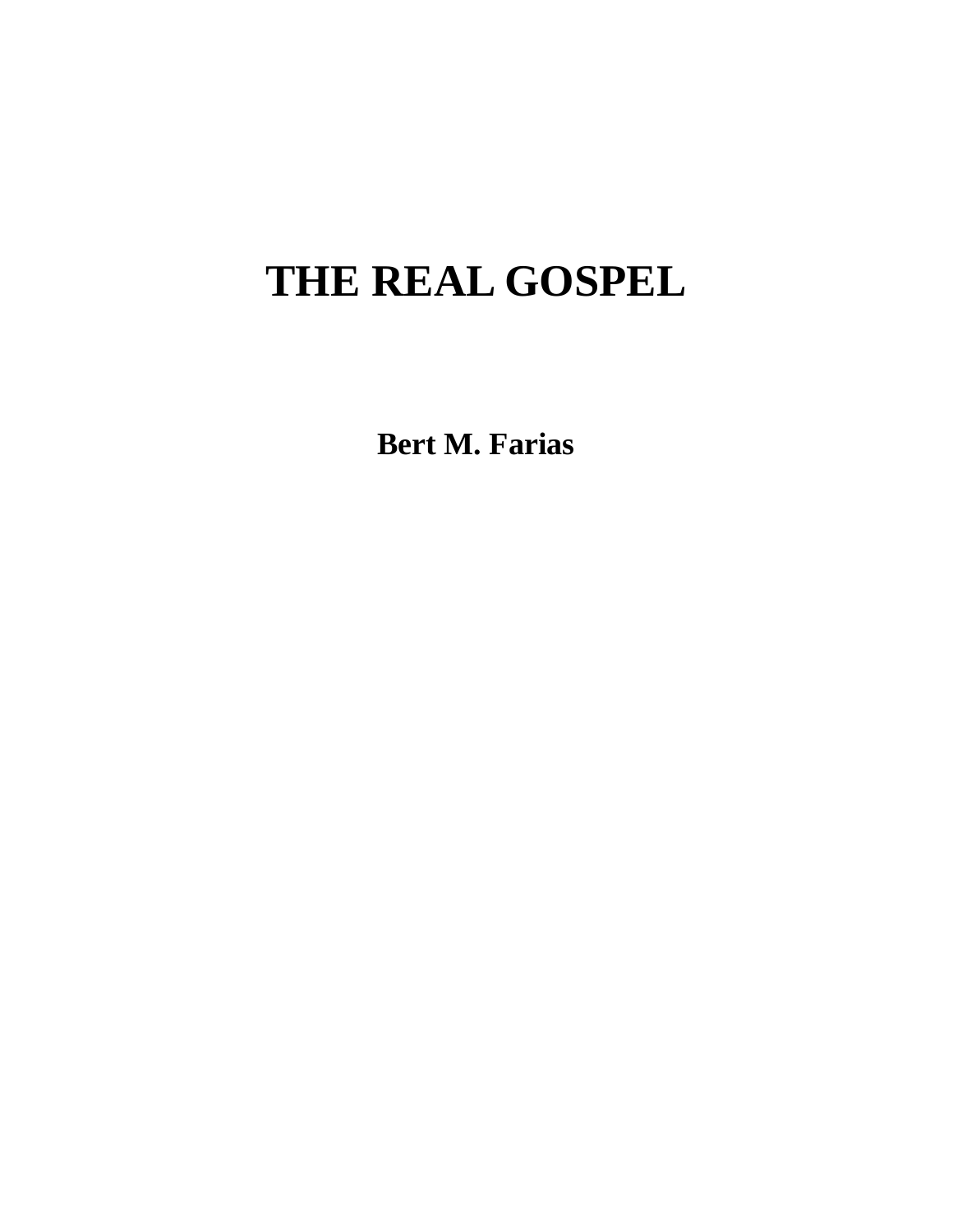*The Real Gospel* Copyright © 2012 Bert M. Farias

Cover design by Daniel J. Clausen

Unless otherwise identified, Scripture quotations are from the HOLY BIBLE, NEW KING JAMES VERSION (NKJV). Copyright © 1982 by Thomas Nelson Publishers. Used by permission. All rights reserved.

All rights reserved. No part of this publication may be reproduced, stored in a retrieval system, or transmitted in any form or by any means – electronic, mechanical, photocopy, recording, or otherwise – without the prior written consent of the author. The only exception is brief quotations in printed reviews.

A Holy Fire Ministry Publication. Printed in the United States of America.

ISBN-13: 978-0615649597 ISBN-10: 0615649599

Library of Congress data is available for this title.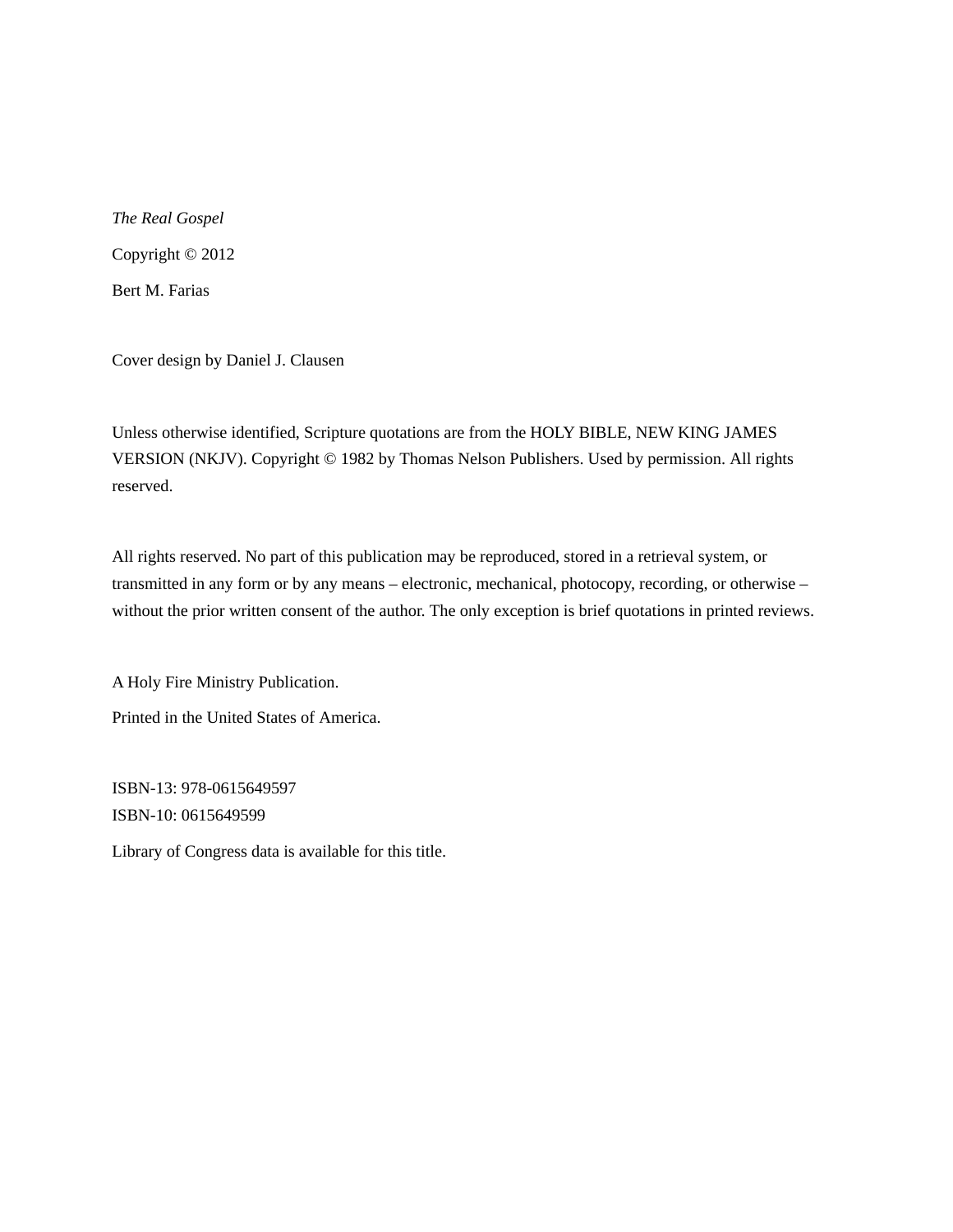# **Table of Contents**

| <b>FOREWORD</b>                        |     |     |    |
|----------------------------------------|-----|-----|----|
| <b>INTRODUCTION: A DREAM</b>           | 11  |     |    |
| <b>THE DEIFICATION OF MAN</b>          | 15  |     |    |
| THE MODIFICATION OF THE GOSPEL         |     |     | 35 |
| THE OFFENSE OF THE CROSS               |     | 51  |    |
| THE JUDICIAL ASPECT OF THE CROSS<br>73 |     |     |    |
| THE GOSPEL OF POWER                    | 89  |     |    |
| THE MESSAGE OF THE CROSS               |     | 103 |    |
| <b>A CHRISTMAS LETTER</b>              | 109 |     |    |
|                                        |     |     |    |

**ABOUT THE AUTHOR 115**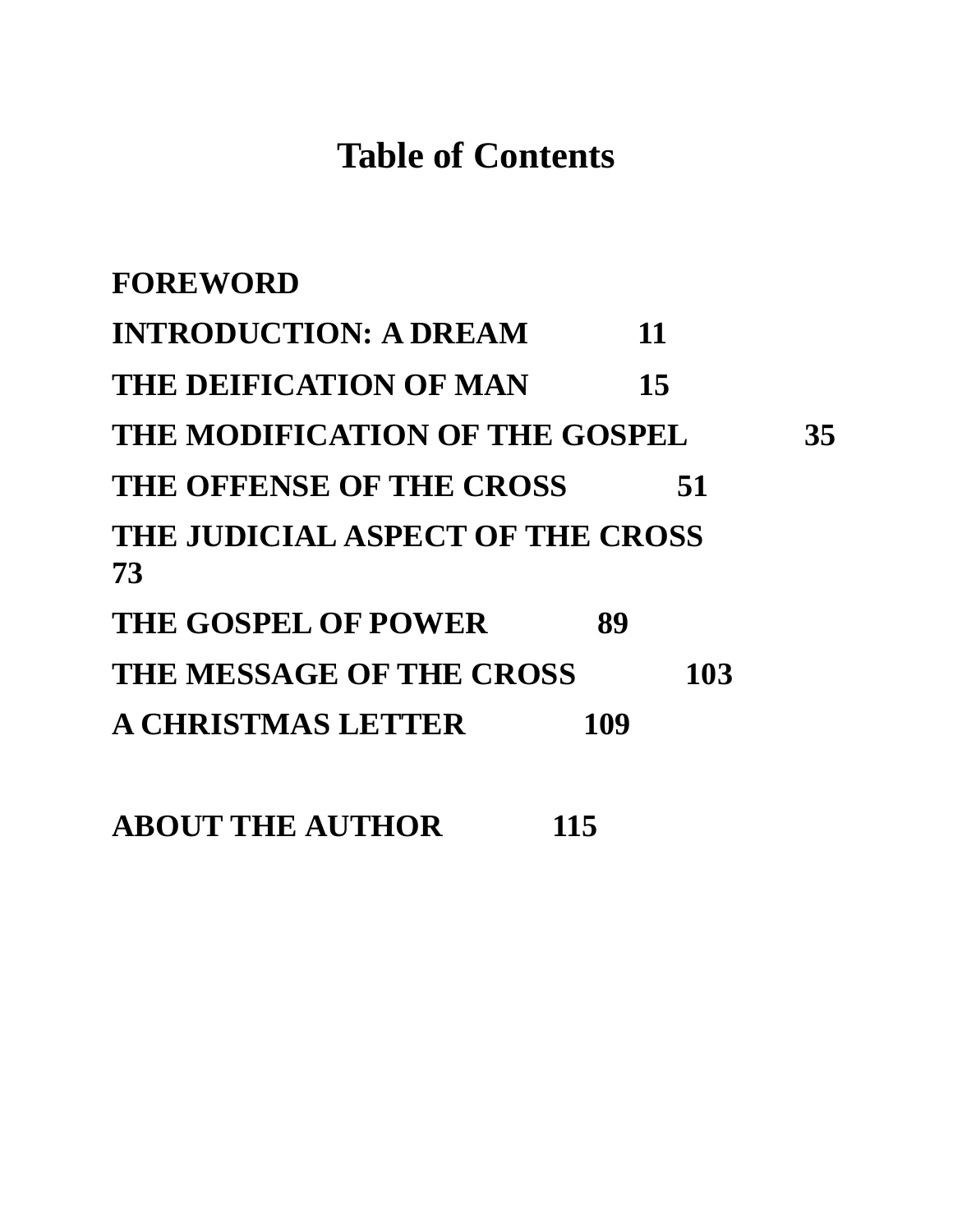### **FOREWORD**

THE REAL GOSPEL, by Bert Farias, is a must read for everyone, from those seeking to know God, to those preaching Christ's Gospel. This is a true presentation of the Gospel, and not just a commentary on one facet or an emphasis on an aspect of the Gospel. It is a solid presentation of the essential truths that explain why we need a Savior, how Jesus saves us, and how to receive Him. Bert Farias brings back into focus, the truth about sin, its damning effects upon mankind, and why the cross of Calvary was necessary and sufficient to provide salvation for us. He then, clearly and courageously, lays out the plain truth of the Gospel and about what is missing in so much of the modern approach to presenting Jesus Christ. This book, in furnishing the full and true Gospel message, reveals why so many Christians and churches lack power, endurance, and character.

THE REAL GOSPEL is truly a book for this hour. The constant popular emphasis on making the Gospel relevant to our culture is obnoxious and misguided because it's based in the error that modern people must be reached on the humanist level of their self-interest – that they are otherwise incapable of patiently hearing the Gospel before becoming offended by its demands for righteousness and holiness. This book clearly defeats that error by showing that the real Gospel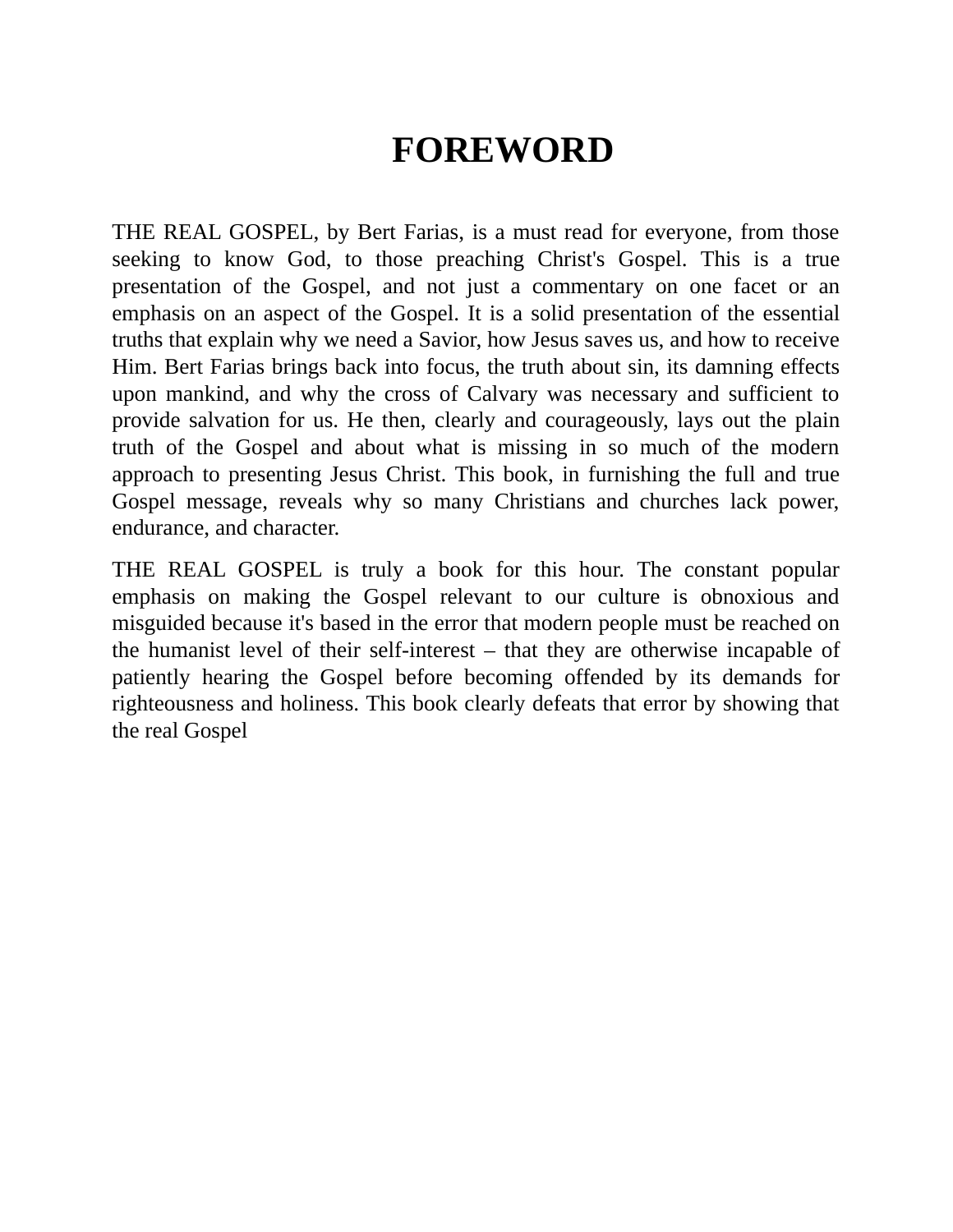is "the power of God unto salvation," for all people, for all time.

From my experience, having served full-time in pastoral, missionary, and church-planting ministry since 1975, this is one of the best, well-balanced presentations of the Gospel of Jesus Christ that I have come across. I will be highly recommending it to my home congregation and missions churches.

Nick Champlin

Faith Christian Church, Clearwater, FL

Nigeria-Ijaw Mission, Niger Delta, W. Africa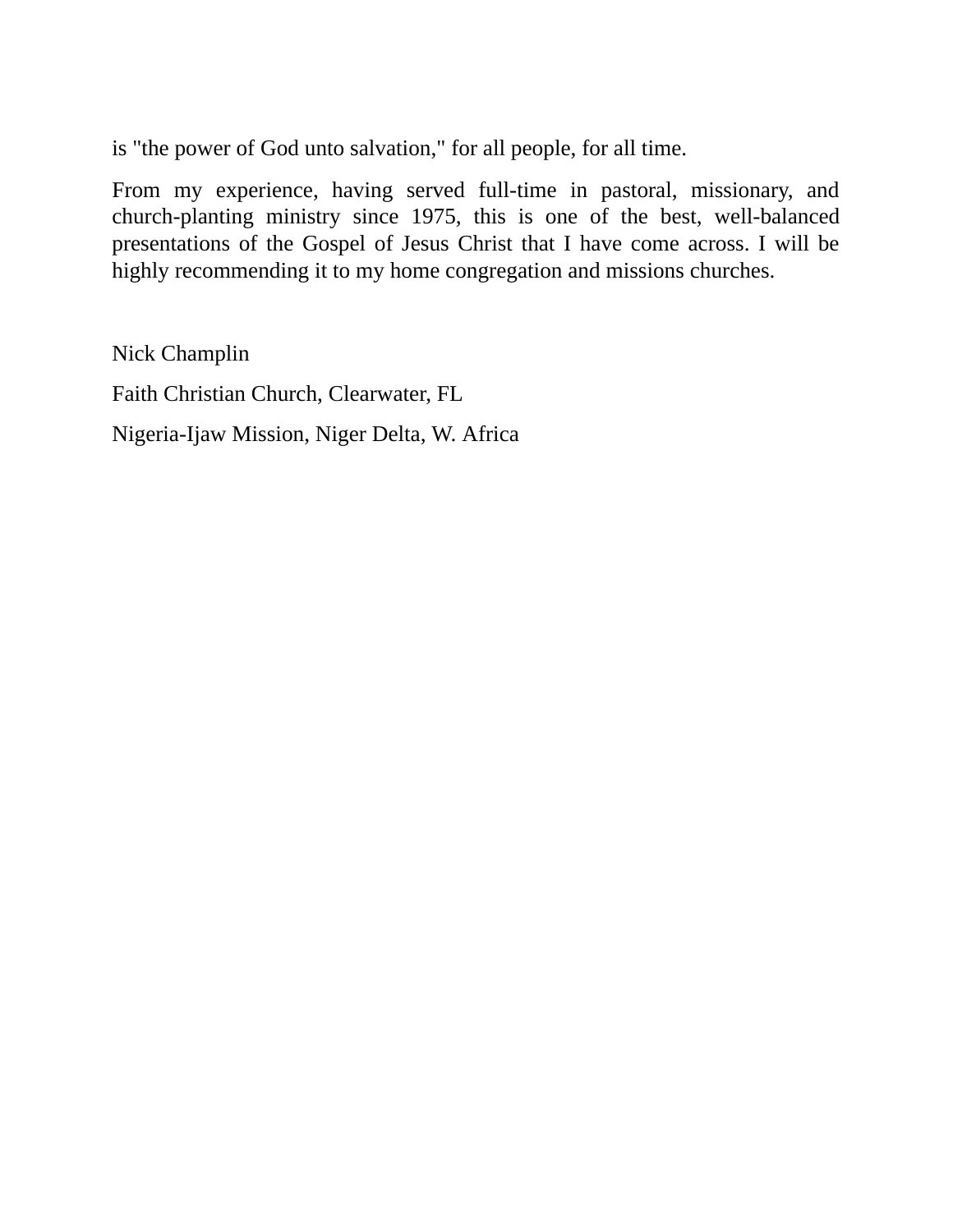# **INTRODUCTION: A DREAM**

Recently the Lord reminded me of a dream I had a number of years ago. He quickened me to pray concerning the importance of the dream. In the dream I was walking with a pastor on church property where many were gathered in a picnic-like fellowship. As we were walking I noticed a small cookhouse where the pastor took me in. All kinds of food was being prepared, several dishes of which I was familiar with from my years on the mission field in Africa. As my eyes looked upward I saw shelf after shelf of warm cooked food that had been stored, but not served. I asked the pastor why he wasn't serving that food because the people needed it.

I was shocked when he replied, *"This is strange food to them." "But it's being wasted here,"* I said.

Then the pastor and I walked back out onto the church property as he continued to show me more of the facilities. When we crossed over a small garden bridge I saw weeds and tares sprouting up from under the bridge. As I looked around I was seeing these same weeds and tares growing up all over the property, so much so that our feet became entangled making it difficult to walk.

When I woke up from this dream I was distressed in my heart, and I inquired of the Lord as to the dream's meaning. He told me that the weeds and tares represented festering sin, complacency, and compromise resulting from a neglect of certain messages and truths that His body was not receiving.

*"For I have not shunned to declare to you the whole counsel of God" (Acts 20:27).*

*"If you instruct the brethren in these things, you will be a good minister of Jesus Christ, nourished in the words of faith and of the good doctrine which you have carefully followed" (1 Tim 4:6).*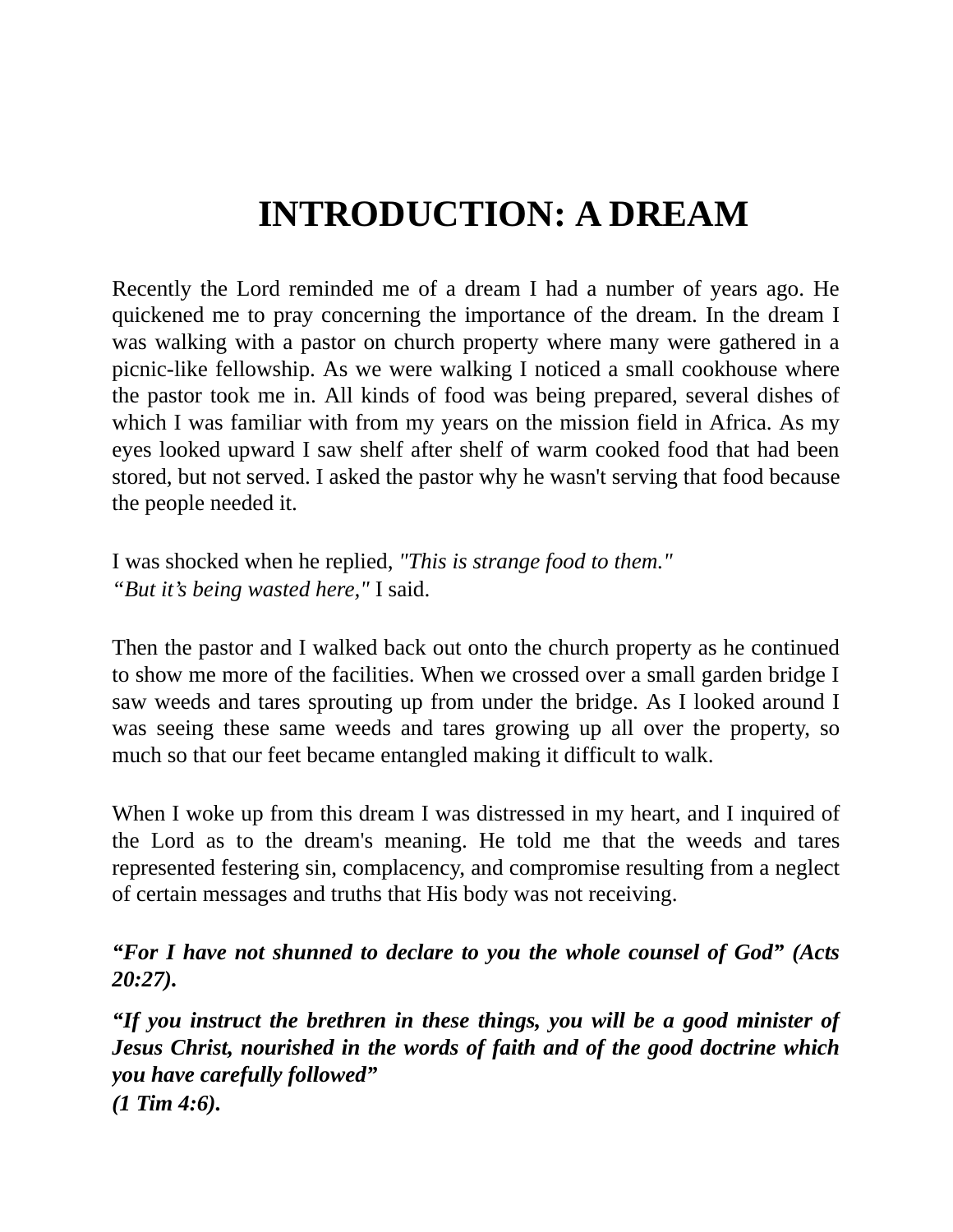*"Preach the word! Be ready in season and out of season. Convince, rebuke, exhort, with all longsuffering and teaching. For the time will come when they will not endure sound doctrine, but according to their own desires, because they have itching ears, they will heap up for themselves teachers; and they will turn their ears away from the truth, and be turned aside to fables" (2 Tim 4:2- 4).*

These verses speak of "the whole counsel of God", "words of nourishment", and "sound doctrine" that are necessary for a holy, fruitful, Spirit-filled walk for every believer.

Carolyn Farias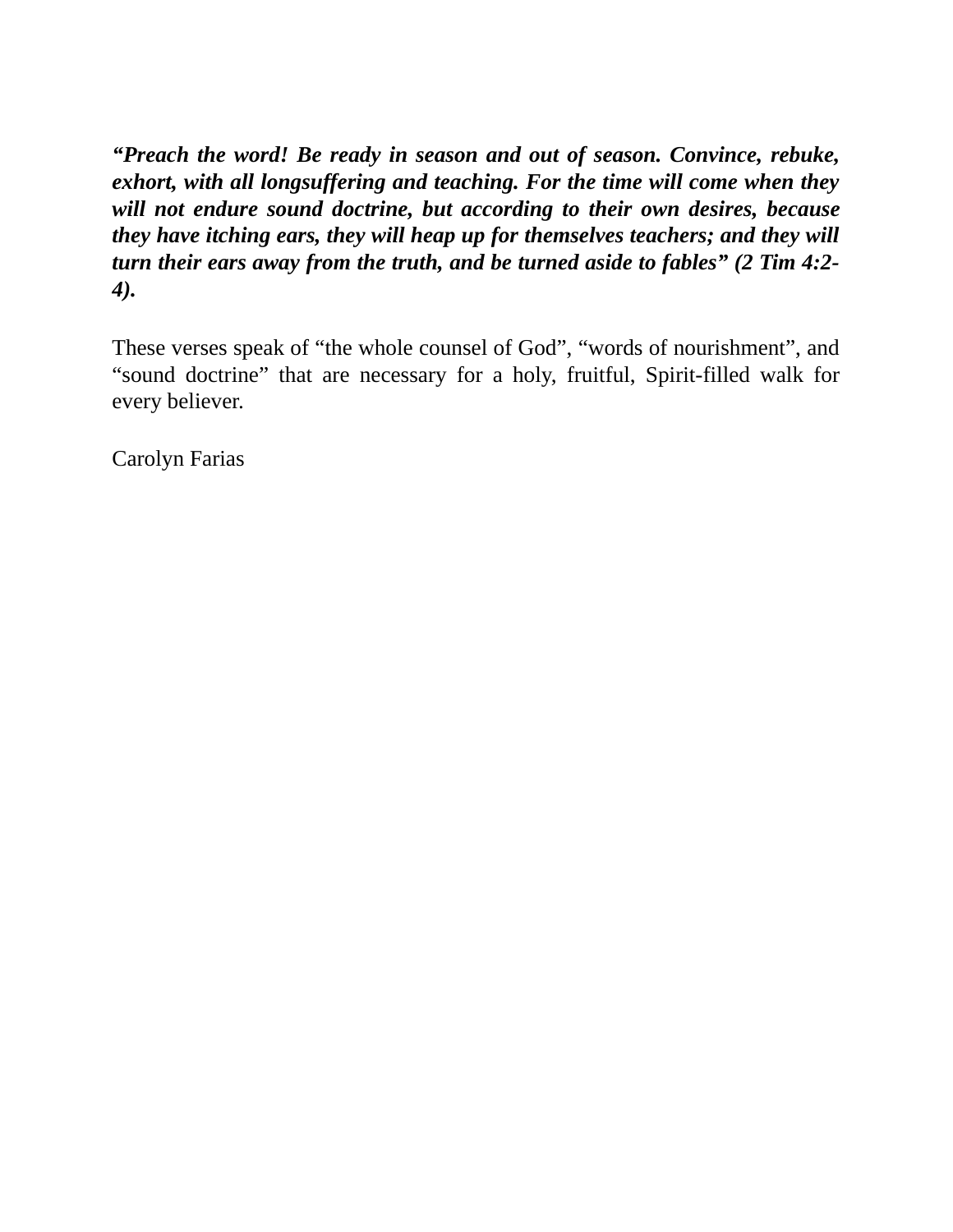# **THE DEIFICATION OF MAN**

*"During times of deceit, telling the truth becomes a revolutionary act." George Orwell*

*"Oh, that you would bear with me in a little folly—and indeed you do bear with me. For I am jealous for you with godly jealousy. For I have betrothed you to one husband, that I may present you as a chaste virgin to Christ. But I fear, lest somehow, as the serpent deceived Eve by his craftiness, so your minds may be corrupted from the simplicity that is in Christ. For if he who comes preaches another Jesus whom we have not preached, or if you receive a different spirit which you have not received, or a different gospel which you have not accepted—you may well put up with it!" (2 Cor 11:1-4)*

At the beginning of the writing of this book I was simultaneously engaged in a friendly spiritual dialogue with a former childhood friend on Facebook. The conversation was spawned from a status I had just posted on my profile page the day before. What I shared was a diagram of two photos, exposing in a dichotomy, the hypocrisy of liberal values. The photo on the left portrayed two homosexuals in festive, colorful attire kissing each other in what looked like a gay pride parade. Below the photo was the word "encouraged". The photo on the right portrayed two little children sitting at their desk in school with hands folded in prayer. Below that photo was the word "unacceptable". In other words, Liberalism encouraged homosexuality while deeming school prayer unacceptable.

My friend pointed out that the photo of the children was upsetting to him as he believed that no one should discourage children from praying, but the one of the homosexuals kissing didn't bother him.

Here is the exchange between us:

Friend: "As for the picture on the left, get over it. Homosexuality has been around for hundreds of years, and it will remain for hundreds of years to come. In the grand scheme of things, it's not a big deal."

**Me**: "The loyalty of true devoted Christians is to the truth and testimony of the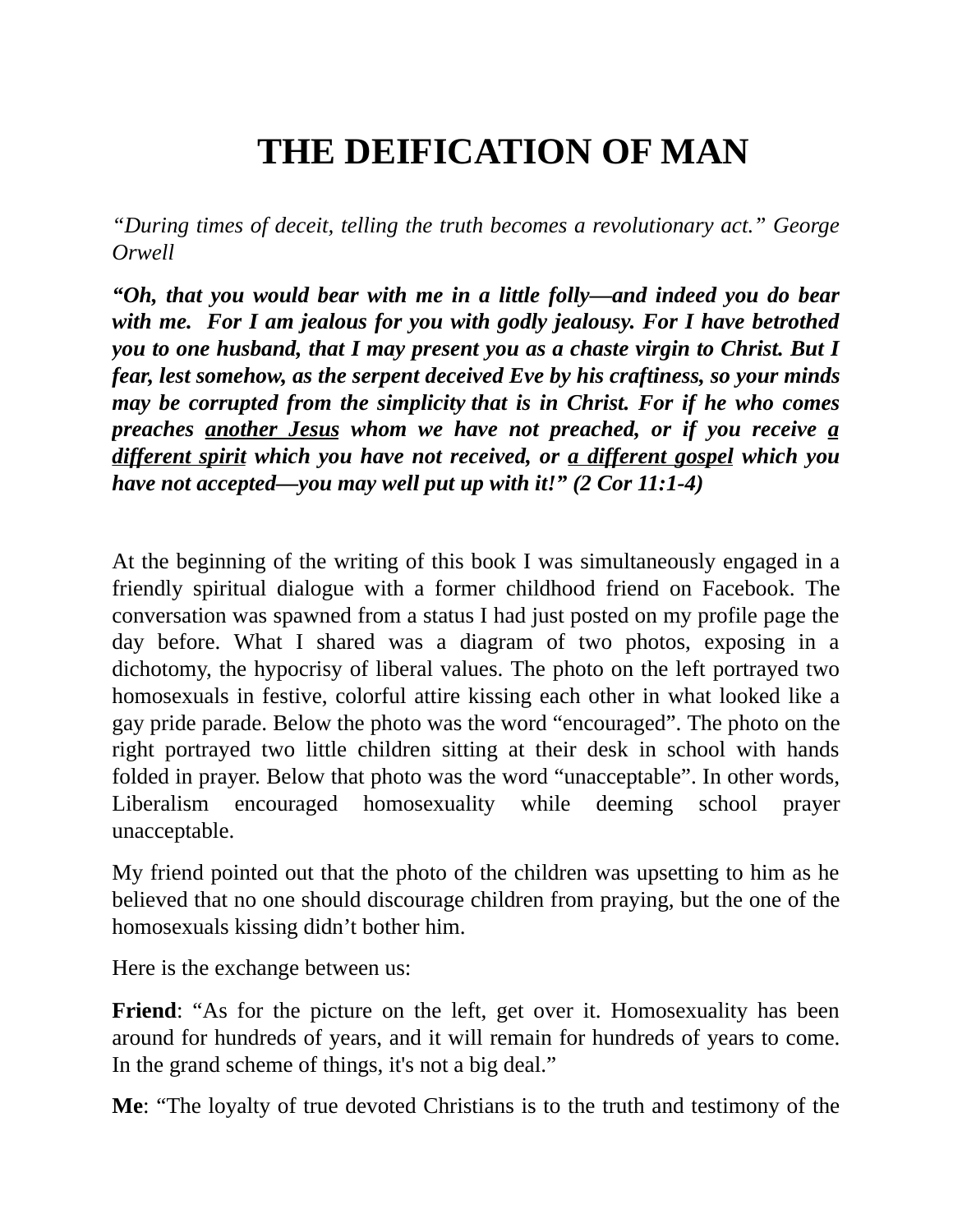Word of God, David. The Scriptures, which you probably doubt are Godinspired, are clear on homosexuality. It is an abomination to God ( Leviticus 18), unnatural (Rom 1), and in opposition to God's nature and sacred order (Rom 1). No one in this lifestyle can inherit the kingdom of God (1 Cor 6:9-11), but will incur God's wrath unless they repent and seek help and deliverance. Homosexuality has always been rejected throughout history. It is biologically abnormal and gay people know that deep inside. They are forever trying to get society to accept it in order to remove the heavy burden of guilt they are under. The good news is God loves them, did not make them this way, and can change them and set them free. I know a number of people who were in that lifestyle but are living normal lives today. David, I say this to you with all love and kindness: To say that homosexuality is no big deal reveals to me that you are not a true Christian and have not yet been enlightened and come to repentance from sin and faith toward Jesus Christ. I also discern that because you know a number of whom you say are "good" people in this lifestyle, you have concluded that it must be okay. But once more, this too is error. Our loyalty must be to the truth of the inspired Scriptures, and not to men, be it loved ones or close friends. Do not be deceived. He that is born of God cannot practice a lifestyle of sin because his nature has been changed by the grace and power of God (1 John 3:9)."

**Friend:** "The church I grew up in, and continue to attend on a very regular basis is an open and affirming church. During my faith journey in this church, I have been a deacon, an elder, and president of our church council. Since our church is open and affirming, and my Christianity has been brought into question, one can conclude that the faith of all 763 members of our church is in question based on your position. I choose to love and respect all people regardless of their own faith, culture, or lifestyle. I have been married to women twice, and divorced twice. If two men or two women are perfectly content with each other, and truly love each other, I am perfectly content in that and would be supportive of them in any way I can. I often think the manual used in justifying our individual faith or agenda can be extremely damaging. We will agree to disagree, and I have enjoyed this little debate. I will forever choose to love and respect all people regardless of the journey they choose to take while on this earth."

**Me**: "David, that is not my position, but the position of the Word of God and the Scriptures that I referenced. That is the manual! And not adhering to the manual is what is extremely damaging!!! Can anything be clearer than 1 Corinthians 6:9- 11? Ephesians 5:5-6? Rev 21:7-8? And if time permitted I could list a host of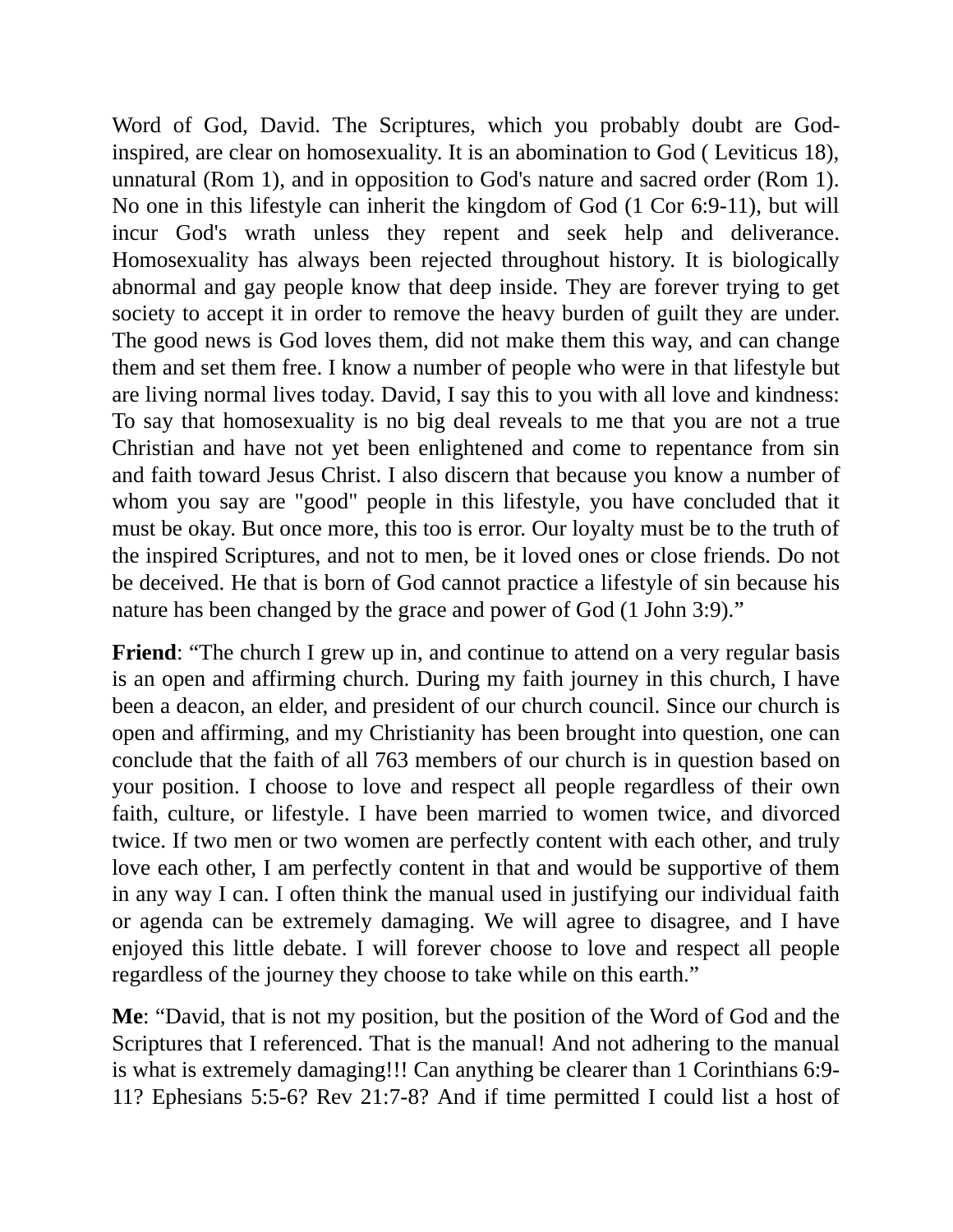many other scriptures. This is the great deception of Christianity in America today, and one that I am currently and passionately speaking on and writing about. I know of what I speak. I love and respect all people for they are God's own creation, but I don't respect people's sinful lifestyles that are contrary to the Word of God. True love and respect speaks the truth, and warns people of death, hell, and the judgment to come commanding them to repent. Be not deceived, David! Heaven and earth shall pass away, but God's eternal Word will last forever. Our faith must be based on that Word."

My friend's comments actually represent a large segment of professing Christians in America today, both on the liberal and even now on the conservative wing. His comments are also indicative of how secular humanism has penetrated in one form or another into the mainstream of our culture and infiltrated many of our churches; be it denominational, evangelical, and even Charismatic/Pentecostal churches. This wide departure from the faith, in what has now become a sort of post modern Christianity in America, signals the death knell for many. The celebrated philosophy of the day of "no absolutes, no right or wrong – whatever makes you happy – be tolerant and accepting of everything and everyone" is eroding the core of Judeo-Christian Biblically-based values, and greatly weakening real Christianity in America and in other nations as well. I fear for the multitudes of the deceived who shall soon be the deceased. This could indeed be the final acceleration of the great apostasy the Bible speaks of will happen in these last days.

#### *"Now the Spirit expressly says that in latter times some will depart from the faith, giving heed to deceiving spirits and doctrines of demons" (1 Tim 4:1).*

*"For the time will come when they will not endure sound doctrine, but according to their own desires, because they have itching ears, they will heap up for themselves teachers; and they will turn their ears away from the truth, and be turned aside to fables" (2 Tim 4:2-4).*

By the world's standards, my childhood and now Facebook friend, is a good church going citizen. I can tell you that he is nice and kind to people, willing to go out of his way to lend a helping hand to anyone who needs it, well-liked and even esteemed by others, but he is still deceived. His stand on homosexuality and sin is unbiblical, ungodly, and most of all eternally fatal. His beliefs are the product of a false gospel.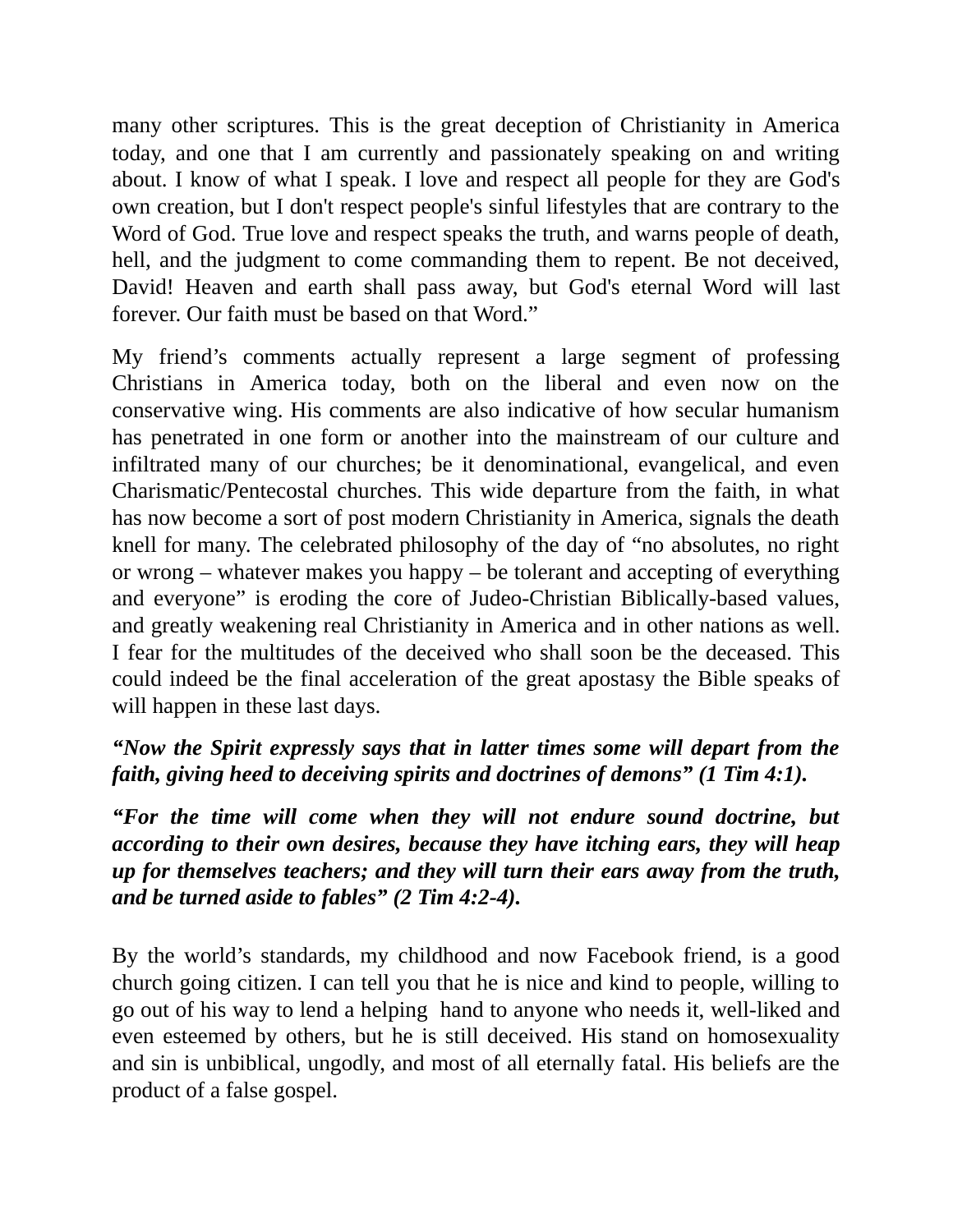Think of it: Here is a man, now in his 50's, who's been in the same church all his life, has held various positions in the church, and still has not been converted and entered into the real faith. Like millions in America, he is a product of a liberal theology birthed from secular humanism that can't tell you for sure, or *won't* tell you for sure, if there's a heaven and a hell, but will try and keep you happy while you're still alive, all in the name of God and love. This is why a person can be a member of a church and yet be living a gay lifestyle. He can carry a Bible and be in an adulterous affair. He can adhere to a form of doctrine but have no peace.

The center of the real gospel is that Jesus came to save humanity from their sins, and that means much more than just forgiveness. Proof of salvation is regeneration. Proof of grace's power and reality is a transformed life. Proof that Jesus is your personal Lord and Savior is freedom from the bondage of sin.

#### *"And she will bring forth a Son, and you shall call His name JESUS, for He will save His people from their sins" (Mat 1:21).*

The name Jesus means "The Lord saves". He doesn't only save from hell, but he saves from sin. The problem is not hell. The chief problem with man is sin. Sin is what separates man from God. Sin is the reason for redemption. For this purpose Jesus came, was crucified, shed His blood, died, was buried, and rose again. Hell is simply God's eternal penalty or punishment for sin. When we only proclaim freedom from the penalty and punishment of sin without also proclaiming freedom from the power and dominion of sin we fall short of the complete gospel, and we leave sinners unchanged.

*Any gospel that waters down the sin problem, fails to mention it, deal with it, confront it, and offer a full deliverance from it is a false gospel.* Although God is very merciful and can still save some who only hear a partial gospel, the right proclamation of the gospel increases our chances manifold of getting maximum results. If we are going to improve on the statistic that only approximately 10- 15% of sinners who respond to some kind of invitation to be saved actually remain faithful to God, we are going to have to preach the real and complete gospel.

One of the great failures of our contemporary gospel today is the failure to deal adequately and thoroughly with sin, and call both sinners and saints to submit to the Lordship of Jesus Christ unconditionally. Calling people to *confess* Jesus as Lord without equally calling them to *submit* to His rule is softening the gospel to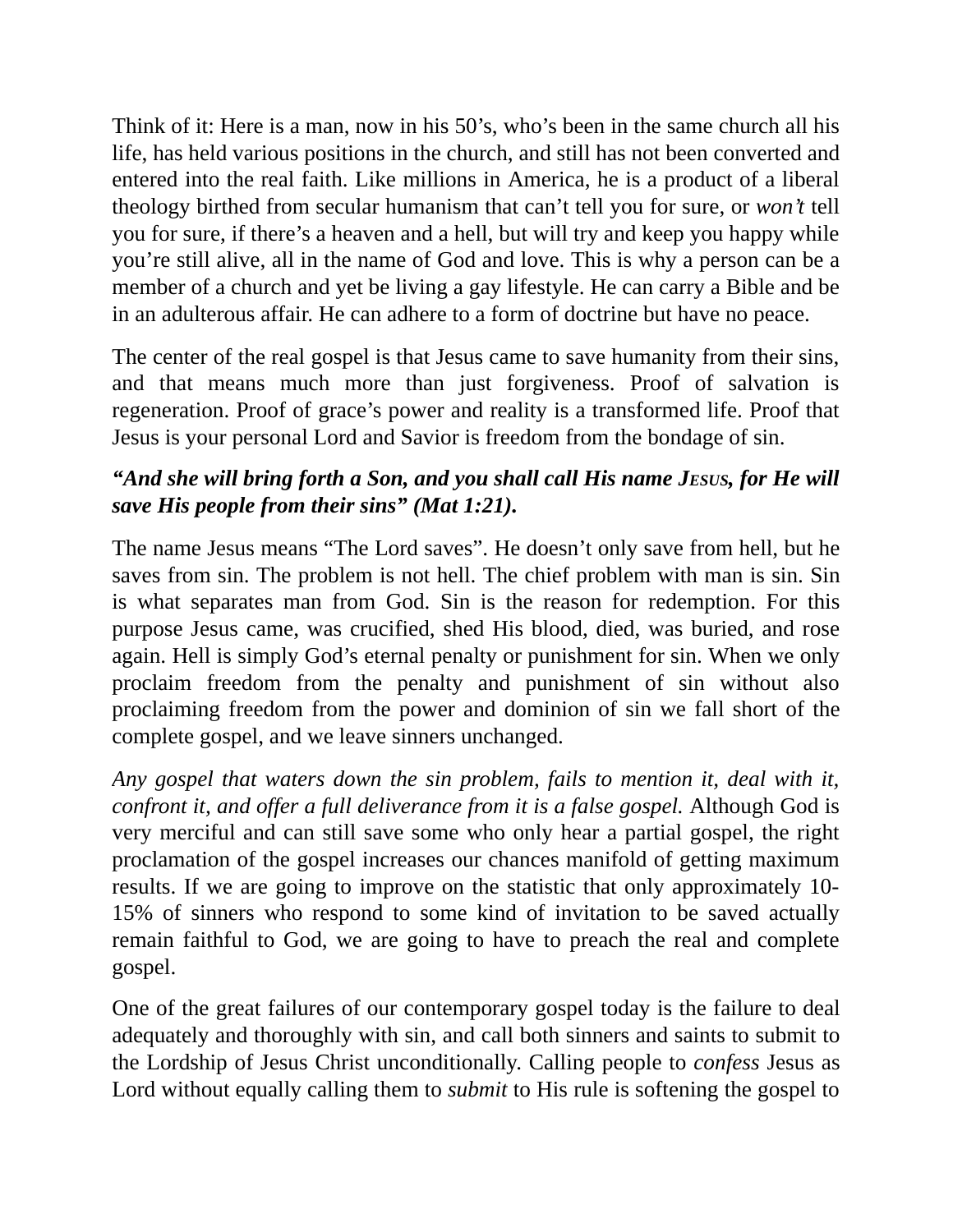give it an easy appeal. To say it yet another way, proclaiming only the *forgiveness* of sins and Jesus as Savior without proclaiming *deliverance* from the power of sin and Jesus as Lord, is to fall short of the true gospel of grace. The grace of God not only forgives a man, but also changes him and empowers him to live in obedience to the rule of God.

The epidemic of secular humanism has infiltrated much of the Church, and it is spreading like an infectious disease. The best humanism can do is keep man happy in his sins and help him to manage it. It tells him what he wants to hear rather than what he *needs* to hear. It affirms him with a false, mushy kind of love that will eventually damn his soul. I don't know about you, but I would rather hear a painful truth than a comforting lie that will damn my soul. Right is right no matter how many people oppose it, and wrong is wrong no matter how many people endorse it.

To better understand the philosophy behind humanism let's carefully analyze a portion of my friend's comments:

**"**I choose to love and respect all people regardless of their own faith, culture, or lifestyle. I have been married to women twice, and divorced twice. If two men or two women are perfectly content with each other, and truly love each other, I am perfectly content in that and would be supportive of them in any way I can."

There is a grain of truth in these comments. Much of America would accept these statements today. Although it is godly and noble to love and respect all people regardless of their faith, culture, and lifestyle, we should not love and respect any faith, culture, or lifestyle that is in direct contradiction to the Lordship of Jesus Christ and the standard of the holy Scriptures. How can we respect any faith, culture, or lifestyle that eternally separates people from God and takes them to hell to perish forever?

It seems that after two failed marriages and subsequent divorces that my friend has adopted the philosophy of just being happy. He also accepts and even supports the gay lifestyle, and the thought of same sex couples living together in marriage doesn't bother him, as long as they are content or happy. As a matter of fact, this pursuit of happiness is the root cause for the divorce rate now being as high among professing Christians as it is in the world (again, the result of humanism infiltrating the Church), and for gays promoting their agenda so aggressively, not only in society but in churches as well (there are now gay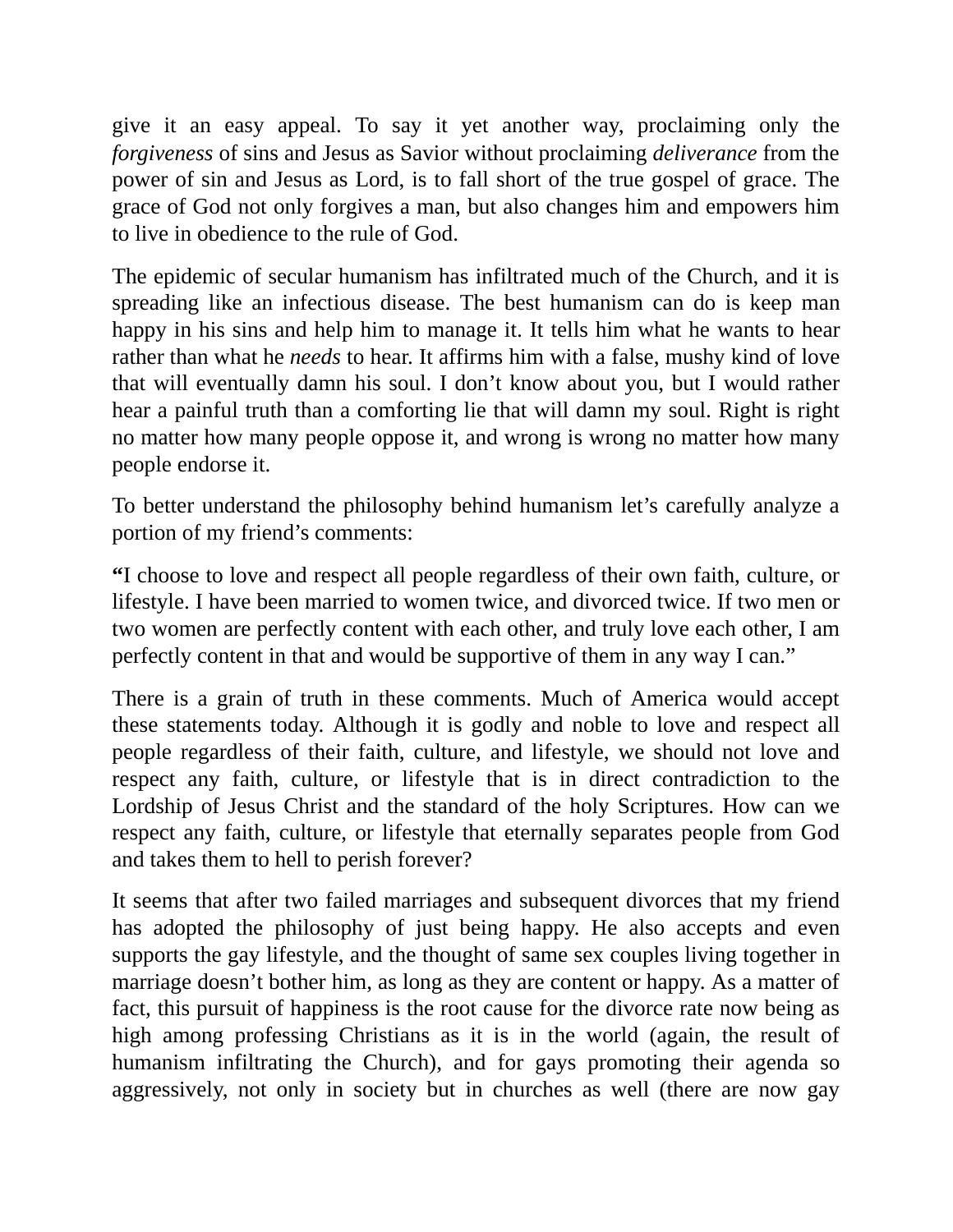churches popping up everywhere who ordain gay clergy to the ministry).

In regards to divorce, rather than accepting it as even an option, hating it as God hates it, working things out in honor of God and the family, Christians allow it and condone it as long as it adds to their own personal happiness and convenience. The same thing is true of homosexuality. *This is humanism – an agenda without concern for what is right in God's sight – the enthronement and glorification of self*.

The dictionary definition of humanism is this: The denial of any power or moral value superior to that of humanity; the rejection of religion in favor of a belief in the advancement of humanity by its own efforts.

After reading that definition you might be thinking, "Hey, Christians don't deny a superior power (God) and moral value, or reject religion!" But remember that humanism is the prevalent thought in the Western culture largely shaped by the mainstream media, and not seen or discerned by the multitudes. Due to its Satanic origin and nature it is deceptive. Humanism is the philosophy of our day that has infiltrated Christianity. It is very subtle, akin to the proverbial frog in boiling water. If you drop a frog into hot water it will immediately jump out. If you put a frog in cool water and slowly heat it, it will stay and die because it does not discern the sudden heat.

The majority of people in the West have not denied God per se or rejected religion, at least not in word or form, but in deed and in actions they undoubtedly have. Just the one example of same-sex marriage proves that. What was unthinkable 50 years ago has now been legalized in a number of States. *It is not the outright rejection of God or religion that signals a radical change in the Western culture, but the change in the motivation of the hearts of the people.* The wealth of any nation is the hearts of the people.

Humanism defined as a motivation of the heart is this: The end of all existence is the happiness of man. In other words, all of creation exists for the happiness of man. God reigns in heaven for the happiness of man. Jesus Christ came from heaven for the happiness of man. The angels exist for the happiness of man.

Again, you may be asking: "Is there anything wrong with being happy?" and "Does God not want us happy?" Happiness is honorable and desirable only when it is a by-product of holiness and true submission to God, and not a primary aim or a means to an end. God does not exist to make man happy.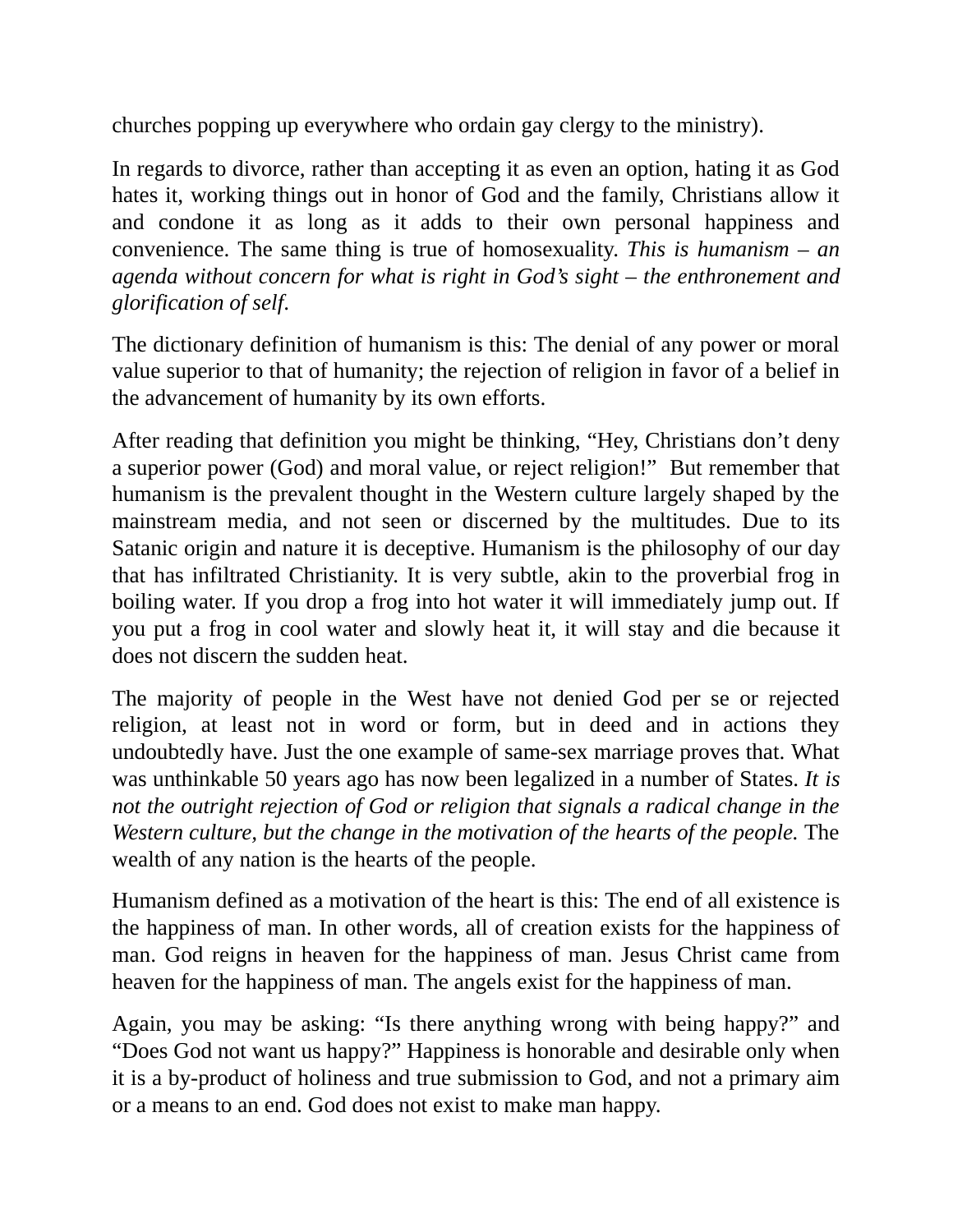True Christianity is the glorification of God. The end of all things is the glory of God.

*Humanism is simply the deification of man.* In the Western world we don't worship idols of wood carvings and totem pole images, but we worship self; thus the reason our hard-drinking, drug-using, immoral celebrities are deified by the mainstream media and society. Even in their death, countless obituaries laud these celebrities' abilities and accomplishments while skipping over their extremely godless lifestyles. Most of these celebrities can't even sustain a brief marriage, can hardly remain briefly sober, but continue to rake in the extra bucks from their celebrity endorsements, which are carefully heeded by their adoring, senseless fans who worship them. Humans have a need to worship something so it might as well be a better me or a superior you.

Even though at our very core we were created with an innate desire to be Godcentered human beings, as a society our rejection of God as worthy of our worship has opened the door to increasingly foolish brands of polytheism, eastern religions, mysticism, and self-help gurus, all stroking the already inflated egos of our population and informing them of the latest religion that's all about *you*. These religions and philosophies have penetrated our Western culture and are eroding the influence and impact of Christianity.

As a further example of the progressively inordinate worship of self in our Western culture, let's examine the magazine industry to illustrate this evolution, especially throughout the last century. Decades ago there was a birth of a magazine in America called "Life" that was very popular. Later a new magazine was published that superseded "Life" called "People". Well, since "Life" is all about "People", the new magazine title made perfect sense. Something then changed in our inner consciousness and the industry took advantage of it, which necessitated a third magazine publication called "Us". Finally, as the motivation of the heart of American culture continued to spiral downward, alas, today you can walk through airports and observe on magazine racks in stores the latest new magazine called "Self". Coincidence? I don't think so.

This illustrates the gradual, ever-so-subtle change in the motivation of the hearts of our Western culture and the evolvement of it into such a preoccupation and an exaltation of self – an even stronger brand of humanism called narcissism where people's bodies and nakedness are glorified. We worship celebrities, singers, sex symbols, pop star divas, and athletes, and these become our heroes and our gods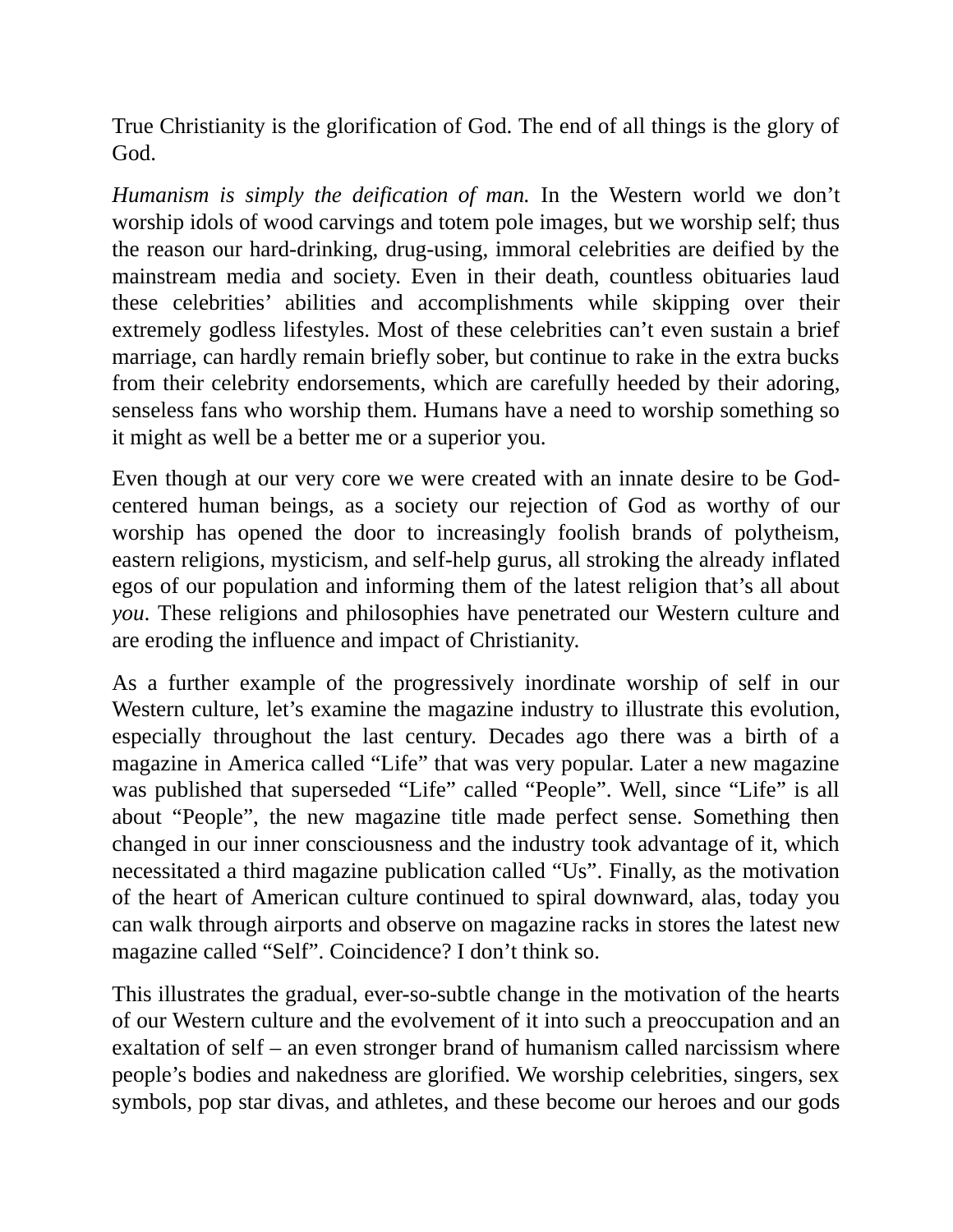regardless of their often-times questionable character and lifestyle. We save the whales, the eagles, the bears, the trees, and mother earth, but we kill babies. And yes, we encourage homosexuality and now same sex marriage, but outlaw school prayer. This is the rotten fruit of secular humanism, and it is killing Western civilization as generations past have known it, and as I've repeatedly stated, infiltrating, infecting, and greatly weakening the Church.

Humanism is the betrayal of the ages and is in direct contrast to the gospel of Jesus Christ and to Christianity. It's been around for thousands of years, before creation as a matter of fact. It was born from rebellion in the heart of Lucifer before the creation of man.

**"***How you are fallen from heaven, O Lucifer, son of the morning! How you are cut down to the ground, you who weakened the nations!For you have said in your heart: 'I will ascend into heaven, I will exalt my throne above the stars of God; I will also sit on the mount of the congregation on the farthest sides of the north; I will ascend above the heights of the clouds, I will be like the Most High.' Yet you shall be brought down to Sheol to the lowest depths of the Pit. Those who see you will gaze at you, and consider you, saying: 'Is this the man who made the earth tremble, who shook kingdoms, who made the world as a wilderness and destroyed its cities, who did not open the house of his prisoners'"* **(Isa 14:12-17)?**

Lucifer asserted his own will above God's will. He deified himself to be as God. Then after his fall from heaven he subtly disseminated his humanistic philosophy, the ascension and exaltation of self, into Eve's ears.

*"The serpent was more cunning than any beast of the field which the LORD God had made. And he said to the woman, "Has God indeed said, 'you shall not eat of every tree of the garden'?" And the woman said to the serpent, "We may eat the fruit of the trees of the garden; but of the fruit of the tree which is in the midst of the garden, God has said, 'You shall not eat it, nor shall you touch it, lest you die?'" Then the serpent said to the woman, "You will not surely die. For God knows that in the day you eat of it your eyes will be opened and you will be like God, knowing good and evil" (Gen 3:1-5).*

Notice how Lucifer, now Satan, deceived Eve. He made her doubt the Word of God by making these three core statements: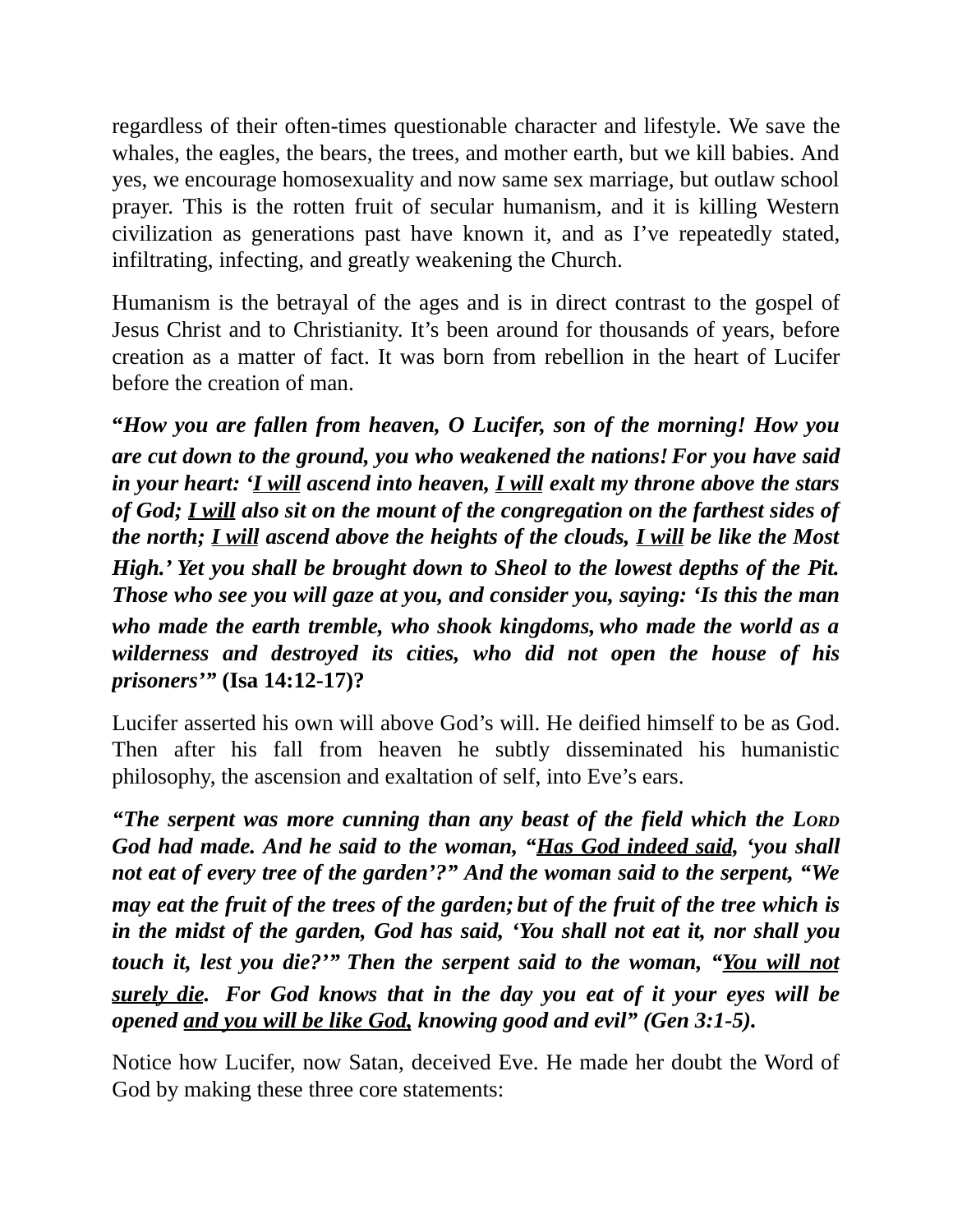#### *"Has God really said not to eat of every tree of the garden?"*

#### *"You will not surely die."*

#### *"You will be like God."*

Therein those three statements lay the deification of man.

First, Eve began to doubt the absolute authority of the Word of God. Did you notice in the dialogue with my facebook friend that he never referenced the Word of God nor did he respond to any of my references? Unless the Bible becomes the basis and authority of our total belief system we will give place to lies, heresies, and doctrines of demons. Satan asked Eve a question that amounted to: "Did God really mean what He said?" That subtle questioning of God's Word then turned into a bold contradiction of it: "You will not surely die." And finally, it ended with a false promise: "You will be like God."

It was when Adam and Eve acted on Satan's subtle suggestion that sin was birthed. Then with sin came sickness, disease, poverty, hatred, strife, suffering, and death. It all began in Lucifer's heart and then was injected into God's first creation before being passed on throughout every generation.

We need to understand the spirit or the heart of man. In the center of every human heart there is a throne. This throne is always occupied by either of two aspirants: God or self. When God is enthroned by the human heart and will, then man is positioned correctly under God's authority. When self is enthroned then God becomes dethroned, and man lives independently of God and becomes his own master, a god unto himself. He establishes the standards of his own happiness and interprets them. This is the deification of man, and it is what Satan offered Eve and what he offers every human being. The Bible correctly calls this self-enthronement godlessness (Rom 1).

The gospel of Jesus Christ is one of self-denial.

#### *"If any man will come after me, let him deny himself, take up his cross, and follow me" (Mat 16:24).*

Self-denial is the giving up and surrender of every part of you to God. The real gospel brings man under the total possession of the Lord Jesus Christ. *Man has a natural aversion to denying himself, and any gospel that caters to this aversion is another gospel.*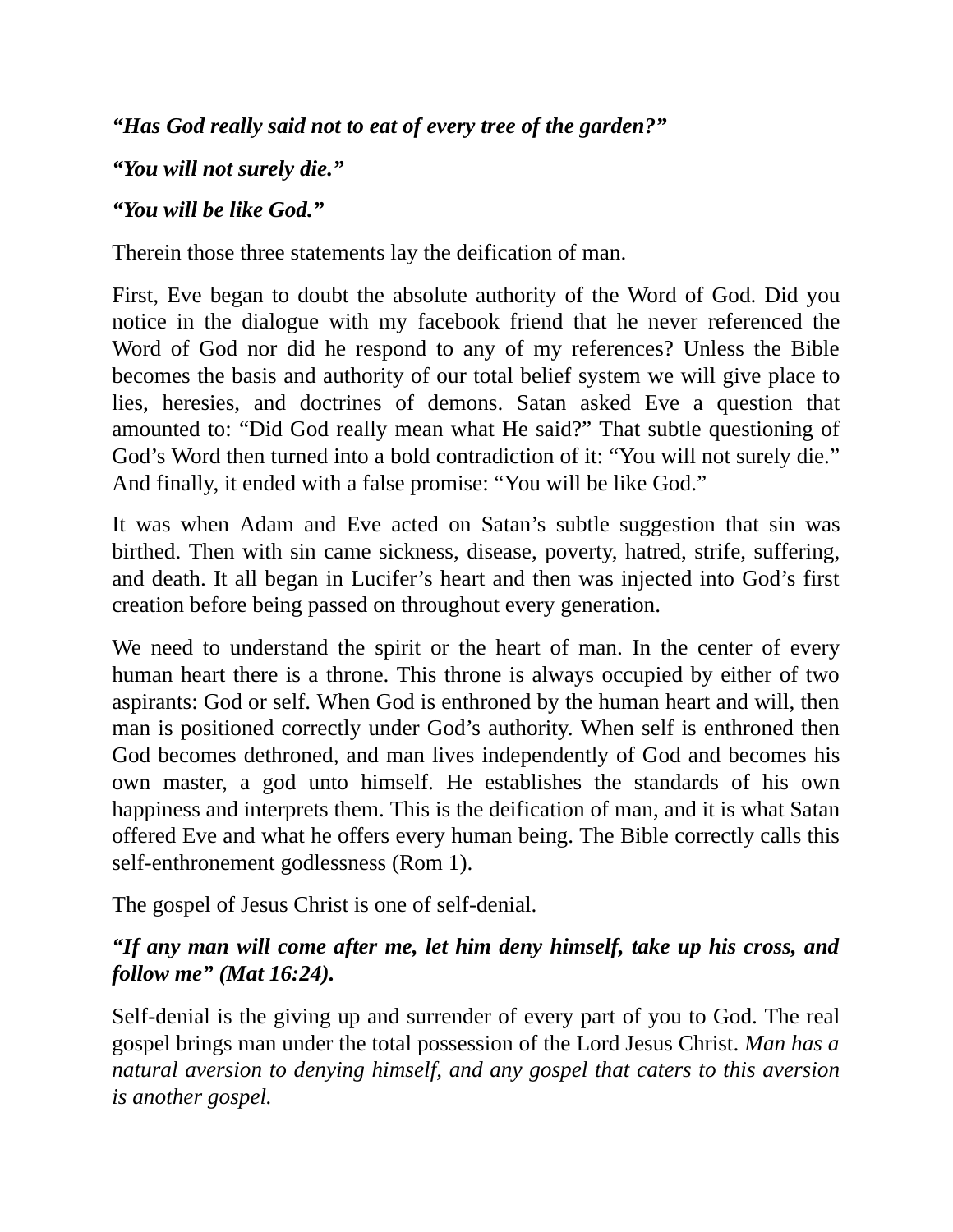Let's look at the account of the rich young ruler and see a demonstration of this aspect of the gospel.

*Now as He was going out on the road, one came running, knelt before Him, and asked Him, "Good Teacher, what shall I do that I may inherit eternal life?"*

*So Jesus said to him, "Why do you call Me good? No one is good but One, that is, God. You know the commandments: 'Do not commit adultery,' 'Do not murder,' 'Do not steal,' 'Do not bear false witness,' 'Do not defraud,' 'Honor your father and your mother.'"*

*And he answered and said to Him, "Teacher, all these things I have kept from my youth."*

*Then Jesus, looking at him, loved him, and said to him, "One thing you lack: Go your way, sell whatever you have and give to the poor, and you will have treasure in heaven; and come, take up the cross, and follow Me."*

*But he was sad at this word, and went away sorrowful, for he had great possessions. (Mark 10:17-22)*

This young man was not a casual seeker like so many are today, but was very earnest and sincere. He *ran* to Jesus and *knelt* before Him to inquire of how to obtain this great salvation. Did you notice that when Jesus quoted the Ten Commandments He purposely left out four of them? The commandments He quoted all had to do with the man's relationship to other people while the four He omitted were in respect to his relationship to God. According to Jesus, that is where this man fell short. That is also the reason Jesus did not acknowledge the "Good Teacher" greeting, but instead pointed the man to God. In other words, Jesus is saying to the rich man, "Since you don't believe I am God why do you call me good? Only God is good." This rich man needed to be made aware that it was his relationship to God that lacked. His riches stood between him and God. In fact, his wealth had become his god. Self was on the throne.

The way to be delivered and set free from the greed and covetousness that was in this man's heart was for him to sell everything he had and give it to the poor. Then in doing so, he would not only have treasure in heaven, but he could then take up his cross and follow Jesus. But the rich man just wouldn't do it. He went away sad. The philosophy of humanism is to make man happy, but the gospel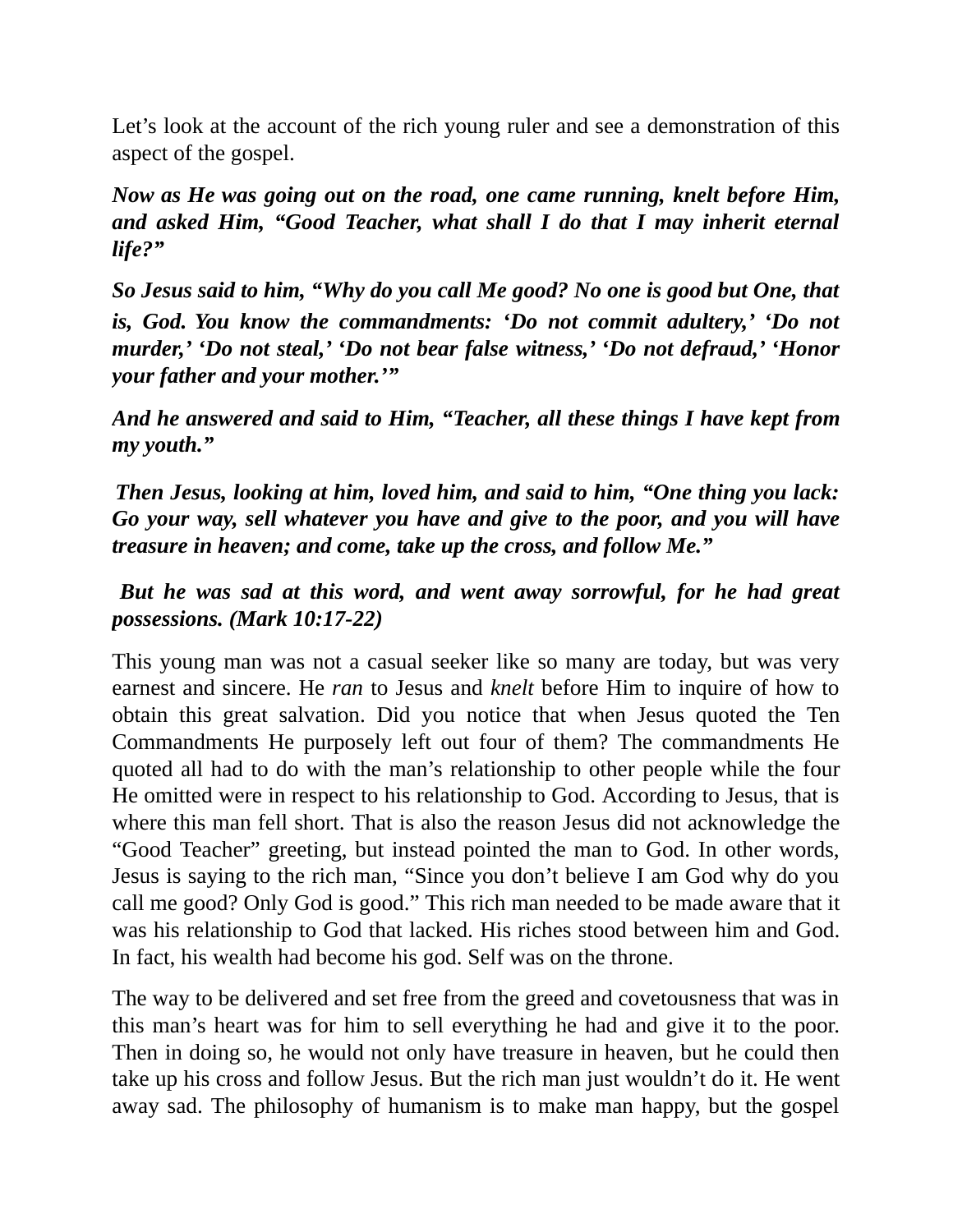can actually make a man sad until he gets off his throne and surrenders.

Jesus let this man walk away. He did not go after him. He did not change, alter, or modify the gospel for this man as is common done today. He understood that self and God could not jointly rule in this man's heart. Man cannot serve two masters. It was one or the other. There was no negotiation. Today our modern gospel is so different. We have modified the gospel to suit man's love for sin and self.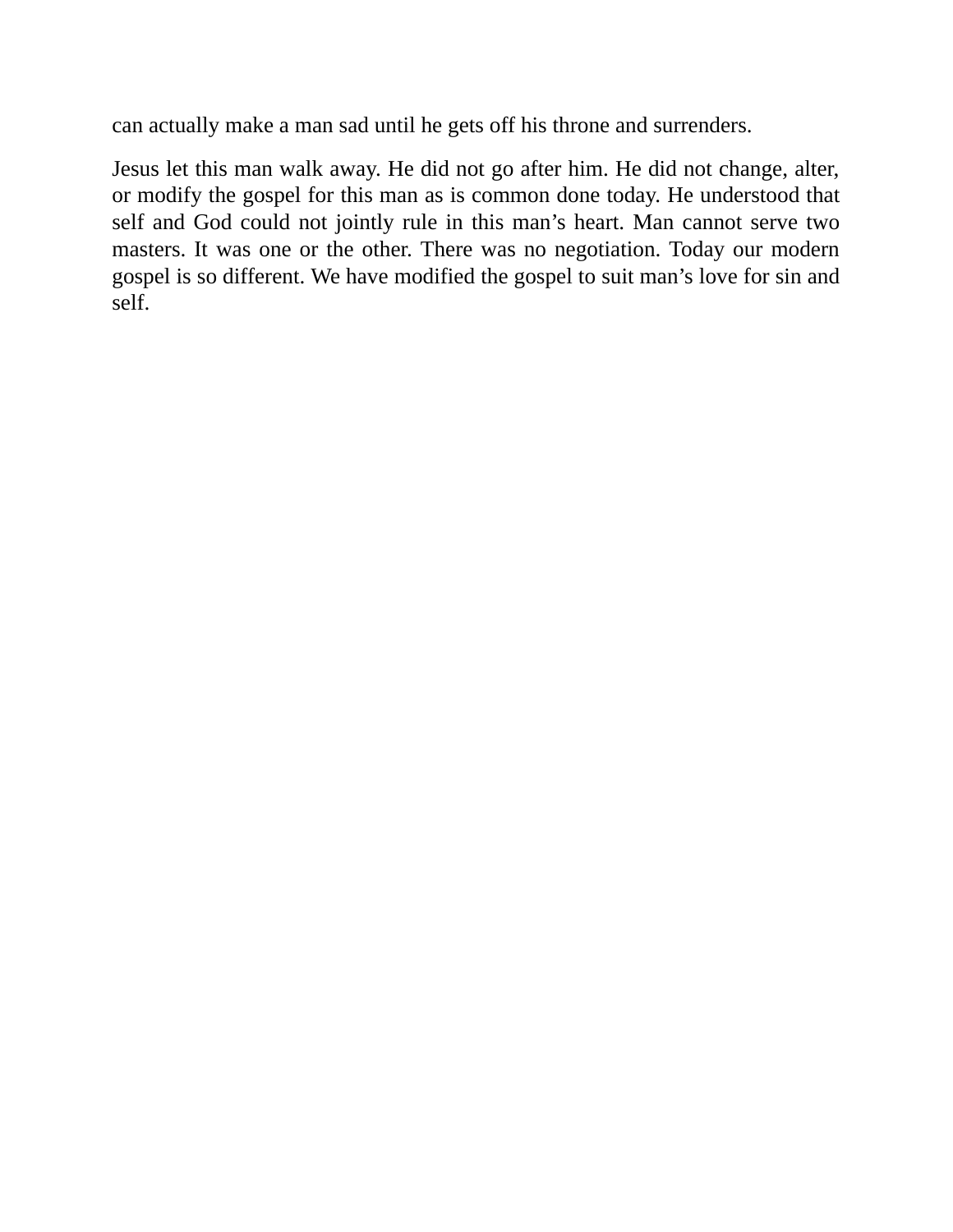# **THE MODIFICATION OF THE GOSPEL**

*"When backsliders, hypocrites, and the half-hearted seeker among us are made to feel comfortable instead of convicted, soothed instead of smitten, pampered instead of pricked, then something is terribly wrong. The holy fire of God is to burn so brightly in the Church that it allows no room for indifference so that hypocrites will not be able to stay and the true seekers will not be able to remain unchanged." -* Author

*"I marvel that you are turning away so soon from Him who called you in the grace of Christ, to a different gospel, which is not another; but there are some who trouble you and want to pervert the gospel of Christ. But even if we, or an angel from heaven, preach any other gospel to you than what we have preached to you, let him be accursed. As we have said before, so now I say again, if anyone preaches any other gospel to you than what you have received, let him be accursed" (Gal 1:6-9).*

These are the strongest of words penned by the apostle Paul through the inspiration of the Holy Spirit to the Galatian Christians. Twice Paul declares a terrible curse on those who pervert the real gospel of Christ.

One of the great tragedies of the modern Western gospel has been the accentuation of the blessings and benefits of salvation at the exclusion of other components of the cross. There is a very large movement that is sweeping through many churches today that major on life-enhancement, self-help, and self-esteem without hardly ever confronting sin and the works of the flesh. Sadly lacking from this sugar-coated gospel are heart-repentance, holiness, and the empowering grace of God to live in obedience to His demands.

The preachers of this smooth, soft gospel may frequently speak of forgiveness, but rarely do we hear a clear and definitive call for surrender in true repentance.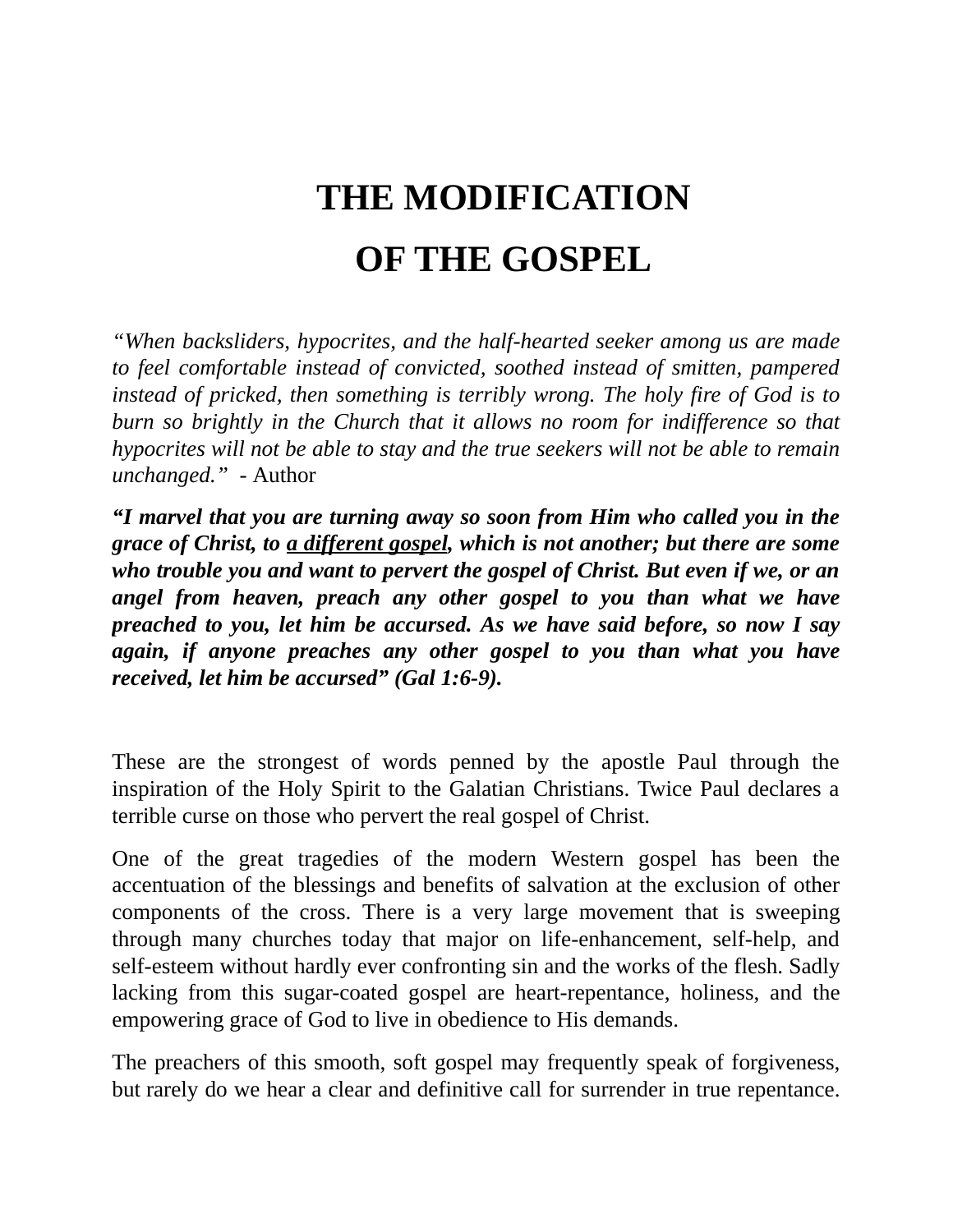They may even speak of the blood of Christ to cleanse us from our sins, but rarely do we hear of the necessity of that same holy blood to appease the wrath of God against sinners. Frequently we may hear of how Jesus died to make us righteous, but rarely do we use God's holy Law to strip the sinner of his selfrighteousness. We may often hear of the need to gain the glories of heaven, but rarely of the need to shun the horrors of hell. At times we may hear of the resurrection of His power (although in many circles that is rare, too), but rarely do we hear of the fellowship of His sufferings. Frequently we hear of the good life we can have now, but rarely do we hear warnings of the judgment to come. And why don't we hear more of the latter? Because we don't want to offend anyone.

#### *The offense of the cross has been virtually removed from our gospel.*

What Salvation Army founder William Booth prophesied more than a century ago is increasing at an alarming rate in our day:

*"The chief danger of the twentieth century will be:*

*Religion without the Holy Ghost, Christianity without Christ, Forgiveness without repentance, Salvation without regeneration, Heaven without hell, And politics without God."*

The twentieth century has already passed, and things don't seem to be improving at all in the twenty-first century.

A new gospel has been produced from the ruling philosophy of the day that says, "If it works, it must be better. If our message adds to our number, if it comforts the people instead of offending them, if it makes them happy, if it keeps them coming to our meetings, and keeps them giving to our causes, then it must be good." The results are what count. This dominating school of thought regards anyone successful as long as they get the job done and accomplish the goals; in this case, growing the church and adding to its membership.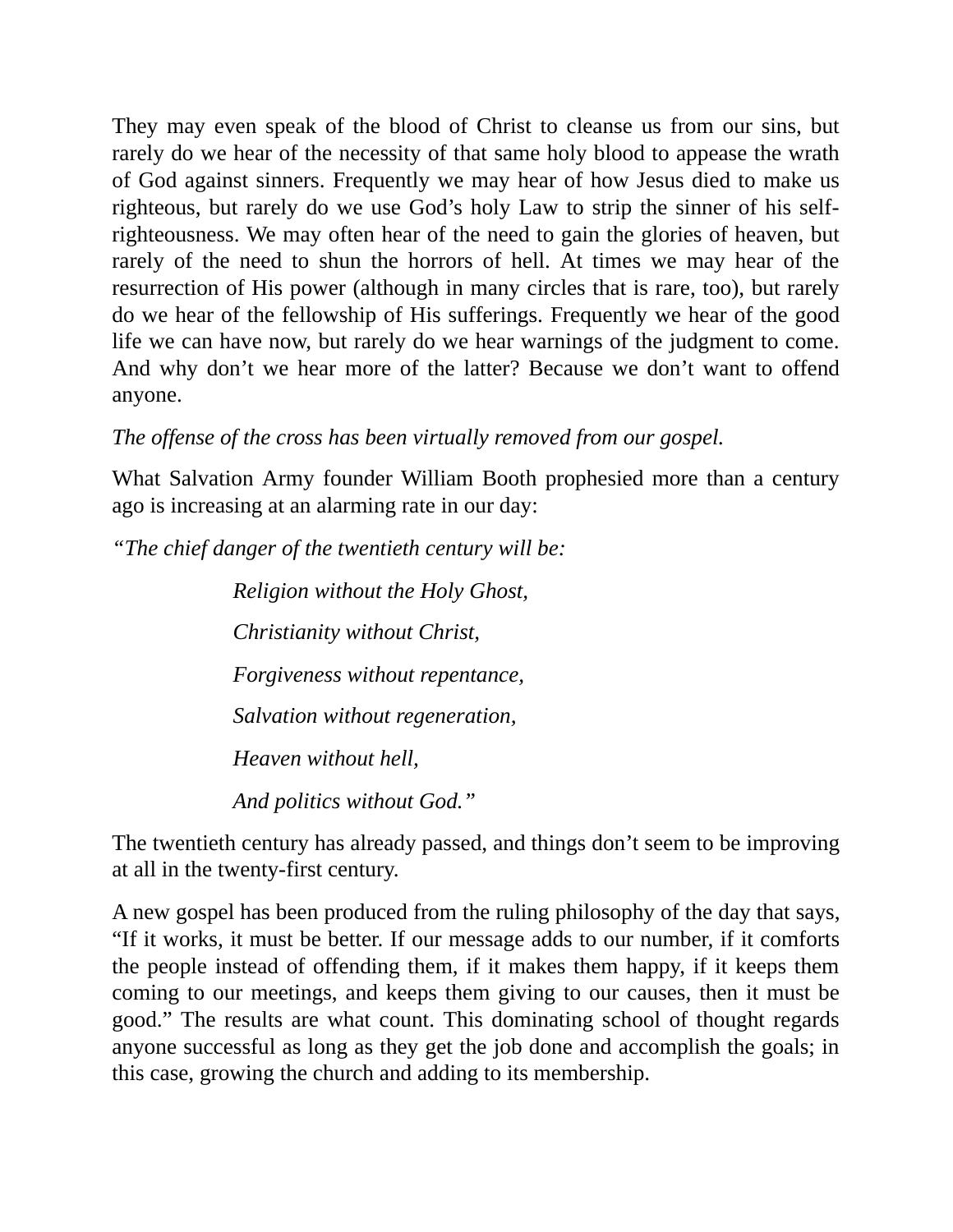The proponents of this other gospel reason, "More people and more money equal success." It doesn't really matter how they accomplish their goals as long as they do. In this philosophy God becomes a means to an end; a useful God to help them attain the desired success. Others, to sound even more persuasive, may say, "More people means more salvations", but are they really getting saved? Or "More money means a greater propagation of the gospel", but is it the real gospel?

The rich man that went away sorrowfully after Jesus told him to sell his possessions and give the money to the poor would've still been with us today had he heard the modern gospel of goodness, acceptance, and prosperity. Many a popular preacher would've gone after him and negotiated a deal. Instead of a clear call to renounce his materialism, perhaps he could've been more easily convinced to just believe that Jesus was not merely a good teacher, but actually the Son of God. A simple little prayer would've got him in. Maybe he could've been persuaded to give a tithe of his possessions to the ministry instead of selling it all and giving the proceeds to the poor. That would've been much more reasonable and much less offensive to him, and that tithe would really help the church. After all, he had worked hard for his money. Or another popular method employed today would've been to make him an elder and offer him a position in the church and then perhaps his sorrow would be eased and his happiness would return.

This is what we've done with the glorious gospel of our Lord. We've modified it; we've added to it and taken away from it; we've altered it, diluted it, and adapted it to fit the spirit of the age.

Here is the mind-set of those who modify the message of the gospel: "If people are living in sin let's just teach them how to cope. Let's tell them how good God is and how much He loves them no matter how they live or what they've done. If they have an affinity for sinful pleasures then let's not offend them by making mention of that. If they abhor self-denial then let's not talk about that either. Let's just love them without putting any demands or requirements on them. If people want to be entertained then let's entertain them. Then our message will be even more appealing to them. Let's meet everyone where they're at. We'll use short, non-confronting sermons and humorous skits and dramas in a friendly way to spark their interest. Gradually they will come around, and God's love will change them."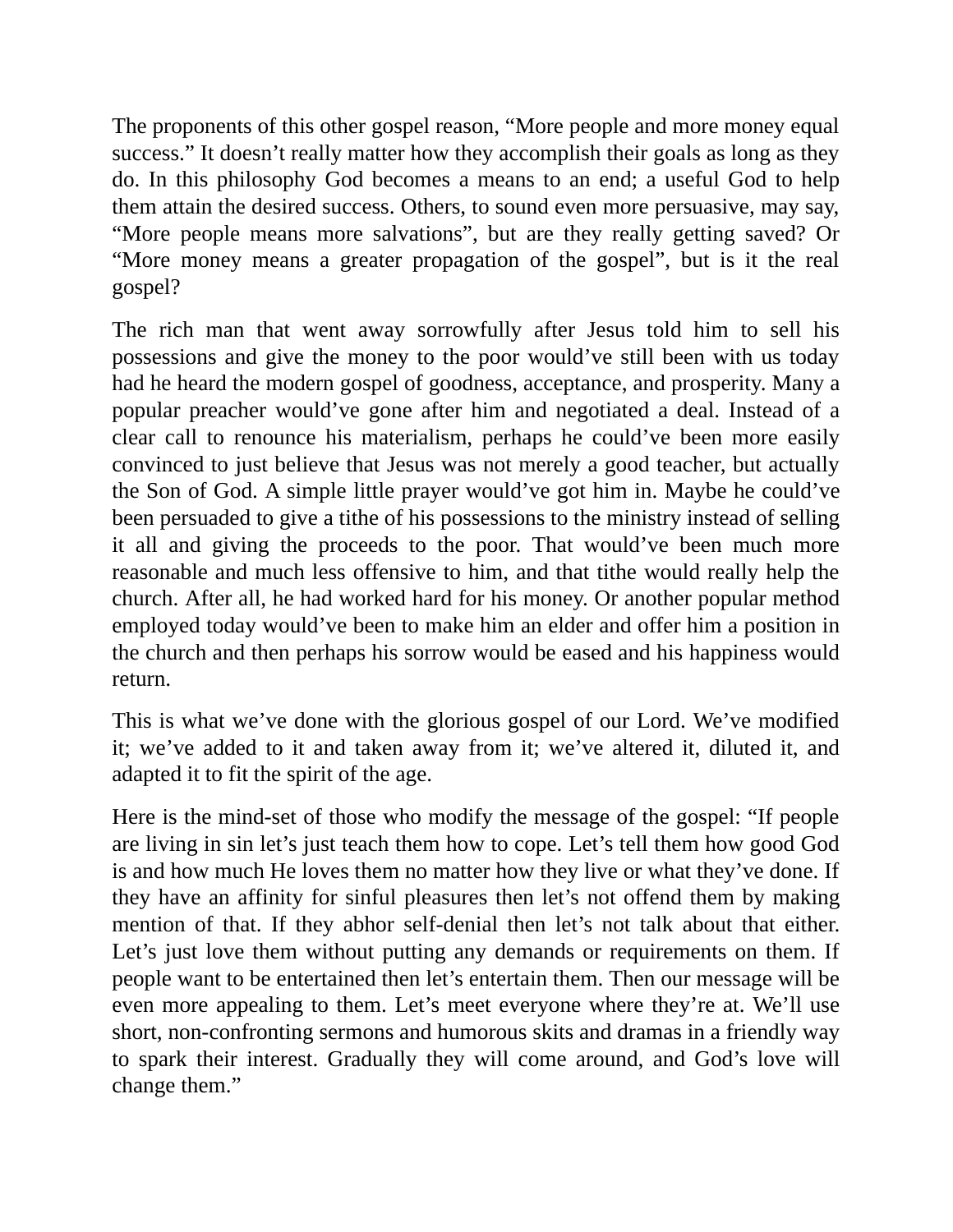This "new" mind-set has spawned a "new" gospel that is flourishing. Mega churches are being grown from this gospel in virtually every major city in America and other nations as well. Pastors are the CEO's of these churches that are being managed like corporations. Deceitful workers are transforming themselves into the apostles of Christ who glory in their flesh, their growth, their numbers, and their influence, while deceiving so many others. These men boast of their new gospel and methods of reaching people while daring to criticize the old-fashioned gospel as being out of date and out of style and not meeting today's needs.

The new preachers of this new gospel preach love, but it's a love that never rebukes, corrects, or trains. They mention the name of Jesus, but it's another Jesus that they have formed in their own image according to the godless pop culture around them. They talk about a loving heavenly Father, but know nothing of God being an All Consuming Fire. While emphasizing the goodness of God they completely avoid warnings of His severity (Rom 11:22).

If a man is ambitious, has strong leadership skills, a warming charismatic personality, and he knows how to employ the right formula and new methods, he can grow a church almost overnight, especially by preaching a non-confronting, non-convicting gospel and giving people what their itching ears want to hear. At the core of these new preachers' ambition, however, is an insatiable desire for an honored reputation and an unsanctified drive for quick growth and quick results that would give them greater power and influence.

Men find great fulfillment in significance so any hook with the bait of power and success dangling from it is an easy temptation. Yet we must realize that some of the greatest failures by human standards are God's greatest successes. God's measuring gauge and standard of success is so different than man's.

Noah would be the classic example of a great failure today. His message and ministry spanned 120 years, but produced no converts outside of his own family. He was an excellent carpenter and ship builder, but as a preacher he failed and didn't get the job done: No numbers, no following, and no influence. The gospel he preached and the methods he used produced nothing. But the Bible speaks of him in lofty terms calling him a preacher of righteousness (2 Pet 2:5), obedient (Gen 6:22, 7:5), and perfect (blameless, having integrity).

*"This is the genealogy of Noah. Noah was a just man, perfect in his*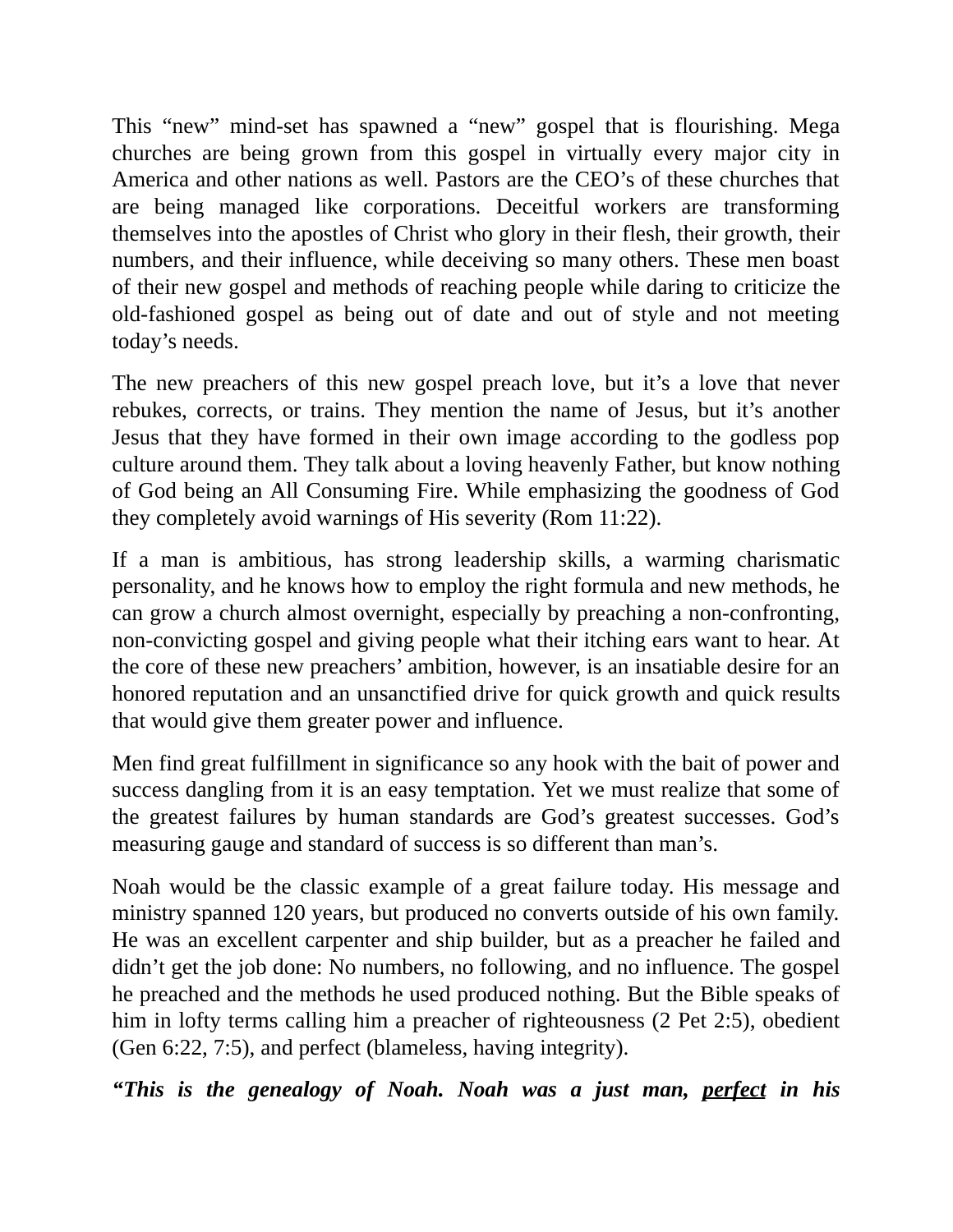#### *generations. Noah walked with God" (Gen 6:9).*

#### *"Then the LORD said to Noah, "Come into the ark, you and all your household, because I have seen that you are righteous before Me in this generation" (Gen 7:1).*

What would you rather have written on your tombstone - the accolades of men that were lies, or the testimony of God that remains forever true? What do you want your epitaph to say? Do you want to be honored by earth or by heaven? How do you want to be remembered?

Where did we get the idea that if the size of churches and ministries are not numerically large, do not grow fast, or do not grow at all, and do not meet man's approval they are automatically counted as failures? From whence comes this persuasion?

By using the right formula and Madison Avenue tactics almost anyone can draw a crowd and build a church today. Add to that, an entertainment, sociallyadapted, fun-based "gospel" message and people will come. Then word will spread and more people will come.

Here's an example I heard the late David Wilkerson share years ago: During one Sunday night gathering in a seeker-friendly church where thousands attended, the pastor got up and said: "This is a fun night, a David Letterman night." Then the youth pastor came out and did a monologue as David Letterman. He showed 10 of the most boring things teenagers do during preaching. Three of the ten were throwing spitballs, yawning, and picking their noses. The people in attendance went wild with laughter and great applause. As the church service was closing the pastor shamelessly announced, "We're not here to offend anyone, but to make church comfortable for everybody."

How many people do you think would remain in that church if the pastor changed his philosophy and suddenly began preaching a strong anti-sin, antiworldliness, cross-bearing, Jesus exalting repentance message? I'll tell you exactly what would happen. It would cause a church split. Some would be offended and leave. Others would be convicted and repent. But what would we rather have: 1000 false converts or 100 true ones? The way you win people is the way you keep them. If you win them with entertainment you're going to have to entertain them to keep them. If you win them with a soft gospel you're going to have to continue to feed them a soft gospel to keep them. Falsehood, half-truths,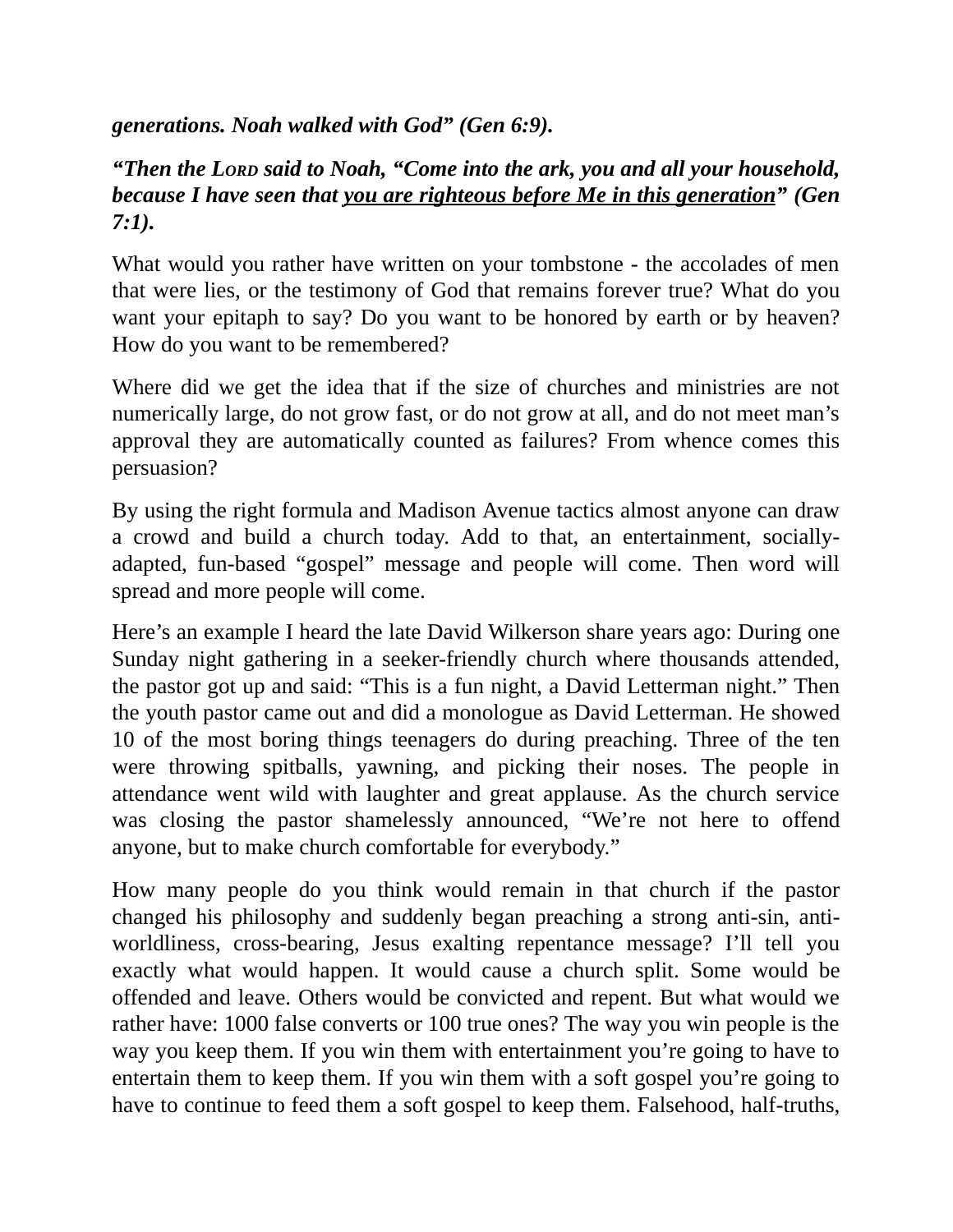and compromise will beget more of the same. A defective gospel produces defective converts.

I heard a television preacher say that in one mega church he spoke at he discovered that 60 couples were living together out of wedlock. Not one of them was legally married. The reason given: None of them thought it was wrong. How shocking! Here's the question I have: What kind of message were the pastors of that church preaching? Obviously a very defective one. The fruit of a false gospel is false converts. Faith without works is always dead.

The Church today is full of false converts who have never been searched out and convicted of their sins. They come to church meetings, they sing church songs, they talk the church language, and hear church sermons, but they live like the world. Their lifestyles are in contradiction to the Word of God. One man said, "I know I shouldn't be shacking up with my girlfriend, but I believe in Jesus and He knows my heart." The Bible says that the demons also believe and tremble (Jam 2:19). In other words, the demons believe and fear God more than those like this man who say they believe, but have no works or corresponding lifestyle to prove their faith (that is the context of Jam 2:14-18).

When you leave certain components of the cross out of the gospel you open a large door for the sinner and the half-hearted seeker to feel comfortable in their sins and in their worldly lifestyle. And when that becomes the norm or status quo in a church, deception spreads like a cancer. A false or an incomplete gospel establishes an atmosphere of deception. People are being errantly taught that all you need to do to be saved is to acknowledge your belief in Jesus, pray a little prayer, and you're in. Nothing is ever said before or after salvation about true heart-repentance, surrendering your life - losing it to gain it, following Jesus in whole-hearted obedience, and loving Him above all others.

I'd like to share another story that will serve as one more example of a deceived people, who due to *not* hearing the whole counsel of God had become comfortable in their sinful lifestyle. This true account does not end well and serves to show the tragic consequences of the failure to preach the real gospel.

Years ago I took a Bible school group of 10 students to a church in a large city in America. God led me to preach a very strong message on repentance. As I was giving the altar call people began to come forward. Before I could instruct them, however, the pastor stepped in and brought the entire service to a halt. He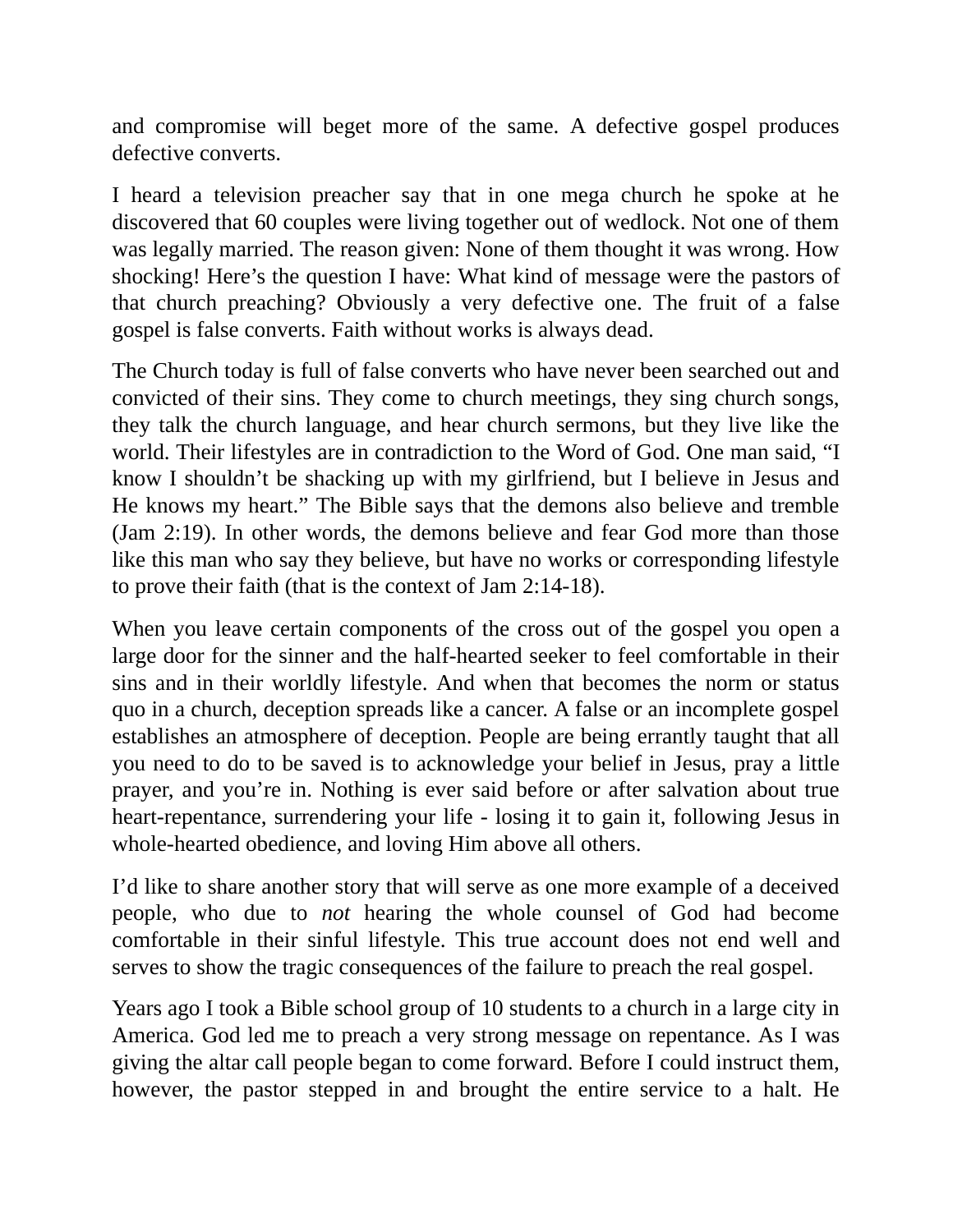accused me of being hard and defended himself and his people, saying that they were all just as saved as I or anyone else was. He then asked me to come to his office and further reprimanded me for my message. The Lord told me to keep my mouth shut and not say anything. This pastor then cancelled the rest of the meetings we were to have in his church, and also called all the other churches in the area that we were scheduled to minister in and convinced the pastors of those churches to cancel the remainder of our meetings as well.

Within a day or two of that particular meeting I received a vision from the Lord to explain what had happened in that church. In the vision he showed me a large snake all coiled up on top of a mound of sand. Then he showed me cocking my right arm back and firing a rock that hit him right between the eyes. Suddenly that snake uncoiled, raised up his ugly head, and hissed loudly while shaking violently and scattering sand everywhere. His secure stronghold had been threatened. The Lord showed me that there were serious sin issues in that church beginning with the pastor himself, and the message I preached shook and unsettled everything.

Sometime later a brother whom we found favor with from this hosting church wrote me at my request to let me know what transpired in that church over the next several years. Within two years the children's pastor was charged with child molestation. Think of the damage done to those children. Then the pastor's daughter was caught having an affair with her boss. Her husband died a couple of years after that. This adulteress woman has a beautiful daughter who loves Jesus, but to this day she enjoys no relationship with her. This is the rotten fruit of sin. That's not all, though. A few years later the host pastor, who was responsible for virtually kicking us out of town, suddenly fell dead of a massive heart attack on a Sunday morning right before a service. Another pastor, who had cancelled our meetings because the host pastor encouraged him to, was also caught in adultery and lost his church. It turns out this other pastor only cancelled our meetings because the host pastor was the biggest financial contributor of his television ministry.

All these casualties happened because people were made to feel comfortable in their sin; because no one preached the confrontational aspects of the gospel. Judgment caught up with people in this church because they were not willing to judge themselves. Think about that.

Evil and wickedness were actually strengthened because preachers failed to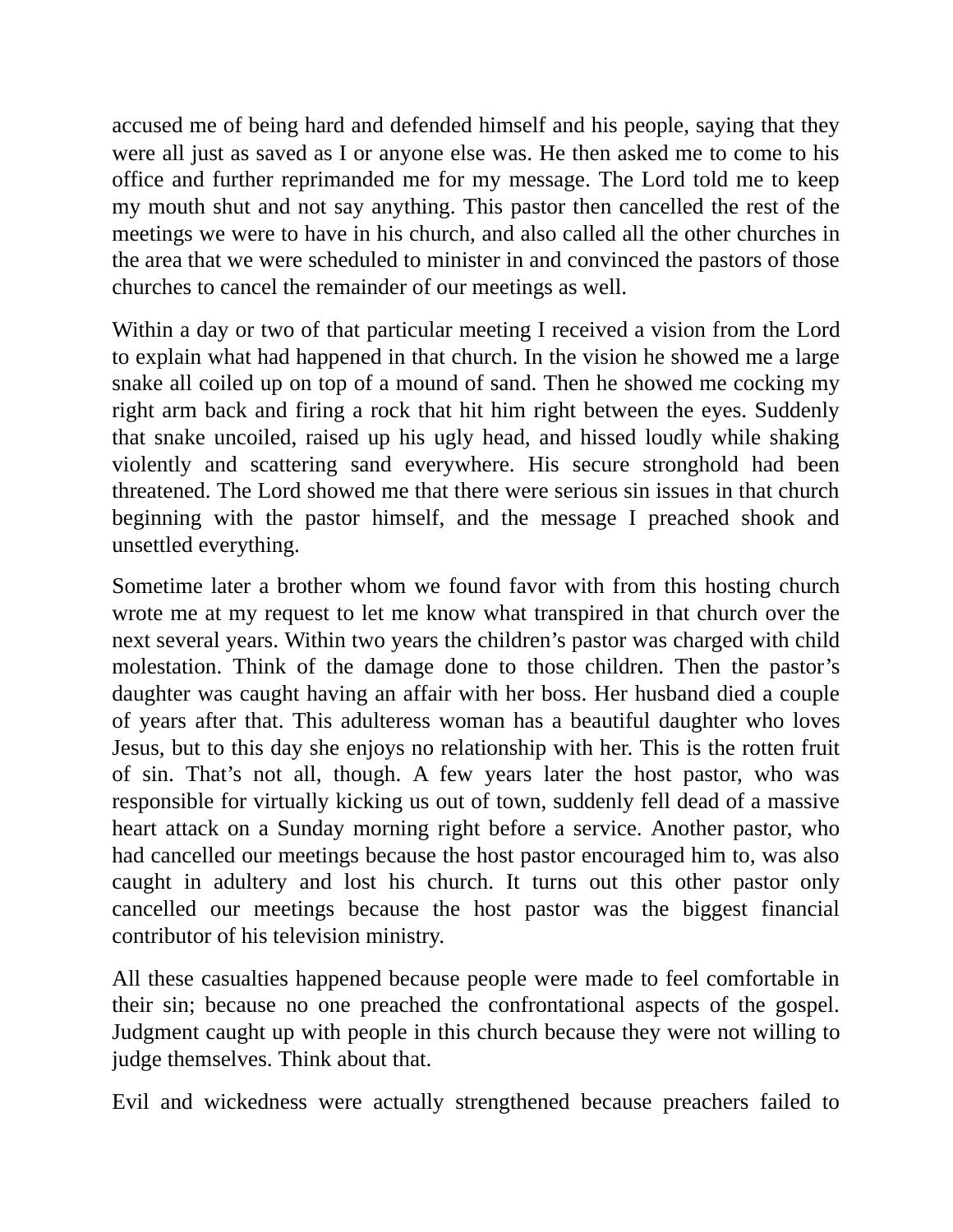stand in the counsel of the Lord and speak His words.

*"They strengthen also the hands of evildoers, that none returns from his wickedness…But if they had stood in my counsel, and had caused my people to hear my words, then they should have turned them from their evil way, and from the evil of their doings" (Jer 23: 14, 22).*

Somehow people think it is mean-spirited and even condemning to preach the cross and a confrontational gospel that deals with sin and worldliness and calls people to repentance, when actually it is the mercy of God and His saving grace to do so.

The real life examples I listed above are a direct result of a failure to preach the real gospel and to warn people of impending judgment and the consequences of sin. Ministers will be held accountable for not preaching the full counsel of God. God hates deception because it eventually destroys people, brings judgment upon them, and is eternally fatal. Notice again these extremely strong words from the Amplified version of the Bible and the very heavy indictment given to those who preach another gospel:

*"But even if we or an angel from heaven should preach to you a gospel contrary to and different from that which we preached to you, let him be accursed (anathema, devoted to destruction, doomed to eternal punishment)! As we said before, so I now say again: If anyone is preaching to you a gospel different from or contrary to that which you received [from us], let him be accursed (anathema, devoted to destruction, doomed to eternal punishment)" (Gal 1:8-9 Amp)!*

Do we really believe that such a horrific curse pronounced on false preachers of a false gospel is in the Bible? Does this really mean what it says? Whenever something is repeated in the same context of Scripture we better pay very close attention to it and understand God's heart in the matter. His anger and severity with all those who preach another gospel is glaringly evident here. Why is this most damning terminology used to devote and doom men to destruction and eternal punishment? I'll tell you why: Because a false gospel deceives and damns souls. It insults the precious blood of Christ and the agony and sacrifice He made for the sin of the world. It takes away the glory from the redemptive work of Jesus. It stains and contaminates the glorious bride of Christ. And in this context, it threatened to cause these young Galatian converts to depart from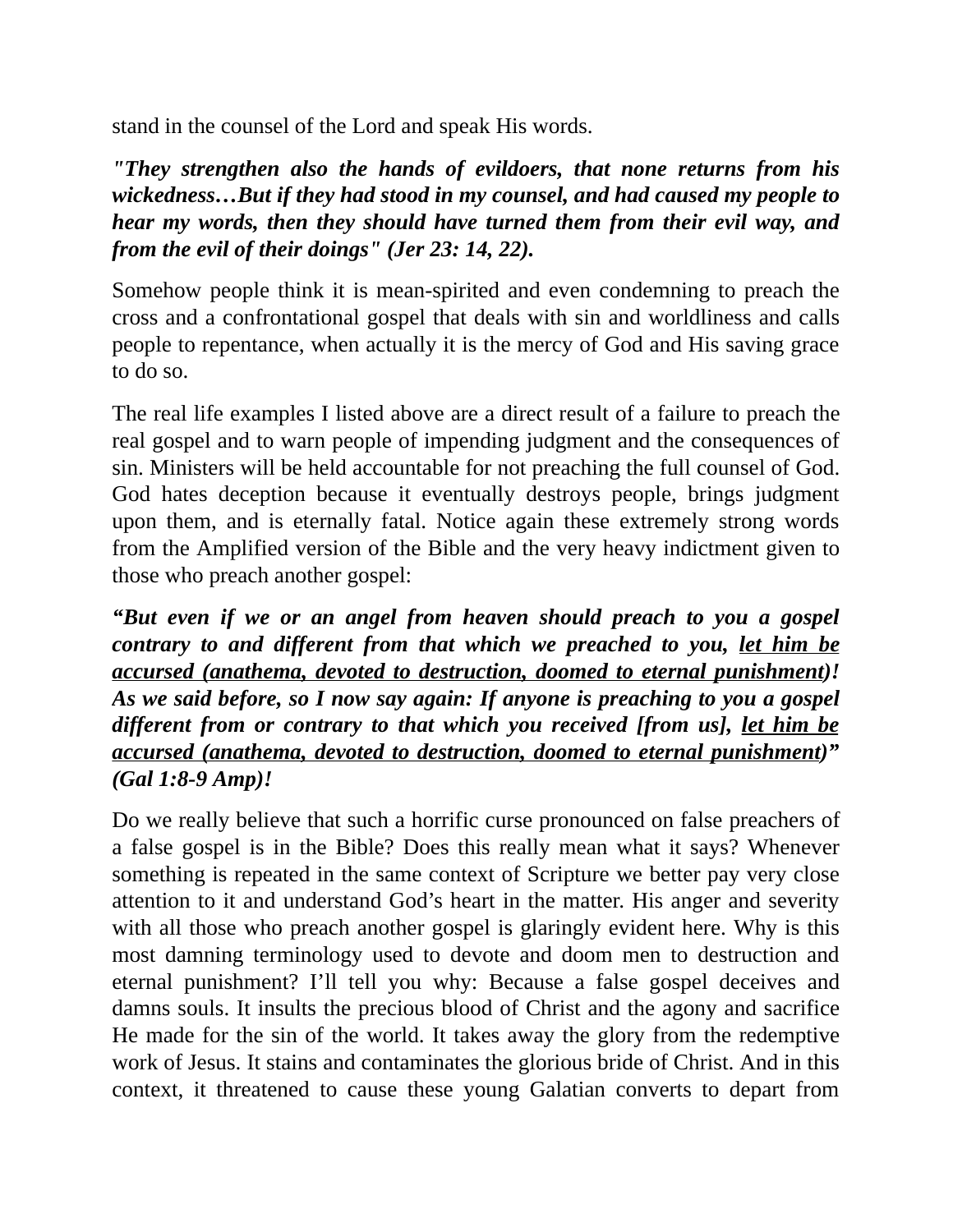Christ and the real faith.

#### *"Whoever causes one of these little ones who believe in Me to sin, it would be better for him if a millstone were hung around his neck, and he were drowned in the depth of the sea" (Mat 18:6).*

I don't want the blood of sinners on my hands because of a failure to preach the real Biblical gospel. Paul preached in order to present every man perfect in Christ Jesus (Col 1:28). May we do the same and save our necks and those who hear us.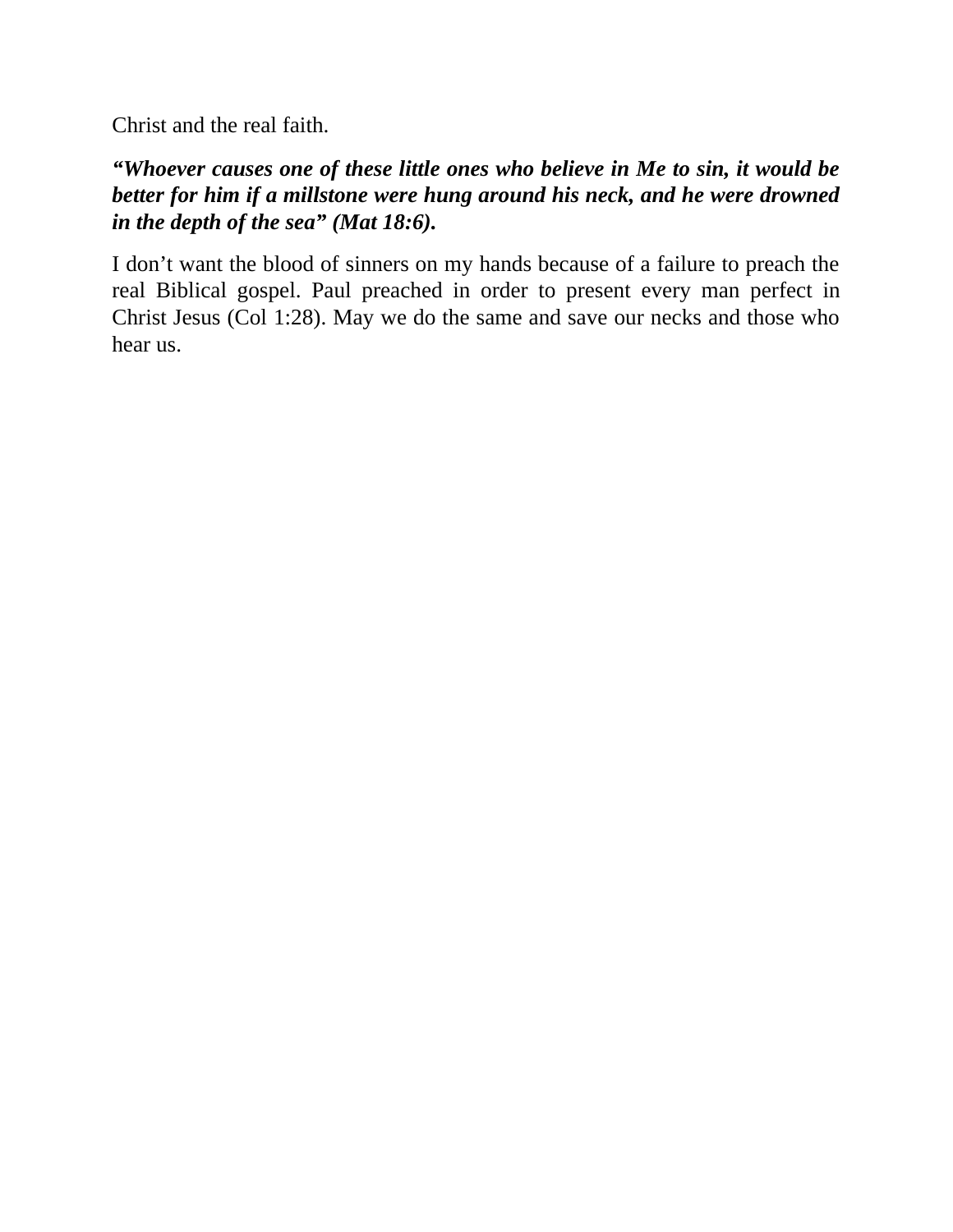# **THE OFFENSE OF THE CROSS**

*"I'd rather offend man and please God than please man and offend God. Better to offend man and God be for you, than offend God and have Him against you."* Author

*"And I, brethren, if I still preach circumcision, why do I still suffer persecution? Then the offense of the cross has ceased" (Gal 5:11).*

*"As many as desire to make a good showing in the flesh, these would compel you to be circumcised, only that they may not suffer persecution for the cross of Christ. For not even those who are circumcised keep the law, but they desire to have you circumcised that they may boast in your flesh. But God forbid that I should boast except in the cross of our Lord Jesus Christ, by whomthe world has been crucified to me, and I to the world" (Gal 6:12-14).*

Have you ever wondered why there is little persecution in the West for preaching the gospel? Have you ever wondered why there is also much deception in the West? And why is there not more of a sharp line of distinction between the Church and the world? The answer to all these questions is probably the same. The real gospel of the cross of Christ has not been preached nor practiced. The offensiveness of the cross has been taken away.

Today you will rarely find preachers who are preaching circumcision as a means of salvation, but to avoid persecution, many water-down the message of the cross, altering it and adapting it to make it less offensive and more acceptable to the masses. By removing the offense of the cross they remove the heart and foundation of the gospel.

The offense of the cross arises chiefly from the fact that it condemns every other way of salvation. The cross condemns justification by any system of works. The cross opposes all human wisdom, human ability, and human merit. The cross opposes all self-righteousness, self-glorification, and self-seeking.

The cross of our Lord Jesus Christ is an offense to every person who enjoys sinning. Many want to have Jesus without forsaking their sin. Many want to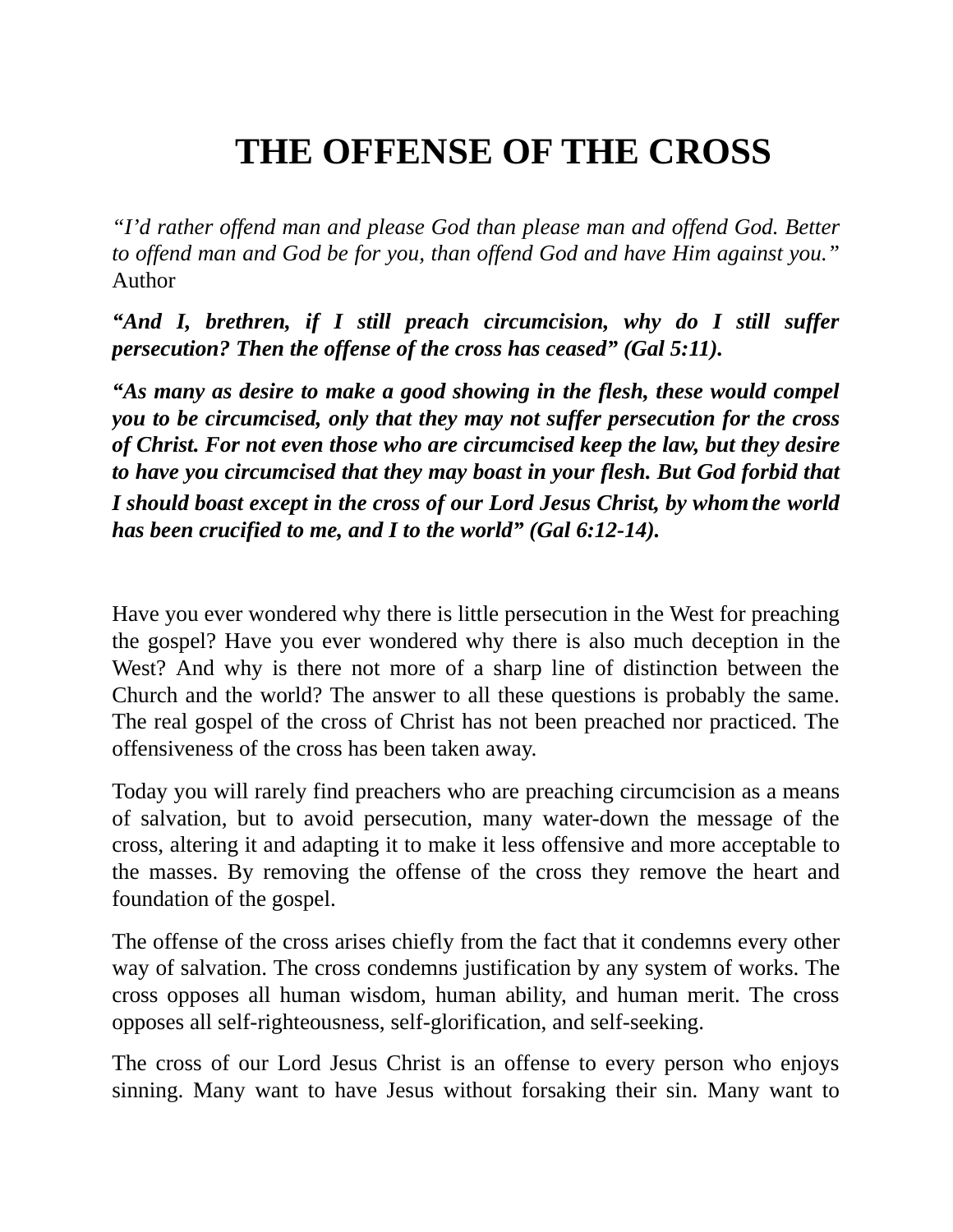have Jesus without forsaking the world. Many want to have Jesus while continuing to seek their own will. Many exalt their own religion whether it is Islam, Buddhism, Hinduism, or any other kind of 'ism above Jesus, or they add Jesus to it. Many want to hang on to their man-made traditions, denominational doctrines, and humanistic philosophies that are contrary to the gospel. The cross of Christ confronts all these things.

The way to destruction is broad and appealing to multitudes, but the way to eternal life is narrow and traveled by few (Mat 7:13-14). The cross of Jesus Christ is the narrow way.

Any gospel that proclaims a salvation without the cross is "another" gospel. It is sad to see how a great number of preachers today have bypassed or done away with the preaching of the cross of Jesus Christ. It is even possible to refer to the historical Jesus and preach about the crucifixion, describing the sufferings of Christ in strikingly vivid detail, as many preachers do, for example on Easter, and still miss the main points of the cross. If there is no confrontation of man's sinful nature, evil deeds, and rebellion that brings him to a crisis, then it is not the cross of Christ.

#### *"Verily, verily, I say unto you, He that enters not by the door into the sheepfold, but climbs up some other way, the same is a thief and a robber" (John 10:1).*

When Jesus says, "I am the way" and "I am the door," He is speaking of the cross. He is saying, "You cannot be saved, you cannot enter the kingdom, you cannot inherit eternal life unless you enter by way of the cross. Anyone who tells you any differently is a thief and a robber."

The thief and the robber will tell you repentance is not necessary. They say that Jesus has paid for all your sins, and you just need to accept the payment. They say all you have to do is believe. They say you don't need to worry about your sins because Jesus took care of the sin problem. They say that God loves you just the way you are. Now I'm not saying there isn't any truth in these statements, but where is the offense in it? Satan will not deceive with lies. He will deceive with truth that has a lie attached to it. There is an Arabic proverb that says: "All liars tell the truth."

I'm not saying that you should purposely try to be offensive. Nowhere in the New Testament did the apostles use fleshly means to preach the gospel in order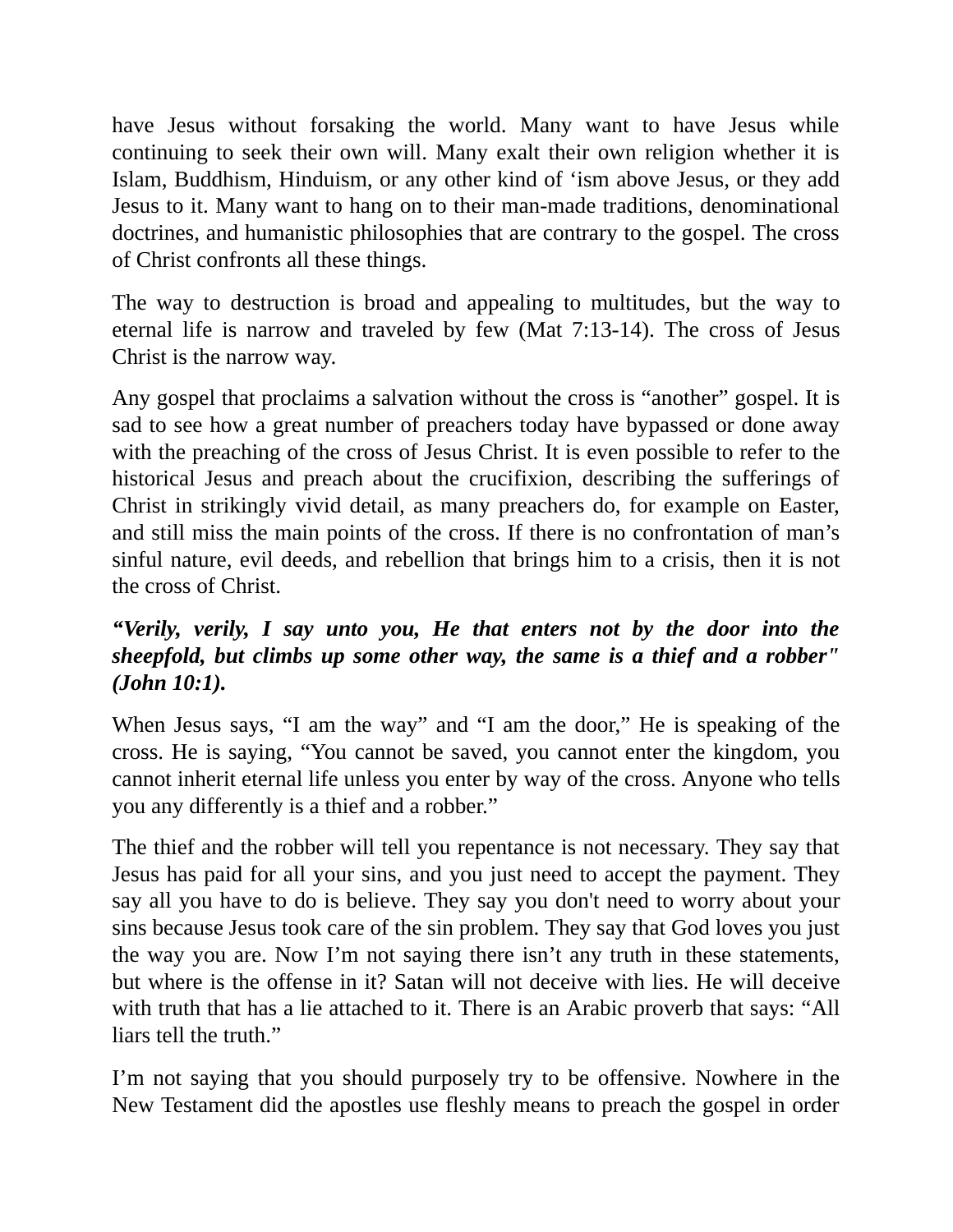to cause *unnecessary* offense to people. On the contrary, Paul and the other apostles would go out of their way to avoid putting stumbling blocks to the gospel in front of people. Paul made sure his actions did not drive people away from the gospel. He was always loving and respectful, even denying himself certain liberties to win people to Christ. *"I am made all things to all men, that I might by all means save some" (1 Cor 9:22).* He did all this without compromising the gospel. We are to pursue peace with all men (free of offense) without compromising the message of the cross which is holiness (and causes offense).

#### *"Pursue peace with all people, and holiness, without which no one will see the Lord" (Heb 12:14).*

Although we are to avoid being unnecessarily offensive to people, we must realize that if we are never persecuted, or the gospel we preach never offends anyone, it strongly suggests we are not preaching the message of the cross.

I have a friend named Jim in my home town that I've been a witness of the gospel to for many months now. At first he was confused about Christianity to such a degree that he wasn't even sure who Jesus was. He is highly intellectual and couldn't see how God could make Jesus the only way to salvation. He would reason, "How could God allow good human beings who have another religion to perish and go to hell?" I talked to him several times and eventually asked him to read the gospel of John so that he could see that the loopholes he was trying to find in the person of Jesus Christ and the gospel just aren't there.

Finally, the light came on and he began to understand that there was no other way to God except through Jesus. Still, he struggled with the need to change his lifestyle saying things like, "Nothing is broken in my life. Nothing needs fixing." He believed that the guiding principle of his life to do good to others was enough. In other words, although he now believed that Jesus was the Son of God, that He shed His blood for his sins, that He was raised from the dead, he was not yet convicted of his sins. What if I had told Jim: "Don't worry about your sins, Jim. Jesus paid for it all. Just receive God's payment and confess Jesus, and you'll be saved."

I'll tell you what would've happened. By ministering a false comfort to him and rushing him to a decision to pray a prayer of salvation when conviction wasn't working, deception would've been birthed in his life. He would've believed he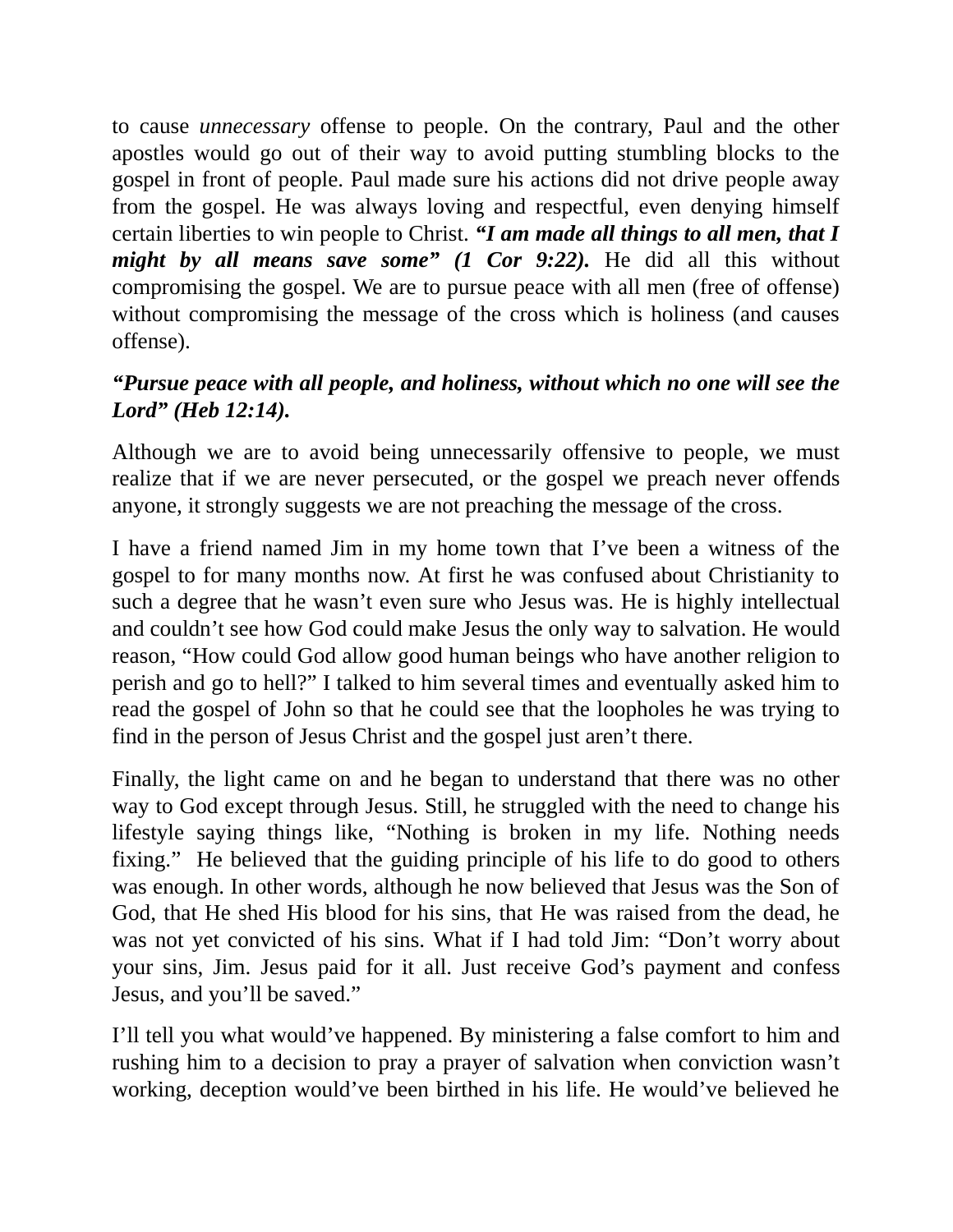was saved without really being saved. This is what has been done with multitudes of sinners everywhere, and that is the key reason why such a small percentage of them continue to walk with the Lord and bear fruit after supposedly receiving Jesus. We think we can bypass the cross and use other methods to bring people to salvation, and in so doing we become guilty of preaching another gospel and leaving so many in deception.

The more I talked to Jim the more I began to locate the root of his problem. He felt he would be unhappy with a different lifestyle than the one he has now. His current lifestyle includes regular Friday or Saturday night parties at his house where he and his friends drink booze and carry on until the wee hours of the morning. That's what the Holy Spirit was pressing and putting his finger on. So now there was conviction, but Jim was resisting the Holy Spirit in the process. It was all an issue of repentance and surrender. To this day I continue to meet with him and one other new convert in a Bible study, which Jim actually enjoys, but he has not yet come to salvation.

You see, the sinner believes that there can be no real enjoyment in life if he stops sinning. He does not seem to realize that the person who has repented has no desire to sin. The grace of God changes a person's desires and empowers him to live for Christ. It is an inward transformation. That's the miracle of salvation. I dare to say that if the desire to sin is still in the heart of a professing Christian then he has not yet tasted of the real salvation. New life has not yet begun. Regeneration has not taken place. Listen to the voice of one of the great revivalists of the past:

*"Christianity does not make the believer unhappy by keeping him away from the sinful things he loved because the believer has changed his opinion on those things." Charles G. Finney*

Finney defined repentance as a change of the ultimate preference or choice of the soul and of action. He taught that repentance is a change of will, feeling, and of life in respect toward God. Finney believed that true repentance involves more of the person's will and conscience than his natural feelings. Feelings are involuntary and have no moral character except what they derive from the action and the will. He would admonish sinners to submit and commit their entire being to God at once, obey their conscience, and the feelings would soon follow. God requires you to will right.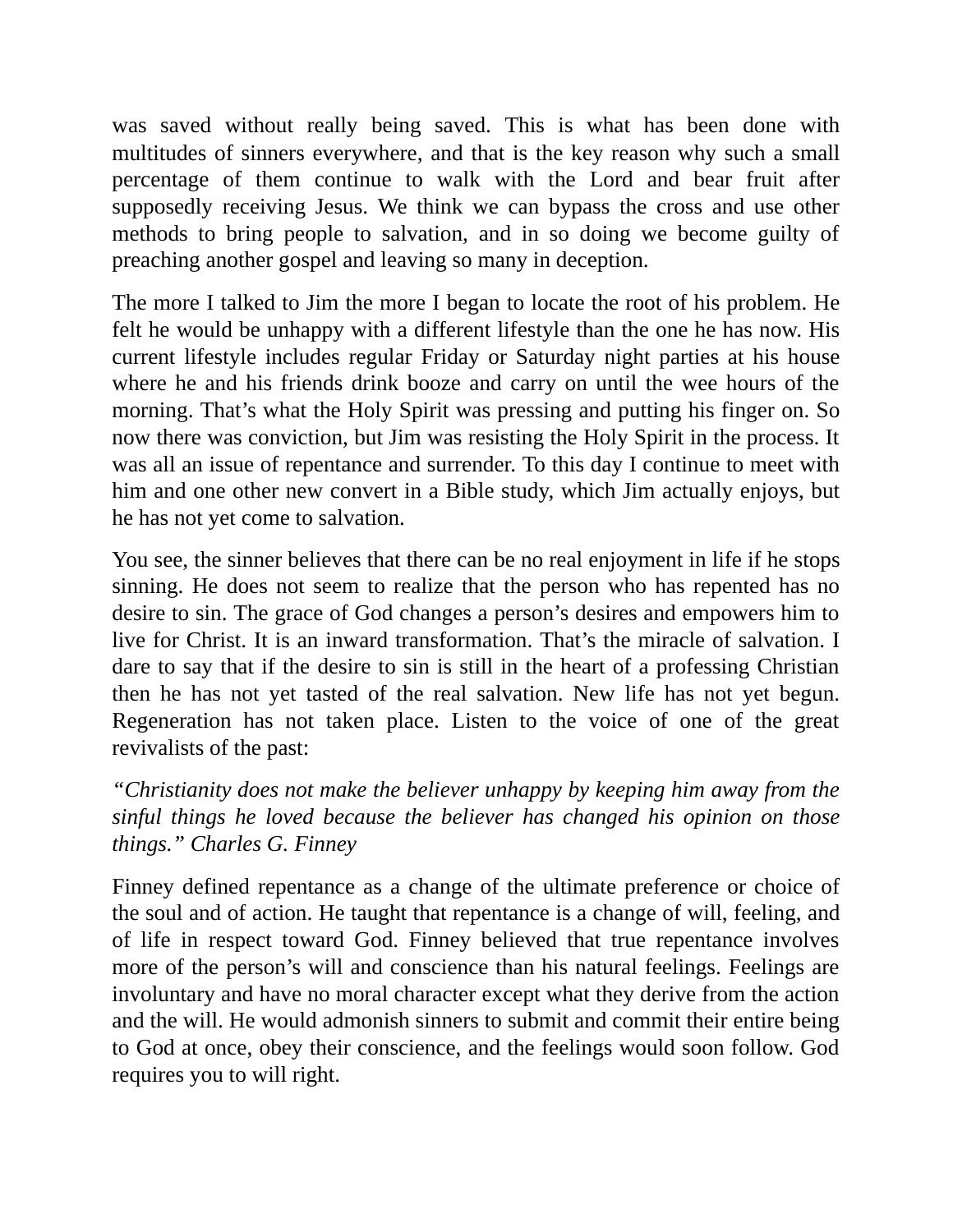Let me make one thing clear. When I speak of the will I am not speaking of "will power" or a heavy self-effort that puts an emphasis on trying harder, committing more, quitting all your sins and then coming to Jesus. That's not the gospel either. That is legalism and a works-based gospel no different than circumcision was under the Law, and it leaves the sinner frustrated and without grace and hope. Repentance is something the Holy Spirit works in your heart. You cannot generate your own repentance. Your responsibility is to respond to His working. God provides the grace, but you still have to cooperate with Him. Cooperation is simply responding to God's ability. Notice what the Holy Spirit has come to do:

#### *"Nevertheless I tell you the truth. It is to your advantage that I go away; for if I do not go away, the Helper will not come to you; but if I depart, I will send Him to you. And when He has come, He will convict the world of sin, and of righteousness, and of judgment: of sin, because they do not believe in Me; of righteousness, because I go to My Father and you see Me no more; of judgment, because the ruler of this world is judged" (John 16:7-11).*

One of the chief functions of the mighty Holy Spirit is to convict the world of sin, righteousness, and judgment. There can be no repentance without conviction. The power to produce a change of heart does not come from a strong will, self-effort, or reform, but from the Holy Spirit prompting the sinner to submit his will. It is purely a supernatural work of grace from conviction to repentance to the manifest fruit of repentance in the person's behavior and conduct. Many people may even acknowledge their sin, respond to the call to repent, but then they resist the Holy Spirit in the process as He follows through in conjunction with the Word of God to bring about corresponding actions in their lives. That's the reason why many sinners often pray for salvation, but never bear any fruit of a changed life. Still others respond to the call to repent, but try and produce a change of heart and life in their own strength.

The culmination of true repentance is a turning from sin toward God, and then exercising your faith toward the Lord Jesus Christ. It is impossible to place your faith and complete trust in Jesus Christ for salvation without turning away from your sins in repentance. Anything short of this is not Biblical salvation. That is the message that Jesus and Paul both preached.

*"Now after John was put in prison, Jesus came to Galilee, preaching the gospel of the kingdom of God, and saying, 'The time is fulfilled, and the*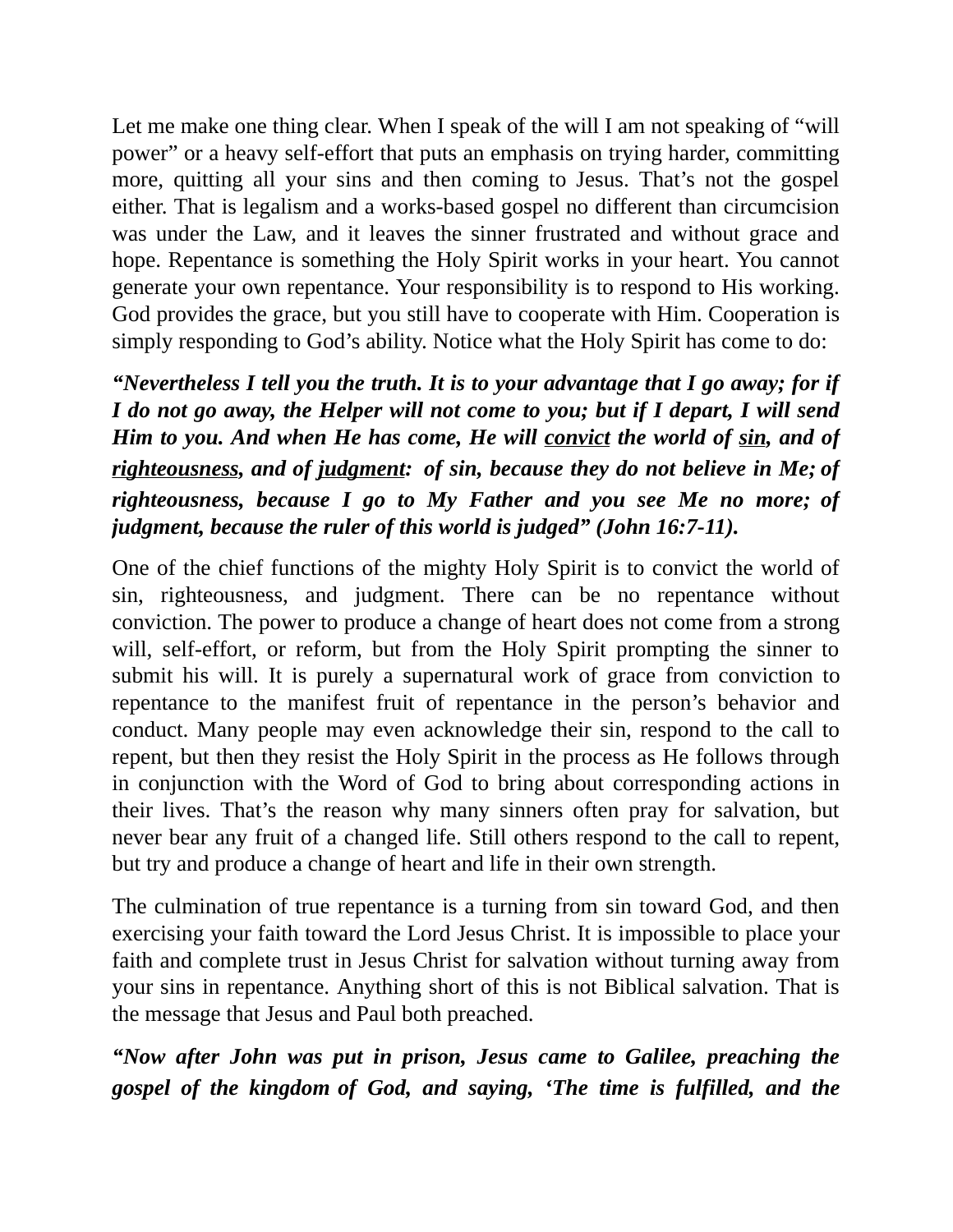#### *kingdom of God is at hand. Repent, and believe in the gospel'" (Mk 1:14-15).*

#### *"Testifying to Jews, and also to Greeks, repentance toward God and faith toward our Lord Jesus Christ" (Acts 20:21).*

I've read books written by ministers implying that repentance is no longer necessary under the New Covenant. Others would not go so far as to make such foolish claims, but erred the same way by making light of repentance or never mentioning it at all. They loudly proclaim all that is needed for salvation is faith in the finished work of Christ while downplaying repentance as if it is somehow a dirty word. These ministers will expound on this by quoting certain scriptures that highlight the element of faith in salvation, based purely on grace without works, which of course is absolutely true, and should always be emphasized, but they leave out other aspects of salvation and the cross. They emphasize such scriptures as Paul and Silas' response to only "believe" when they were asked by the Philippian jailer, "What must I do to be saved?" (Acts 16:31), the "believe and confess" component in Rom 10:9-10, and the "believe" of John 3:16 (John's gospel alone has many such references), but often isolate these from such scriptures as, Acts 2:38, Acts 3:19, Acts 5:31 and a host of others where repentance is highlighted. We need to understand that repentance is a part of the great commission and what Jesus told us to preach (Lk 24:47).

Are repentance and faith polar opposites? Are they at odds with one another? Is it two different coins we are playing with, or two sides of the same coin? Has the professing Christian who is shacking up with his girlfriend and says: "I know I'm not living right, but I believe in Jesus and he knows my heart,"- really come to repentance? Is that kind of belief in Jesus enough to get him in? Did Christ die so we could continue living in sin? Is that what these following verses say?

#### *"Knowing this, that our old man was crucified with Him, that the body of sin might be done away with, that we should no longer be slaves of sin" (Rom 6:6).*

*"But God be thanked that though you were slaves of sin, yet you obeyed from the heart that form of doctrine to which you were delivered. And having been set free from sin, you became slaves of righteousness" (Rom 6:17-18).*

*"Who Himself bore our sins in His own body on the tree, that we, having died to sins, might live for righteousness—by whose stripes you were healed" (1 Pet 2:24).*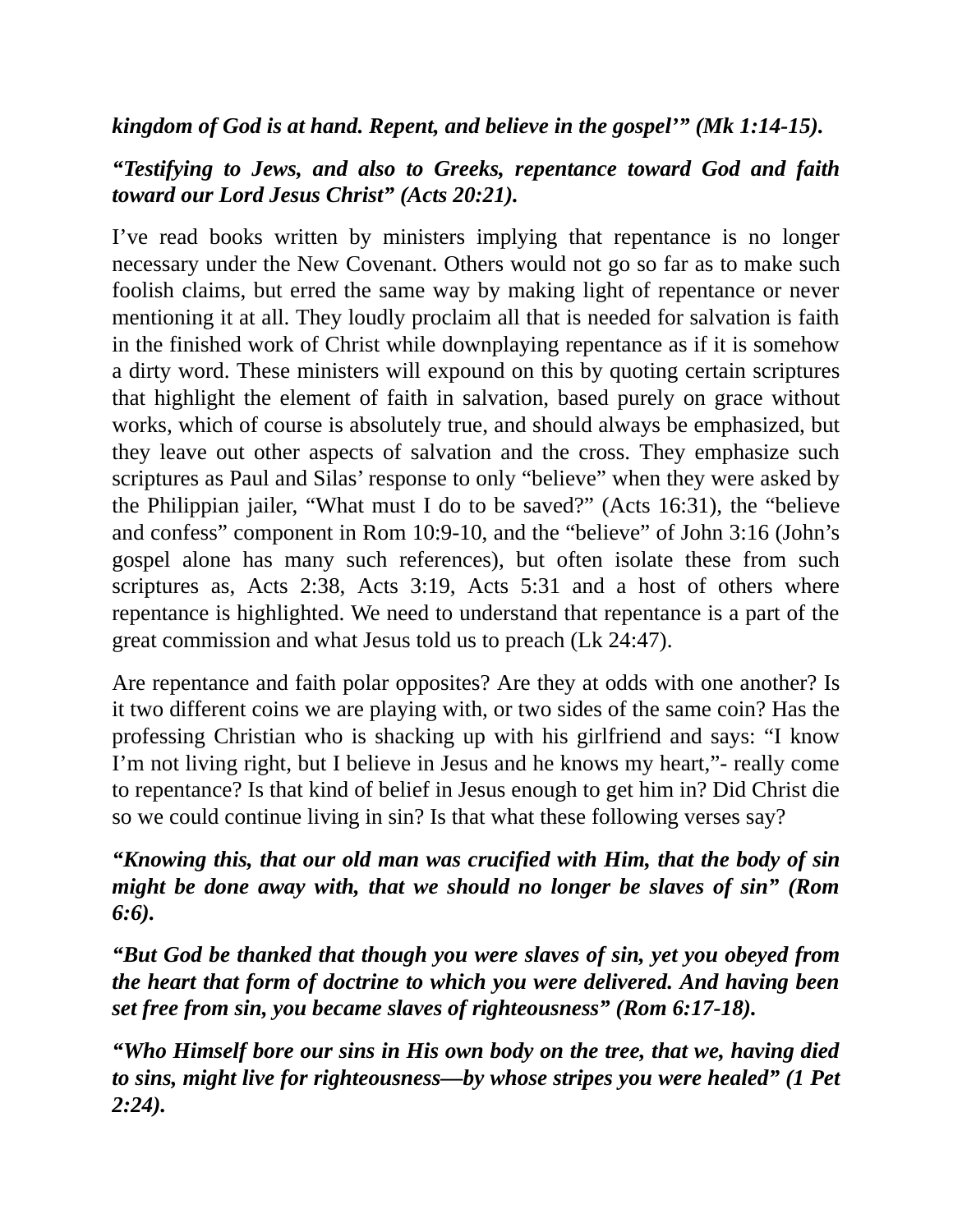Here's the problem with the modern salvation doctrine: It's unsound because it's unbalanced. Preachers today are infamous for beating their pet hobby horse into the ground. They take isolated scriptures or one ingredient of the gospel of salvation or any other topic, and make an entire doctrine out of it. For example, they've done that with the word "believe" or faith. As important as faith is to our salvation and Christian walk, it is only one ingredient of salvation and our walk with God. We've already seen that without repentance toward God, faith toward the Lord Jesus Christ cannot be exercised (Acts 20:21). Furthermore, without grace there is no saving faith (Eph 2:8). Without works and obedience, faith is dead (Jam 2:17, 24). Without hope, faith has no substance (Heb 11:1). Without love, faith does not work (Gal 5:6). So as you can see, faith never stands on its own, but is a part of a sum of other attributes that bring balance to the Scriptures.

From Genesis to Revelation the Bible is an integrated whole and represents the complete counsel of God. *"Therefore I testify to you this day that I am innocent of the blood of all men. For I have not shunned to declare to you the whole counsel of God" (Acts 20:26-27).* Paul was innocent of the blood of all men because he declared the whole counsel of God. This implies that anyone who has failed to declare the whole counsel of God is guilty in some way of the blood of men. Contrary to popular opinion, the Bible does not teach that faith is the *only* requirement for salvation. Actually there are a number of scriptures that point to other aspects of the gospel by which a person is saved. Here are some:

- 1. Grace (Eph 2:8)
- 2. Repentance (Lk 13:3, 5)
- 3. Believe and confess Jesus as Lord (Rom 10:9)
- 4. Belief and baptism (Mk 16:16)
- 5. Calling on the Lord (Acts 2:21)
- 6. Holiness (Heb 12:14)
- 7. Obedience (Heb 5:9)
- 8. Endurance (Mat 24:13)

Unlike many modern day preachers who repeatedly say that belief in Jesus with a very minimal level of commitment is all that is required to be saved, all these ingredients have a part to play in our salvation. "All you need to do to be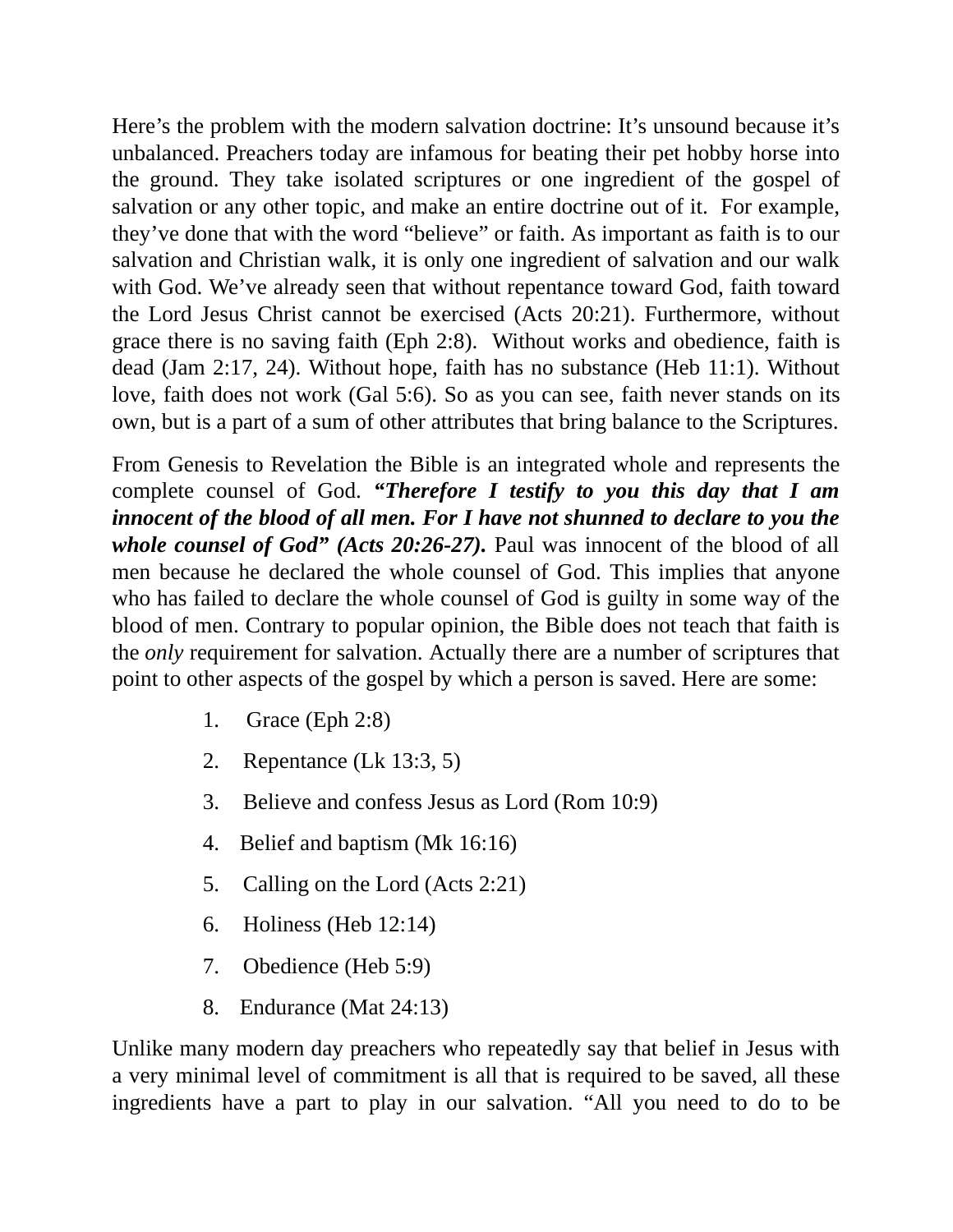guaranteed a place in heaven is just believe", seems to be the common dirge of the hour. Repentance doesn't matter. Obedience doesn't matter. Holiness doesn't matter. I'm certainly not minimizing the importance of faith and believing, but in our day the word "believe" has been defined as mental ascent or agreement and applied in a loose sort of way. In other words, just believe that Jesus exists. Just believe that Jesus died for your sins. Just receive His forgiveness. This is the Western gospel that is heard in our pulpits, on the airwaves, taught in our Bible schools and seminaries, and read in our contemporary Christian books and magazines. The offense of the cross has been removed to make the gospel more palatable to the masses, and as a result, has lulled our churches into a false sense of security.

This is exactly why the preaching of the cross must be restored to our gospel and accompanied by a call to repentance and evidenced by the fruit of obedience. Justification by faith must be forever joined to a life of holiness and sanctification. The cross is a place of death to sin and our old self, while the resurrection is a birth of newness of life. There can be no resurrection and a newness of life without death. It's much easier on a person's pride if we can just skip over the offense of the cross and move right into the resurrection. It is much more appealing and an easier "sell" to speak of the power of a new life and the peace, joy, and blessings you will experience. It's much more affirming to build up a man than to tear him down. But our union with Christ is first at the cross in His death, then in His burial, resurrection, ascension, and His seating at the right hand of God (Rom 6:3-4, Eph 2:6).

#### *"For I determined not to know anything among you except Jesus Christ and Him crucified" (1 Cor 2:2).*

The entire process of salvation from conversion to discipleship can be very humiliating. The cross is not only central to salvation, but also to authentic Christian living. Jesus calls for a total forsaking of our own lives (Mat 16:24-25, Lk 16:33). He demands a complete allegiance to His will (Mat 6:24). He requires loyalty to Him even above your closest family ties (Mat 10:37, Lk 14:26).There is a crisis at the cross. There is a confrontation and a subsequent conflict between flesh and spirit. We've skirted these issues because we want to avoid the offense and escape the persecution that comes with it. We want people to feel accepted and esteemed before they die at the cross. The plan of salvation will not work by short-cutting the death process. The sinner who comes to the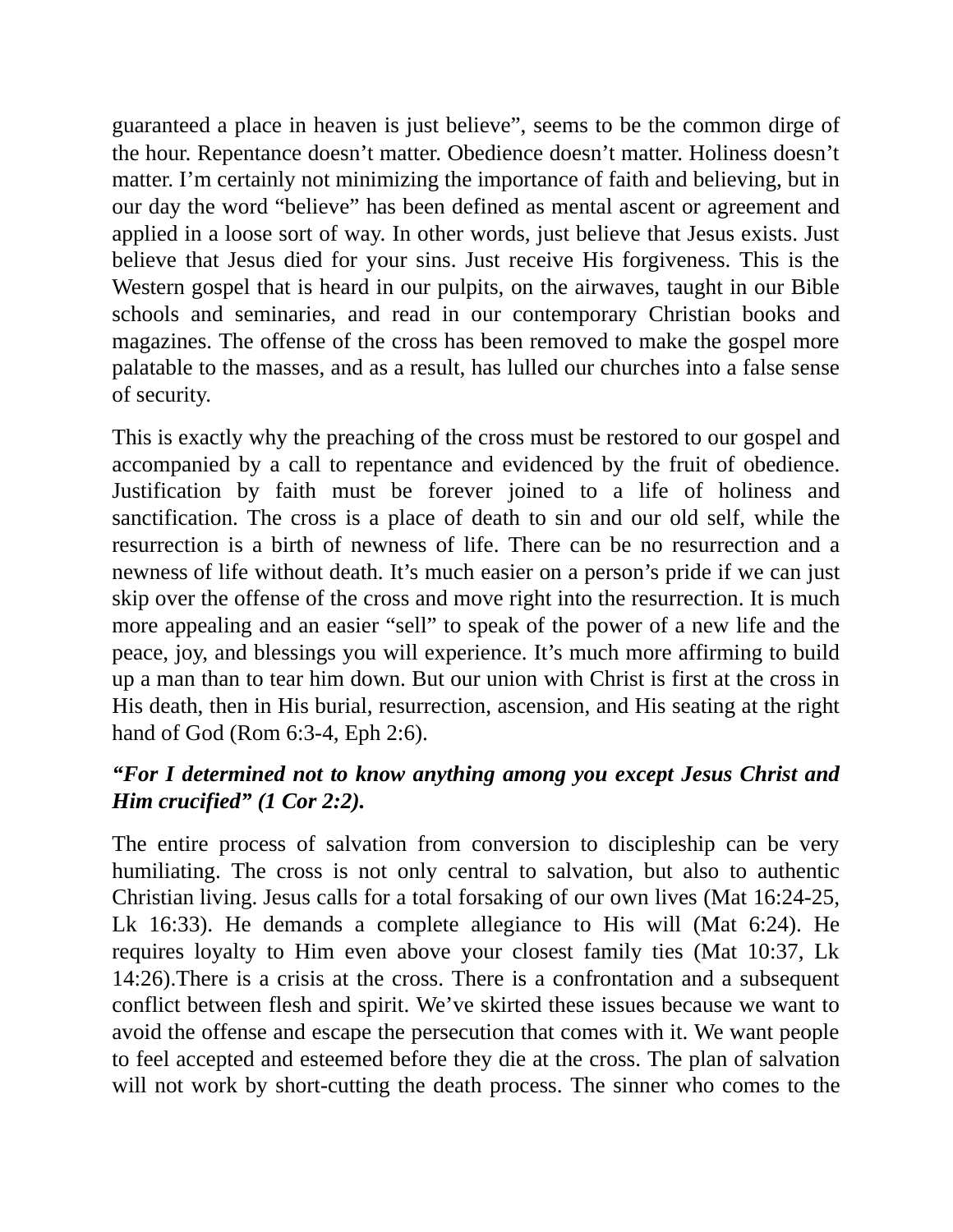cross must be prepared to die. There is no negotiating. There are no options. At the cross we die to our sins and no longer live for ourselves.

#### *"And He died for all, that those who live should live no longer for themselves, but for Him who died for them and rose again" (2 Cor 5:15).*

#### *"And those who are Christ's have crucified the flesh with its passions and desires" (Gal 5:24).*

Besides the Biblical references already mentioned, what kind of gospel did Jesus preach? Did His message ever cause offense? Did it shatter people's religiosity and upset their man-made traditions? What example did Jesus leave us?

When Jesus performed miracles, healed the sick, and fed the multitudes people would flock to Him (John 6:2, 26), but often their motives were wrong. They didn't follow Jesus because they wanted to honor Him for His miraculous power or because they wanted to hear the wisdom and truth of His words, but because they "*ate the loaves and were filled*". As is common today, the multitudes followed Jesus for the benefits of what He could do for them and what He could give them. So what did Jesus do with these kinds of people? His custom was to sift the crowds by preaching messages and speaking words, often in parables, that would expose people's impure motives, pride, and cut through their false pretenses.

For example, in John 6 He began to expound on who He was, the true Bread which came down from heaven, saying that people must eat of His flesh and drink of His blood to have eternal life. These sayings were hard to receive and actually sounded like some kind of cannibalism. The Jews did not even eat pork and ham much less human flesh. This offended the Jews and also His disciples. Not only was Jesus prophesying of the death He would soon die, but also of the necessity of His followers to identify with Him. When Jesus spoke of the cost of following Him many left, and this is the pattern throughout the gospels. *Therein lay a great scriptural principle: The closer you get to the cross the less people there are.*

*"Then Jesus said to them, "Most assuredly, I say to you, unless you eat the flesh of the Son of Man and drink His blood, you have no life in you. Whoever eats My flesh and drinks My blood has eternal life, and I will raise him up at the last day" (John 6:53-54).*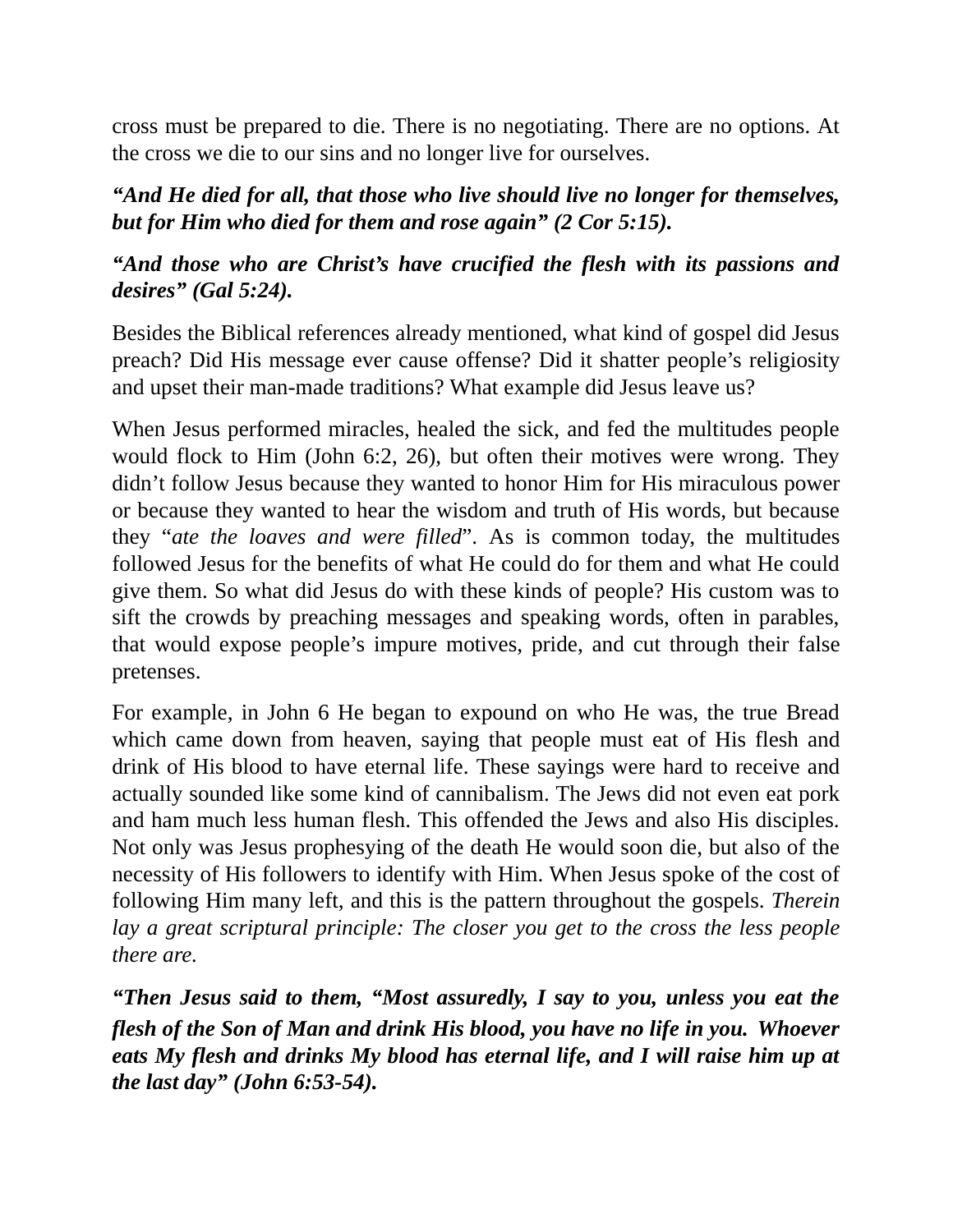*"Therefore many of His disciples, when they heard this, said, 'This is a hard saying; who can understand it?' When Jesus knew in Himself that His disciples complained about this, He said to them, "Does this offend you? What then if you should see the Son of Man ascend where He was before? It is the Spirit who gives life; the flesh profits nothing. The words that I speak to you are spirit, and they are life.But there are some of you who do not believe." For Jesus knew from the beginning who they were who did not believe, and who would betray Him. And He said, "Therefore I have said to you that no one can come to Me unless it has been granted to him by My Father. From that time many of His disciples went back and walked with Him no more" (John 6:61- 66).*

Many of Jesus' own disciples were offended at His hard sayings and left Him. What we've done today is eliminate the hard sayings of the gospel to avoid offense in order to conjure up results and increase our numbers. Jesus, however, did quite the opposite. Often He would preach in such a way so as to make it difficult for naturally-minded, self-seeking people to follow Him. We've already seen that He did this with the rich young ruler when Jesus told him to sell everything he possessed, give to the poor, and then follow Him. Jesus sifted the crowds for two basic reasons:

1) He knew that no man could even come to Him except the Father draw him (John 6:65). He knew also that those whom the heavenly Father had given Him would follow Him and no man would be able to snatch them out of His hand (John 10:27-29).

2) He also knew that the kingdom of God would be stronger and the purity of the Church preserved with a few whole-hearted followers than a multitude of selfcentered people who appear to follow Jesus outwardly but whose motives were not pure.

The hard sayings of Jesus would chase away the hypocrites and self-seekers while drawing the true disciples closer. True disciples, because they are spiritually minded, love hard truth and embrace the offense of the cross. While the hard sayings of Jesus offends false followers still today, the meat and substance of Jesus' words is truly food that edifies and strengthens true followers.

Years ago I heard a story about the Communist KGB Russian police breaking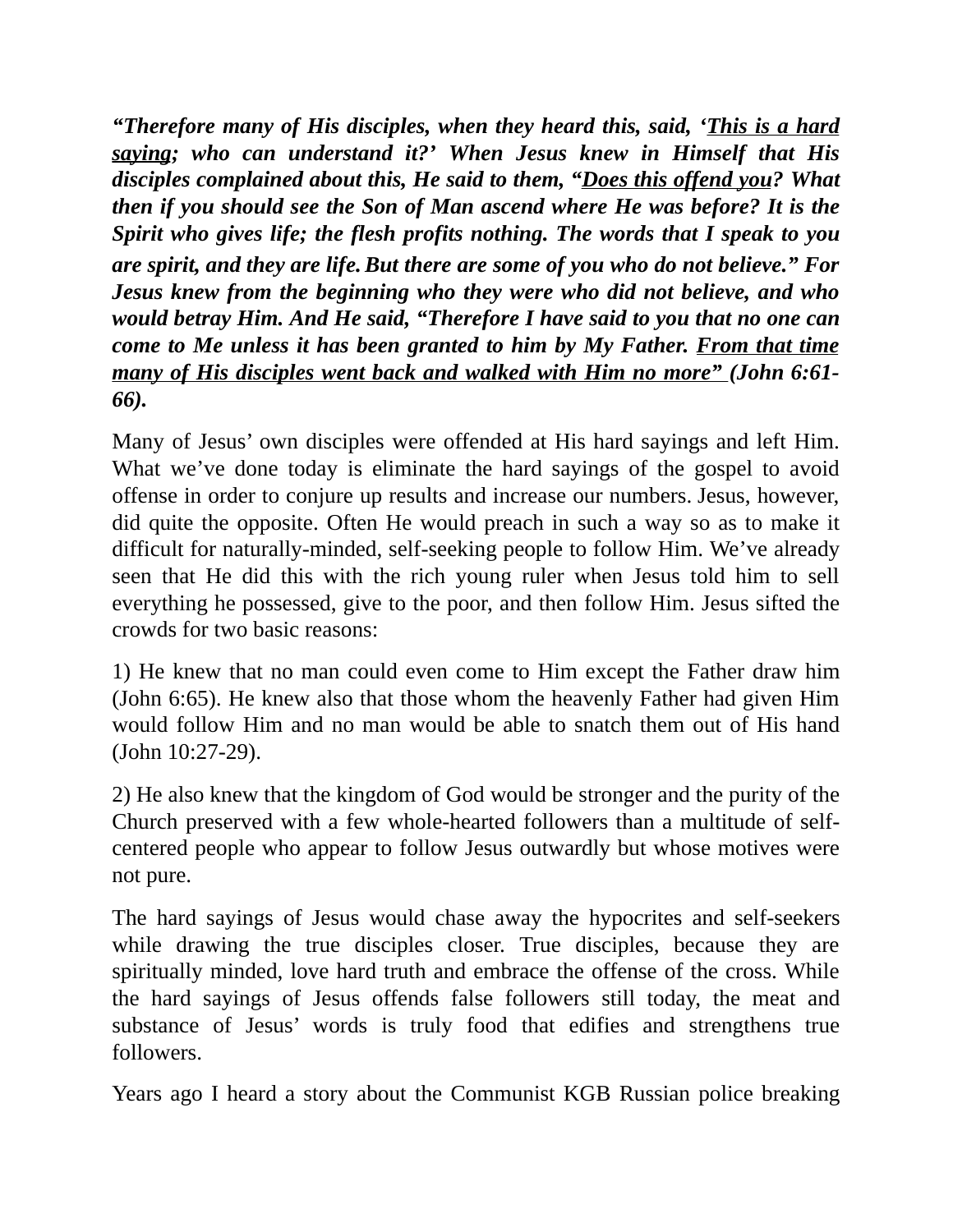into an underground church meeting and commanding the believers there to renounce Jesus or be shot. A number of them did so and were released. Then the KGB removed their uniforms revealing their true identity as fellow believers in disguise. They embraced the remaining believers and counted them as true followers. This is what Jesus also did.

Some people will follow Jesus for awhile outwardly, but soon draw back when they are offended. This is proof that they were not true followers to begin with. The same is true today. Many who profess Christ outwardly possess no corresponding lifestyle as evidence of grace's reality in their lives.

Let us never forget that the real gospel causes offense and persecution. The world's antichrist system currently under the sway of the wicked one (1 John 5:19) is in direct opposition to the message of the cross. The cross is against everything the world stands for; the lust of the flesh, the lust of the eyes, and the pride of life (1 John 2:16). Let us also remember that it was the spirit of the world working through the hard-hearted Jews that killed Jesus, the sinless Son of God. That is what the evil nature of man is capable of, and that is also what the cross has bridged.

Besides Jesus, the original apostles suffered great persecution and most of them were also martyred for preaching the same message. Additionally, millions of other Christians have been either killed or have suffered persecution throughout the centuries for preaching the real gospel.

Suffering persecution is a part of the gospel. Jesus said the world will hate you and persecute you (John 15:18-20), and families will be divided (Luke 12:51-53) because of Jesus and the gospel. In Matthew 10:17-22 He said to His disciples that men would deliver them up to councils, scourge them in their synagogues, family members would put other family members to death, and all men would hate them because of the gospel.

The book of Acts is also full of the exploits of the apostles and the early Church, but it is also full of the persecutions they suffered. Threatenings, imprisonments, beatings, stonings, deaths, riots, and uproars were frequent and all a part of preaching the gospel, but so were salvations, miracles, deliverances, and revivals. This is the nature of our gospel and one that needs to be desperately restored.

#### *"And blessed is he who is not offended because of Me" (Luke 7:23).*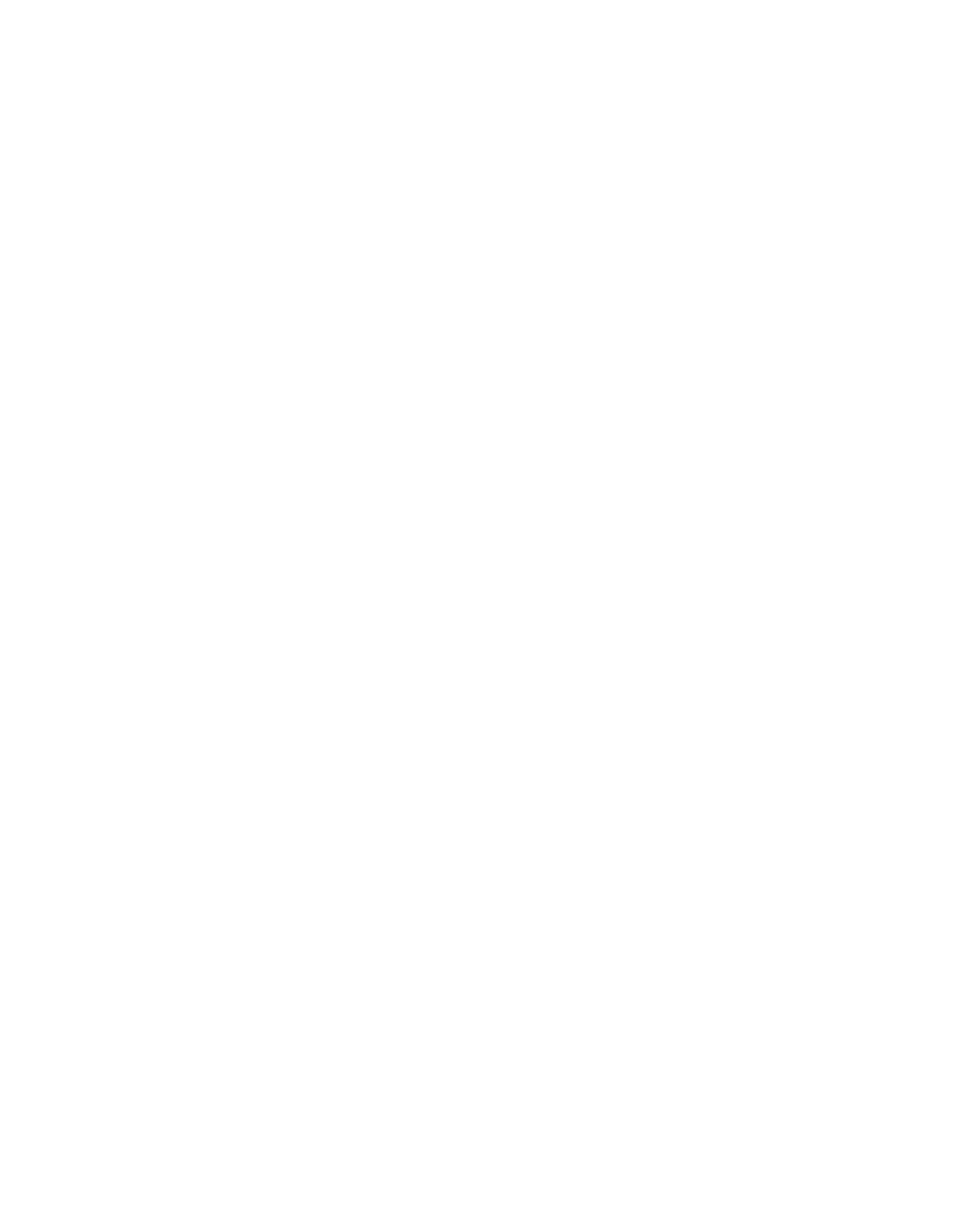# **THE JUDICIAL ASPECT OF THE CROSS**

*"The Most Beloved Son and the Darling of heaven died a criminal's death for crimes He did not do; imagine the Holy Creator becoming the Slaughtered Lamb, so that His life could flow to me and you."* Author

*"For the law of the Spirit of life in Christ Jesus has made me free from the law of sin and death" (Rom 8:1).*

*"He who justifies the wicked, and he who condemns the just, both of them are an abomination to God" (Proverbs 17:15).*

*"He is the Rock, His work is perfect; For all His ways are justice, A God of truth and without injustice; Righteous and upright is He" (Deut 32:4).*

Many people, even Christians, do not fully understand why Jesus Christ, the Son of God, had to die. Why the cross? Why the blood? How is it that salvation can come through the blood of a man's death on a cross?

Unless you understand God's holy and just nature and the laws He has set in motion, and their purpose, you will not grasp the true meaning of the cross of Jesus Christ. One of the first laws God established back in the garden of Eden was the law of sin and death.

*"And the LORD God commanded the man, saying, "Of every tree of the garden you may freely eat; but of the tree of the knowledge of good and evil you shall not eat, for in the day that you eat of it you shall surely die" (Gen 2:16-17).*

*"For the wages of sin is death…" (Rom 6:23).*

God told Adam that sin must be paid for or punished with death. Just as every lawbreaker and criminal in society must be sentenced in a court of law and punished so every sinner must suffer the penalty for their sin. This is the first law given to man called "*the law of sin and death*" (Rom 8:2). Sin is breaking God's law (1 John 3:4), and it causes a three-fold separation: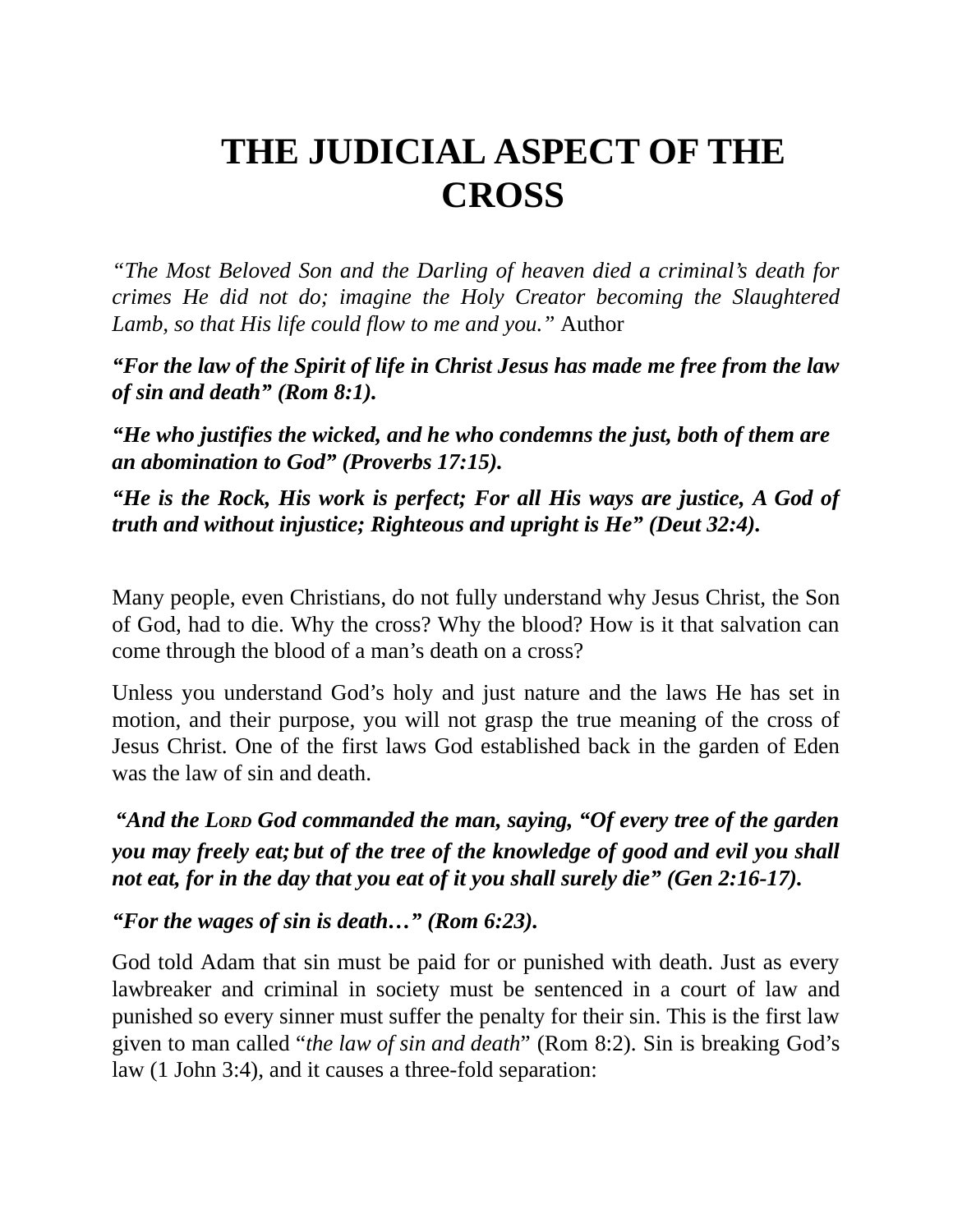- 1. Spiritual death (separation from God)
- 2. Physical death (spirit separated from body)
- 3. Eternal death or the second death (eternal separation from God)

Sin is the greatest problem and curse known to the human race and cannot be taken lightly because it separates man from God (Isa 59:2) and produces death. The best way to illustrate this would be to break off a healthy branch from a tree. The branch may look alive for awhile, but it is dead because it has been cut off from its life source. When Adam and Eve sinned they were separated from the living God, their Creator, and their Life Source. Immediately they died spiritually, and then they began to die physically. And if God had not devised a plan of rescue and redemption, man's eternal destiny would've been the lake of fire, or what the Bible calls the second death (Rev 20:14-15).

The entire human race was infected with Adam's sinful nature, even babies. That's why little children are naturally selfish and hurtful while being good and kind requires effort and struggle. When children reach the age of accountability (usually between the ages of 9-11) God holds them responsible for their sin. Some people may defend their innocence and say, "It's not my fault I was born this way." Again, when you cut a branch off from a tree, regardless of how large the branch is, all the twigs coming from that branch are dead. If a river's source is contaminated all the water in that river is contaminated. If the water in a well is contaminated, every bucket drawn from it is also contaminated. If a reservoir or a water tank is contaminated all the drinking water flowing through pipes into people's homes in that community is contaminated. In the same way, sin and death have been passed on to all of Adam's descendants and contaminated every single one of them. This is tragic, but nevertheless true.

#### *"Therefore, just as through one man sin entered the world, and death through sin, and thus death spread to all men, because all sinned" (Rom 5:12).*

#### *"Behold, I was brought forth in iniquity, and in sin my mother conceived me" (Ps 51:5).*

#### *"The wicked are estranged from the womb; they go astray as soon as they are born, speaking lies" (Ps 58:3).*

The law of sin and death is just that: It is GOD'S LAW! And His law demands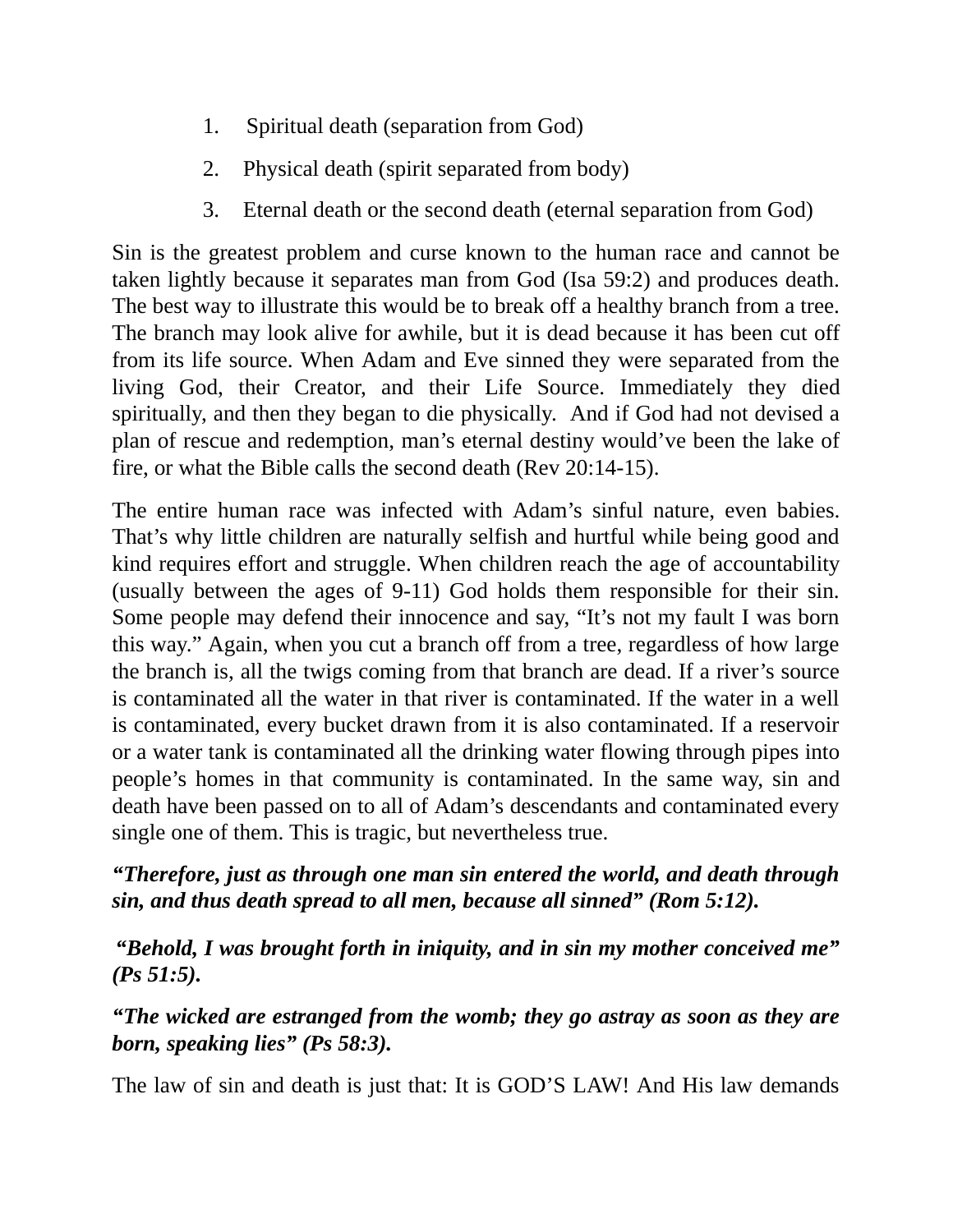that every act of rebellion and disobedience be punished with death. According to God's standard of justice, the entire human race deserves the death penalty (Rom 3:23). It is because of God's holy and just nature that He must uphold and execute this law. What would you think of a judge who did not uphold the law?

Parents, if your virgin daughter was brutally raped what would you think of a judge who failed to punish the guilty offender? He would be an unjust judge. Now suppose as the courtroom rises expecting to hear the judge pronounce a death sentence, or life in prison on the guilty rapist, but instead all who are gathered in the courtroom hear the judge say these words: "I've done some research on you and I've discovered that you have given much to charity, you've also invested much time in community service, and I can tell you are a praying man by how you've been handling those beads. Very impressive! This is a tough call, but your good works outweigh your bad works. I'm going to grant you mercy and pardon. You are released and free to enter society again." The judge then strikes the gavel as the entire courtroom stands in shock. Was it really mercy this judge extended to the guilty, or was it the gravest of injustices?

Such a scenario is unheard of in today's court system. Whether or not the criminal's good works outweigh his bad does not sway the guilty verdict. If such a system does not hold up in an earthly courtroom, would it hold up in a heavenly one? Do you think that a man's sense of justice is greater than God's? Yet people seem to think that God's mercy will automatically forgive man's sin and allow all guilty sinners entrance into heaven. Such an unscriptural mercy does not exist. How strange that man should possess such a strong, innate sense of justice while somehow believing that God, the faithful and righteous judge of all the earth, does not!

God cannot disregard His own laws. When it comes to sin God can never set aside justice to show mercy. The soul that sins must die (Ez 18:20), and yet God has no pleasure in the death of the wicked (Ez 33:11). So the question is: Is there a basis by which God can maintain His justice while still extending mercy to the sinner? That is the issue.

Anyone who suggests that God can show mercy while foregoing justice is ignoring His holy nature and His law of sin and death. What kind of faith could we have in a Creator who ignores the laws He Himself has established thus contradicting His own holy and righteous character? What kind of hope and trust could we exercise toward a god like that who is whimsical, unpredictable, and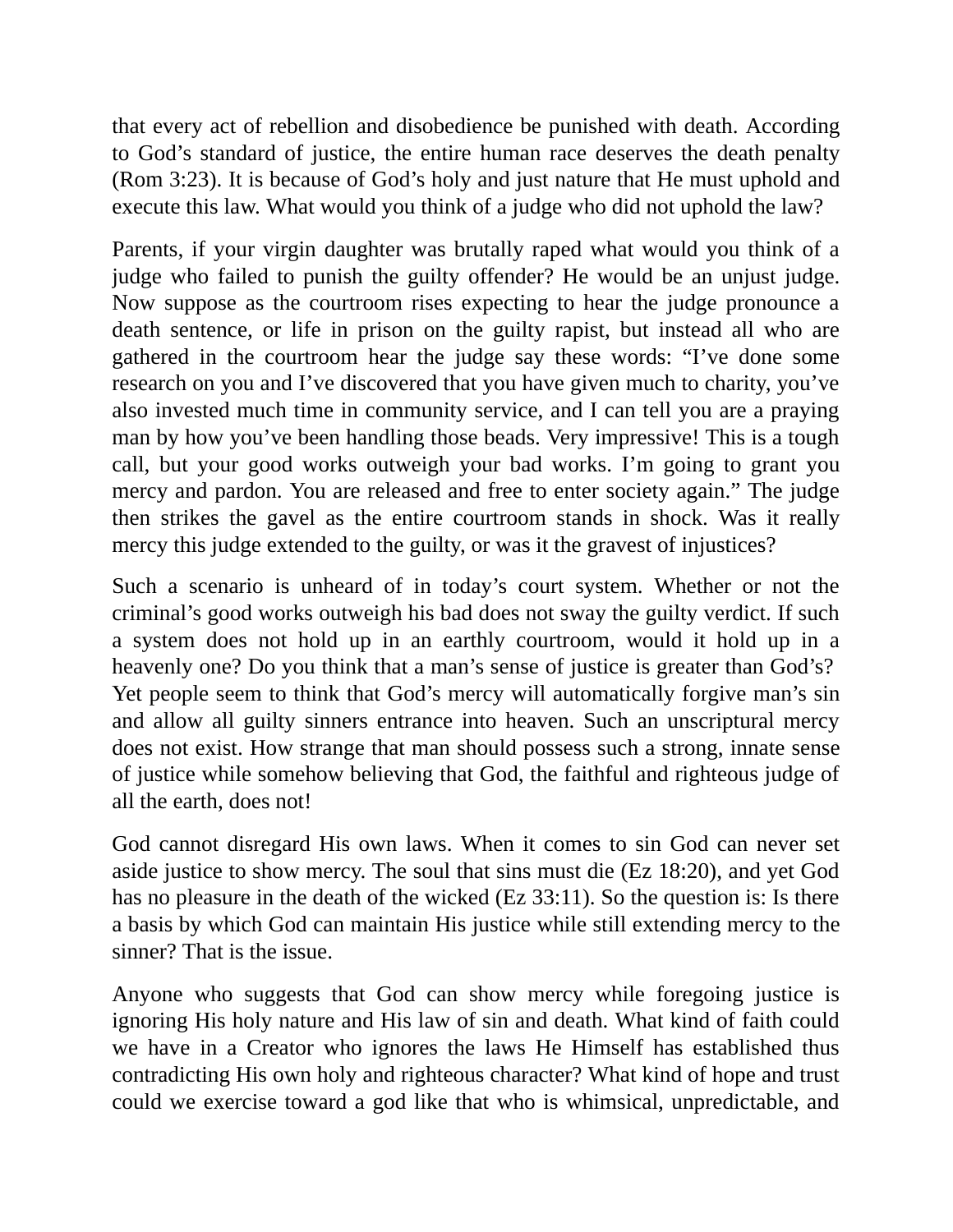#### fickle?

God's justice and mercy are not at odds with each other, but are always in perfect balance. Forgiveness of sins is not a simple matter for a holy God. God cannot show mercy to a sinner without the sinner's transgressions being punished and satisfied by the claims of justice. This perfect and infinitely holy Judge cannot say: "It's okay that you sinned. Forget about it. I forgive you." Or, "Because of my love I won't judge you." Nor would God say: "I don't love you anymore because you sinned." His love and judgment do not contradict each other. God loves sinners, and desires that none perish (2 Pet 3:9), but He must still execute judgment and punishment on their sin. The question again rephrased is this: How can a holy and righteous God extend mercy toward a guilty sinner while still upholding His justice? This was the dilemma that Adam's sin produced, and as we will see, it was one of the first lessons God taught His first creation.

When Adam and Eve sinned they became conscious of their shame and nakedness. Filled now with fear, they hid themselves from God, and then made clothing out of fig leaves to cover their nakedness. God rejected their self-efforts to solve their sin problem (as He does today), and instead He provided the first animal sacrifice ever in order to cover Adam and Eve's sin and shame. God would also provide the final sacrifice for sin thousands of years later in the person of His Son Jesus Christ. In essence, that animal became a substitutionary sacrifice for Adam's sin. This was another law God instituted called the *law of sacrifice*.

#### *"Then the LORD God made clothes out of animal skins for the man and his wife" (Gen 3:21CEV).*

This law of sacrifice taught Adam and Eve that it takes the death of an innocent animal and shed blood to satisfy God's justice and to nullify the penalty for man's sin. A life must be substituted for another life. Only the law of sacrifice could negate the law of sin and death.

Adam and Eve's first offspring, Cain and Abel, were taught this same lesson by their parents, but only Abel believed it by offering to God an innocent lamb while Cain offered up an assortment of fruits and vegetables he had worked so hard to harvest. Yet God, in the same way He had rejected Adam and Eve's selfefforts to cover their sin and shame with fig leaves, rejected Cain's offering while respecting Abel's (Gen 4:1-5). Through Abel's faith he pleased God by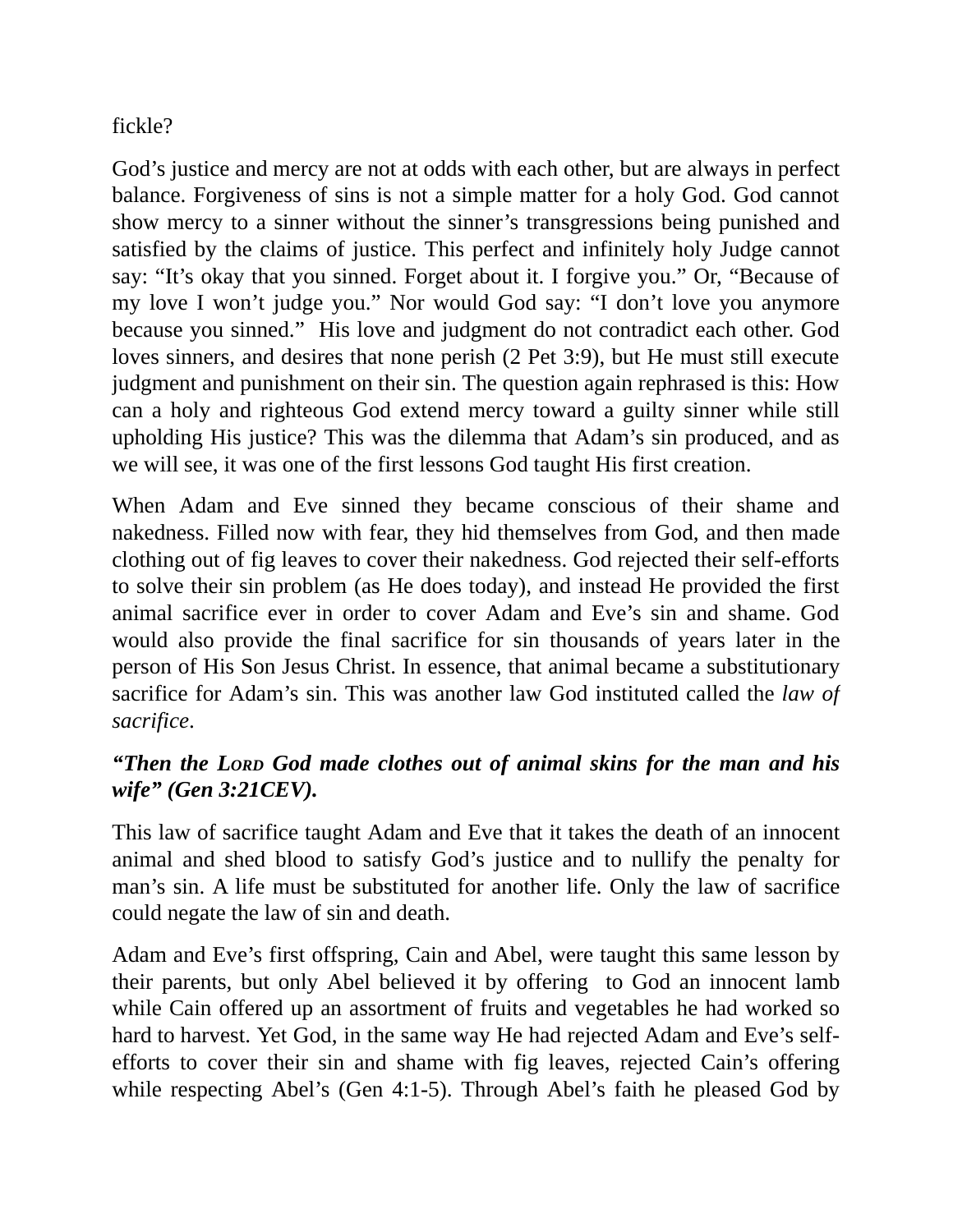submitting to God's law of sacrifice while Cain attempted to come to God on his own terms (Heb 11:4, 6). Although sin's effects were a part of both Cain and Abel's character, because of God's love and desire to have a relationship with them, He established this law of sacrifice to make atonement for their sin since it is man's sin that separates him from God.

#### *"For the life of the flesh is in the blood, and I have given it to you upon the altar to make atonement for your souls; for it is the blood that makes atonement for the soul" (Lev 17:11 NKJ).*

#### *"Life is in the blood, and I have given you the blood of animals to sacrifice in place of your own" (Lev 17:11 CEV).*

It was through the sacrifice of an unblemished animal that God punished sin without punishing the sinner. Worshippers were instructed to select a healthy animal such as a lamb, a bull, a goat, or a bird. Then they would lay their hands on the animal's head, symbolic of transferring their sins to the creature, which was put to death in their place. Their sins were then atoned for or covered, and a way was made for every sinner to be accepted by God.

Ten generations after Adam, Noah must have also been instructed in these laws as well because immediately after the catastrophic flood that destroyed nearly the entire human race he offered up sin sacrifices from the animals God had preserved.

#### *"Then Noah built an altar to the LORD, and took of every clean animal and of every clean bird, and offered burnt offerings on the altar" (Gen 8:20).*

Another ten generations after Noah, God called and chose Abraham to work His plan. From him God made a great nation (Israel) and blessed all other peoples of the earth through him. When Abraham was very old God asked him to sacrifice his only son Isaac. We know that God does not approve of human sacrifice, but He tested Abraham's obedience. When Isaac asked his father where the animal sacrifice (a lamb) was for the burnt offering, notice Abraham's response: *"My son, God will provide for Himself the lamb for a burnt offering" (Gen 22:8).* This was a prophetic statement concerning the future sacrifice of the Lamb of God, Jesus Christ, God's only Son, whom God would provide to be the final sacrifice for man's sin. God made a covenant with Abraham and because he had not withheld his only son from God, likewise centuries later God would not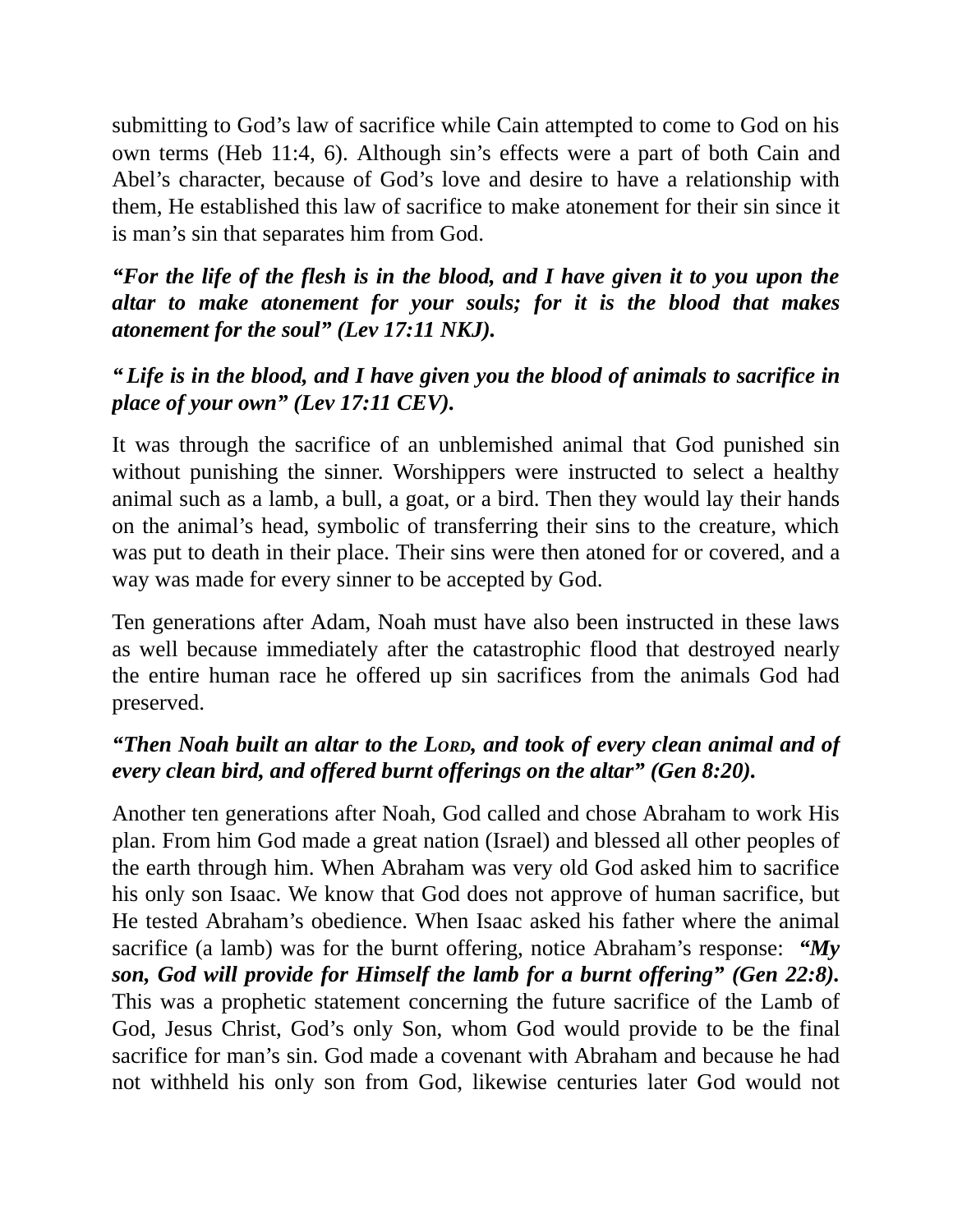withhold His only Son from mankind. So we see that both Abraham and his young son Isaac understood the law of sacrifice as being necessary to nullify the effects of the law of sin and death.

Since the entire nation of Israel was guilty of breaking God's laws, God also commanded Moses, generations after Abraham, to make an altar and offer burnt offerings (Ex 20:24). In the Old Testament all worship centered around an altar of sacrifice.

So beginning with Adam and Eve, their children, and the generations that followed to Noah, Abraham, and Moses the law of sin and death along with the law of sacrifice was understood by all of Israel and perpetuated through each generation even after Moses.

Throughout the Old Testament the law of sin and death was continually in effect and continually nullified when the law of sacrifice was applied. The shed blood of innocent animals was to appease the wrath of God against sinners. This was God's plan. However, when this law of sacrifice was not applied plagues would break out and destroy the people. For example, in 2 Samuel 24 David had sinned against the Lord by taking a census of the nation. As a result, the wrath of God was unleashed throughout the nation in a plague that killed 70,000 people. Word came to David to offer up sacrificial animal blood offerings so the plague could be stopped.

#### *"And David built there an altar to the LORD, and offered burnt offerings and peace offerings. So the LORD heeded the prayers for the land, and the plague was withdrawn from Israel" (2 Sam 24:25).*

In Numbers 16 the same thing happened. After the rebellion of Korah when the ground opened up and swallowed people alive, the children of Israel complained against Moses and Aaron accusing them of killing the Lord's people. Notice what followed.

*"And the LORD spoke to Moses, saying, "Get away from among this congregation, that I may consume them in a moment." And they fell on their faces. So Moses said to Aaron, "Take a censer and put fire in it from the altar, put incense on it, and take it quickly to the congregation and make atonement for them; for wrath has gone out from the LORD. The plague has begun." Then Aaron took it as Moses commanded, and ran into the midst of the assembly;*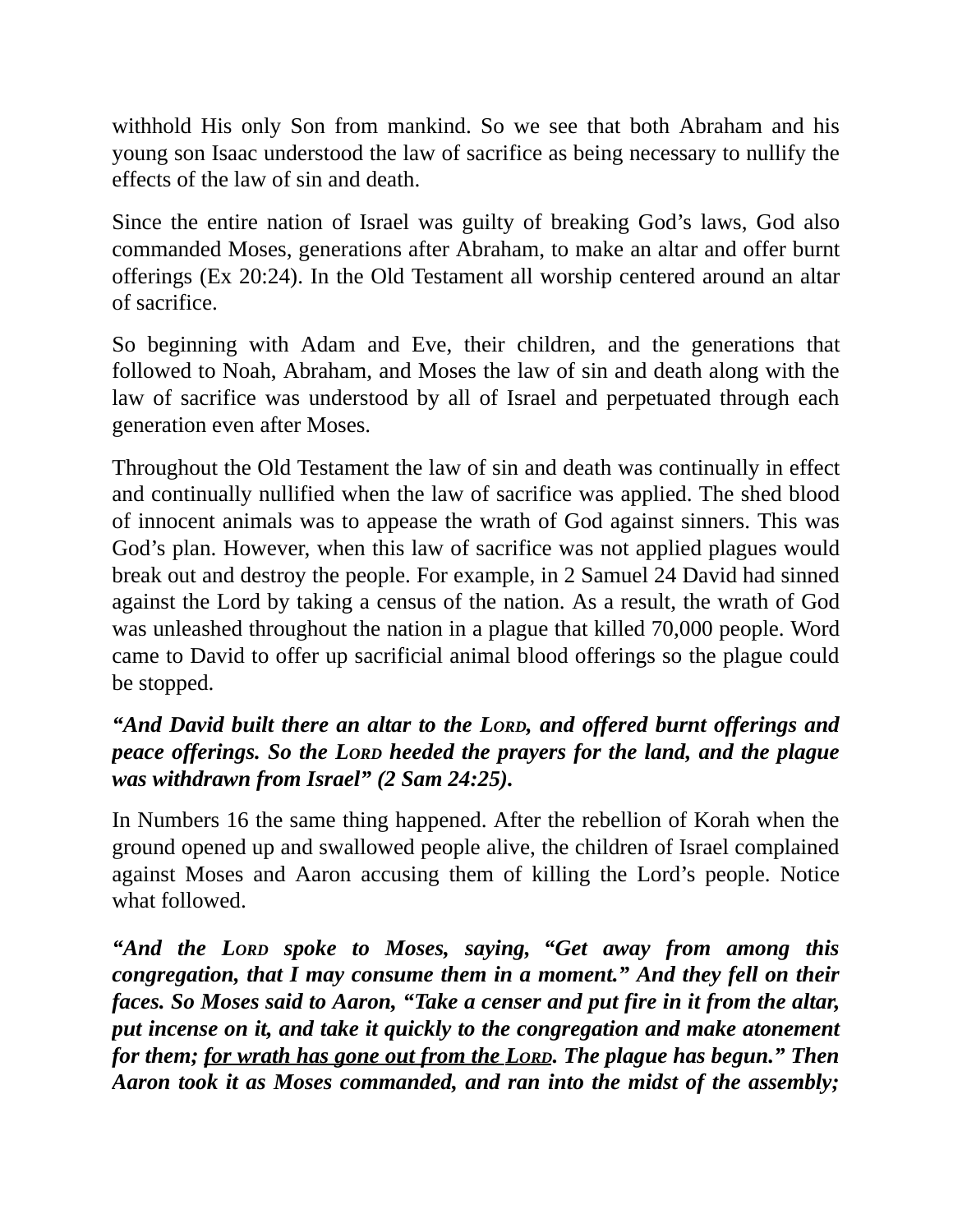*and already the plague had begun among the people. So he put in the incense and made atonement for the people. And he stood between the dead and the living; so the plague was stopped. Now those who died in the plague were fourteen thousand seven hundred, besides those who died in the Korah incident. So Aaron returned to Moses at the door of the tabernacle of meeting, for the plague had stopped" (Num 16:44-50).*

The incense Aaron offered was taken from the fire of the altar of burnt offerings where sacrifices for sin were continually made. The fire was symbolic of the blood atonement. Aaron's mediation had appeased the wrath of God. Actually, the appeasement of the wrath of God is tied up in a New Testament word called "propitiation".

#### *"And He Himself is the propitiation for our sins, and not for ours only but also for the whole world" (1 John 2:2).*

Propitiation, according to its Biblical use, means to appease or pacify the wrath of God against guilty sinners deserving of judgment, and turn that wrath into divine favor.

We know that Old Testament sacrifices were a foreshadowing of Jesus Christ, the Lamb of God who became the final sacrifice for the sins of the world. Born supernaturally of a virgin His blood was pure and sinless for it was in fact God's blood (Acts 20:28). The blood of an unblemished animal could only cover man's sin, but could not remove it. *"It is impossible for the blood of bulls and goats to take away sins" (Heb 10:4).* However, the blood of the sinless, spotless Lamb of God, who unlike animals, was created in the image of God, not only covers and forgives man's sin, but cleanses it, removes it, and delivers man from the power and dominion of it.

The key aspect of the crucifixion of Jesus Christ was that it satisfied the claims of divine justice for the punishment of man's sin. Jesus was the substitutionary sacrifice in that He took our place (Rom 8:3, 2 Cor 5:21, Gal 3:13). Rather than the crude pagan concept of appeasing the vengeful gods' unreasonable demands, propitiation will be forever tied to a perfect righteousness demanded by a holy and just God. Then that same righteousness was fully provided by God's love for lost mankind by sending His Son to be the propitiation for their sins.

#### *"In this is love, not that we loved God, but that He loved us and sent His Son*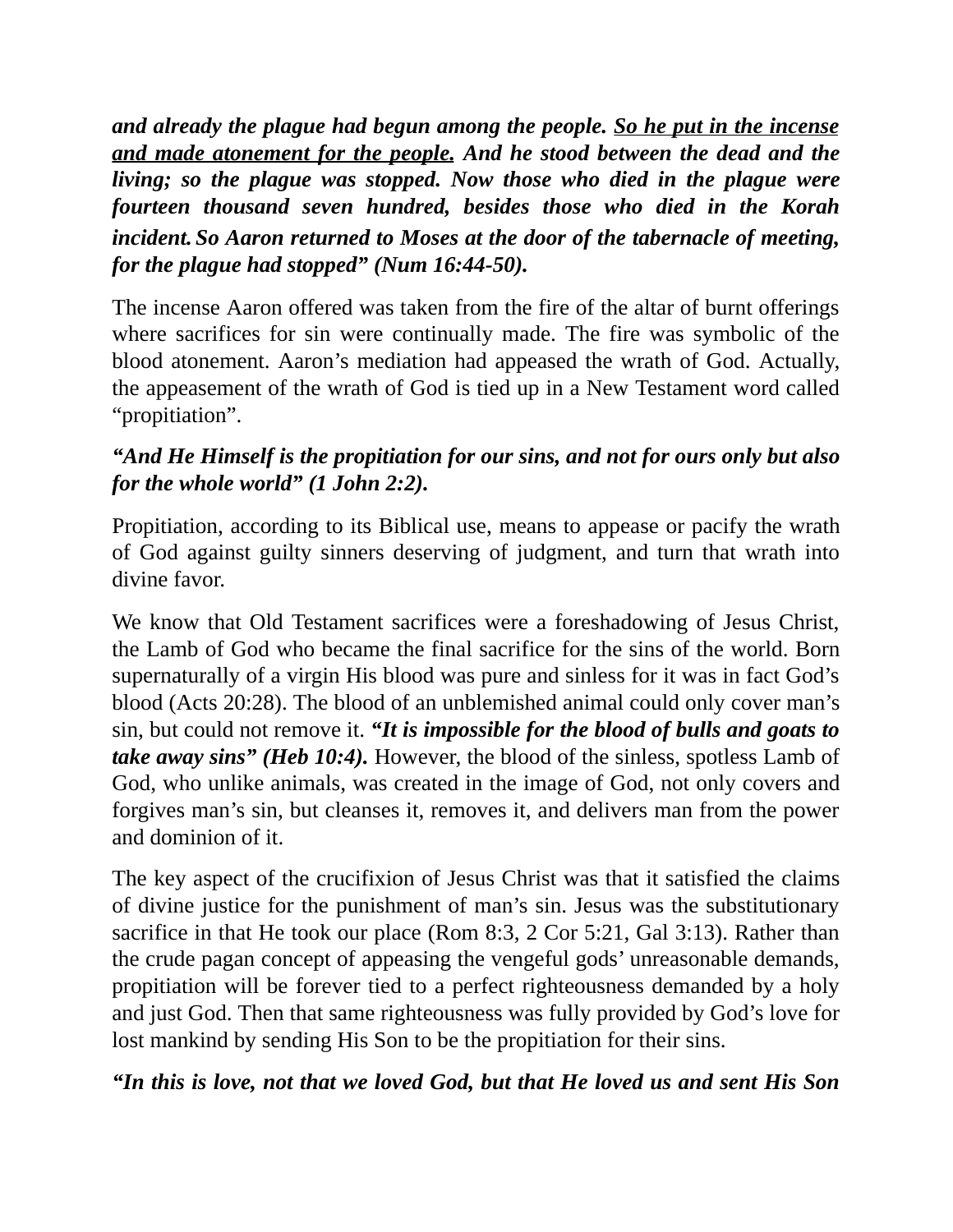#### *to be the propitiation for our sins" (1 John 4:10).*

It was because of the love of God (John 3:16, Eph 5:2) that Jesus became our substitute for sin's penalty. The beauty and majesty of the cross is that we see both the judgment and the love of God being displayed there. God pronounced judgment on sin, but because of His love He paid for it Himself through His Son (Rom 5:8). This can be likened to a judge in a courtroom who brings down the gavel and sentences a criminal to the death penalty, but then he removes his judge's robe and takes the criminal's place in the punishment of his crime. God is both a Judge and a Savior. This is the wonder of the cross made plain. Jesus, the Son of God, who is perfectly righteous, holy, pure, and far above us in all His divine attributes, became man and bore the wrath of God on behalf of all helldeserving sinners, enduring the horrific torture of the cross at the hands of those same sinners, all for their benefit! Sin was judged by a love that gave His life, gave His blood, and gave His all.

This is the meaning of the cross. God's love satisfied the demands of divine justice. Jesus Christ, the sinless, spotless Lamb of God, was crushed under the wrath of God (Isa 53:4-5) that you and I deserved so that we might be reconciled to God. Jesus died for the sins of the ungodly to save us from the wrath of God so that we could have peace with God. When anyone receives this revelation it will melt their heart and impact their life forever.

What a glorious plan to save the world! It makes no sense to the carnal mind. In fact, the Bible says it is foolishness to some:

#### *"For the message of the cross is foolishness to those who are perishing, but to us who are being saved it is the power of God" (1 Cor 1:18).*

*"For since, in the wisdom of God, the world through wisdom did not know God, it pleased God through the foolishness of the message preached to save those who believe. For Jews request a sign, and Greeks seek after wisdom; but we preach Christ crucified, to the Jews a stumbling block and to the Greeks foolishness, but to those who are called, both Jews and Greeks, Christ the power of God and the wisdom of God" (1 Cor 1:21-24).*

The Jews asked for a sign and miracles but instead got a crucified Messiah. This was a stumbling block and a scandal to them for they could not believe that a Savior and Messiah could be cursed on a cross. Their law stated, "Cursed is he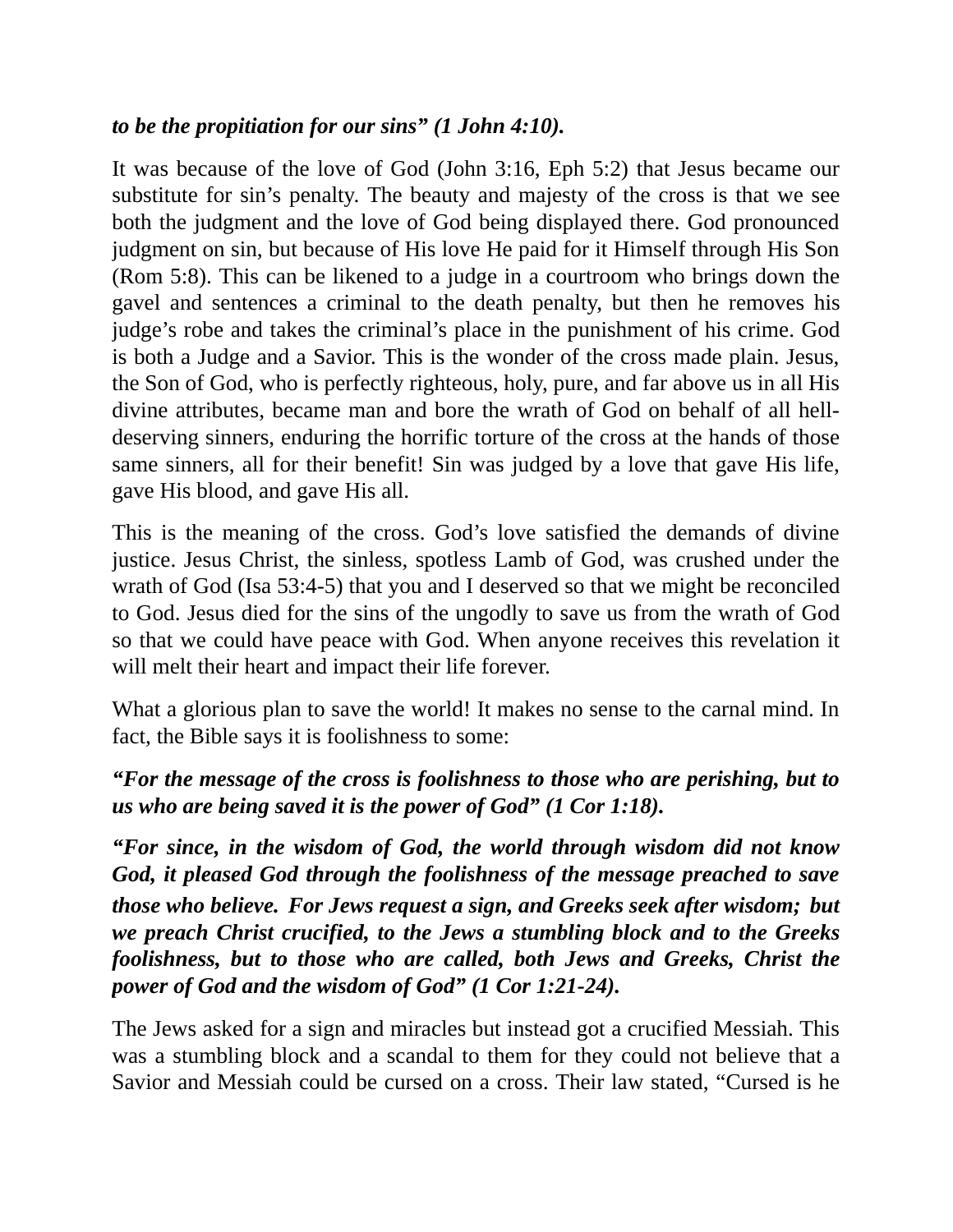who hangs on a tree (Deut 21:22-23)." Only the worst of criminals were subject to such treatment and torture. How could the Messiah be a criminal? The cross was an upside down plan, a mystery that could not be understood and received by the proud Jews. On the other hand, the Greeks (Gentiles) sought wisdom and philosophy as the means of discovering truth. To them the cross was foolishness or moronic (as one translation reads). It made no sense and did not appeal to their reasoning powers. Yet it is what God chose to save all of mankind and recover the universe.

*I find no fault in Him.*

Glory to His name forever!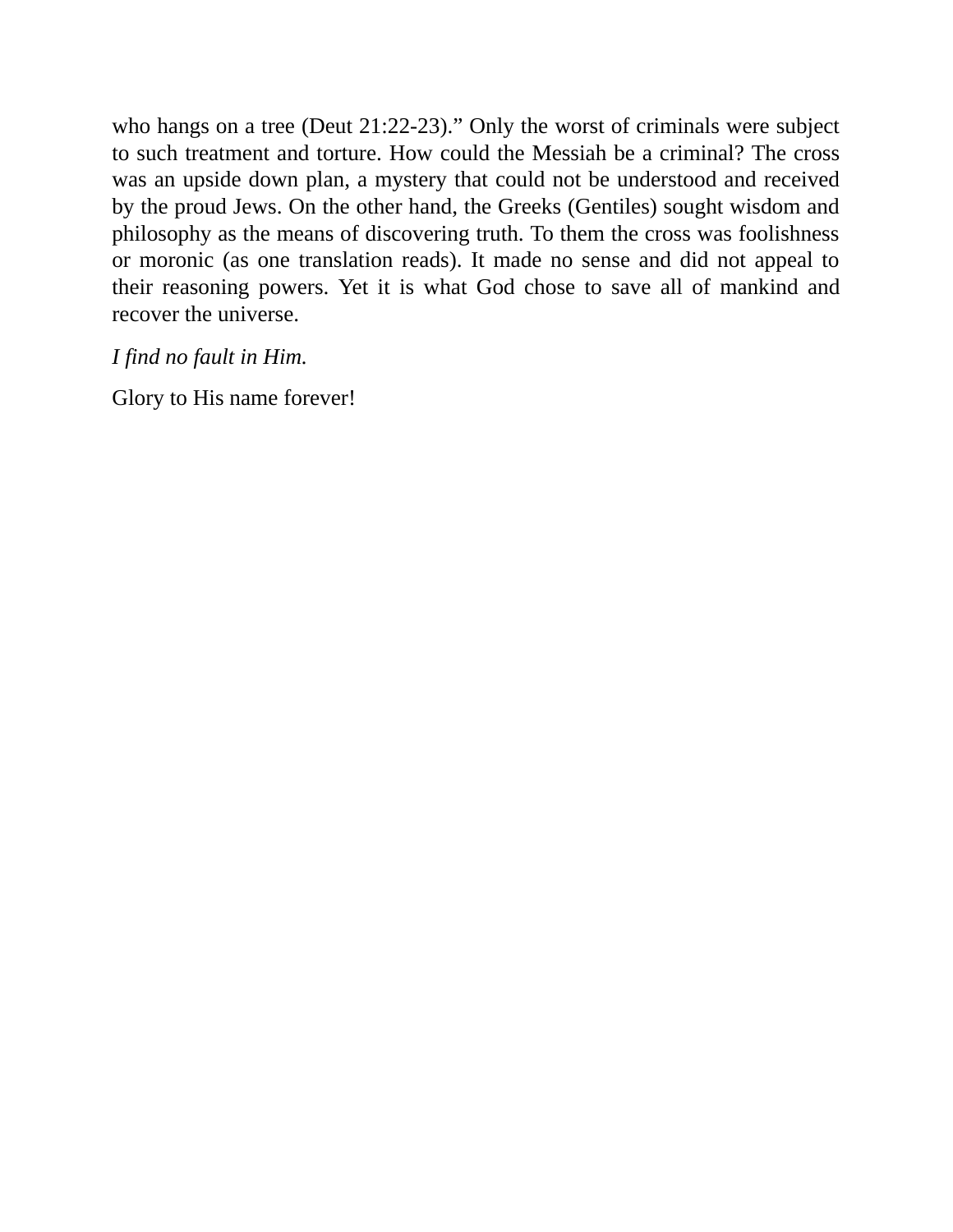# **THE GOSPEL OF POWER**

*"Jesus power – super, super power! Satan power – powerless power!"* – Words to an African song

*"Maximum damage is done to the kingdom of darkness and maximum blessing is done to advance the kingdom of light when miracles accompany it's messengers."* – Author

*"So they went out and preached that people should repent. And they cast out many demons, and anointed with oil many who were sick, and healed them" (Mk 6:12-13).*

*"Then He began to rebuke the cities in which most of His mighty works had been done, because they did not repent" (Mat 11:20).*

The demonstration of God's power in signs, wonders, and miracles is a major part of the gospel and actually sets the tone for the demands of Christ. You really have no right to demand repentance without demonstrating the power of God. Taking up the cross seems like an unreasonable demand except following a miracle. Jesus rebuked the cities pronouncing woes on the people who did not repent after witnessing His mighty works.

*"Woe to you, Chorazin! Woe to you, Bethsaida! For if the mighty works which were done in you had been done in Tyre and Sidon, they would have repented long ago in sackcloth and ashes. But I say to you, it will be more tolerable for Tyre and Sidon in the day of judgment than for you. And you, Capernaum, who are exalted to heaven, will be brought down to Hades; for if the mighty works which were done in you had been done in Sodom, it would have remained until this day. But I say to you that it shall be more tolerable for the land of Sodom in the day of judgment than for you" (Mat 11:21-24).*

In the above scripture Jesus infers that mighty works give people a greater opportunity to respond to the gospel, but also a greater condemnation on those who reject Him. To whom much is given much is required (Lk 12:48). According to Jesus, even Sodom and Gomorrah, that wicked city, would've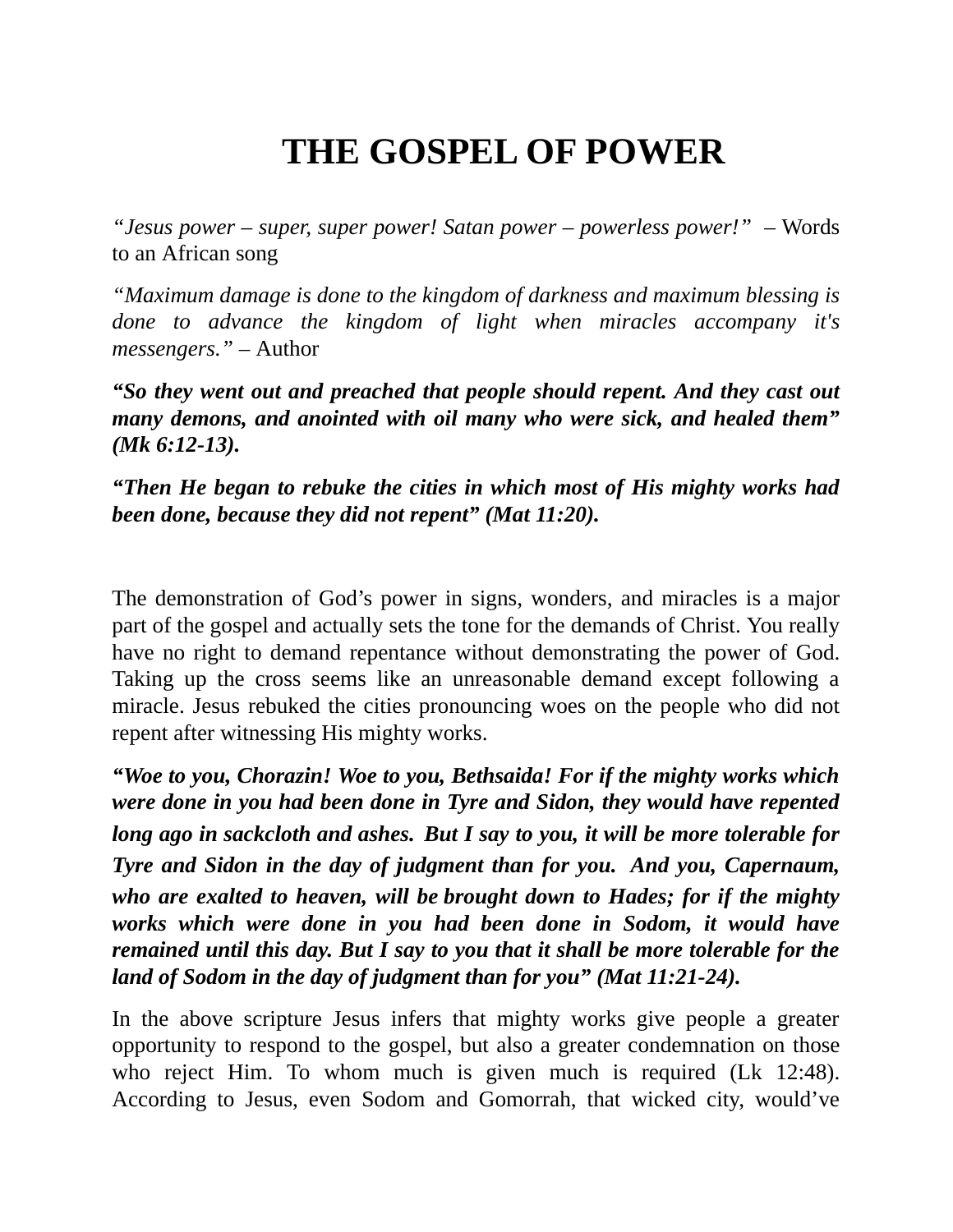repented and not been burned to the ground had they witnessed His mighty works (Mat 10:15). Therefore they will be judged less severely in the day of judgment than the cities where mighty works were done without ensuing repentance.

When Jesus sent out His disciples He gave them power over demons and disease (Mat 10:1). He equipped them with an ability and authority to demonstrate the power of God. Without it the gospel is incomplete.

#### *"And as you go, preach, saying, 'The kingdom of heaven is at hand.' Heal the sick, cleanse the lepers, raise the dead, cast out demons. Freely you have received, freely give" (Mat 10:7-8).*

Notice in this context that Jesus did not tell His disciples to *pray* for the sick, the lepers, the dead, and the demon possessed. He commanded them to *heal* the sick, cleanse the lepers, resurrect the dead, and deliver the demon possessed. In other words, Jesus authorized them to heal the sick, not pray for the sick. Of course, it is scriptural to pray for the sick (Jam 5:14), but it's interesting that in the gospels and in the book of Acts we don't find one reference to praying for the sick. This tells me that these early apostles had an understanding of the authority they'd been given in a way that much of the Church and its ministers today do not.

It was Jesus' purpose that the supernatural power of God would signal the kingdom of heaven's arrival. His purpose has not changed. We who are followers of Jesus can expect to do the same. The power is in the proclamation. He commands us to say, "The kingdom of heaven is here!" He authorizes you to confirm it with power. God will back you up. Act and you will see.

A few years ago I traveled to an interior city in Sierra Leone, West Africa to minister. Upon arrival my hosts escorted me to go see some city officials. When I stepped into the female mayor's office I was met by approximately 20 of her staff. I asked the Lord what kind of introduction I should give. He told me to proclaim that the kingdom of heaven had come to their city and to heal the sick in the mayor's office. I asked for a show of hands of who was sick, and instructed them to put their hands on their own bodies, and then commanded them to be healed. Several testified of being instantly healed either through pain leaving their bodies or being alleviated from an afflicted condition. The mayor then told me that I could do anything I wanted to do in the city, that it was my city, and they would give me any assistance I needed.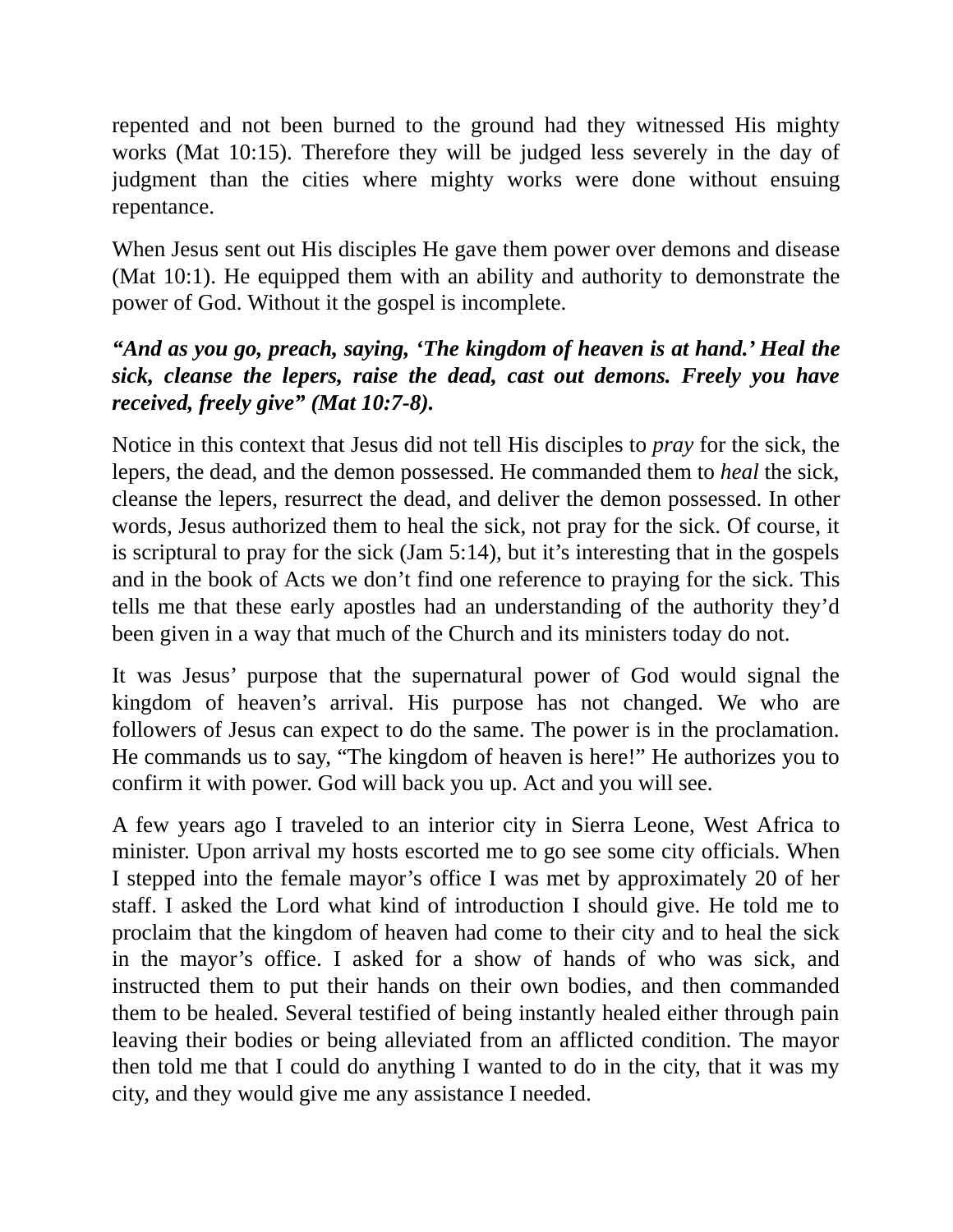Kingdom authority can stir up persecution or command instant favor, or both. In this case, we received great favor. They recognized that God was with me. The bolder you are the more results you will see.

Until the power of God is demonstrated the gospel has not been fully preached.

*"For I will not dare to speak of any of those things which Christ has not accomplished through me, in word and deed, to make the Gentiles obedient in mighty signs and wonders, by the power of the Spirit of God, so that from Jerusalem and round about to Illyricum I have fully preached the gospel of Christ" (Rom 15:18-19).*

Paul said the Gentiles were persuaded to obedience by his full presentation of the gospel in mighty signs and wonders. His preaching was accompanied by the power of the Spirit of God, and it triggered a faith response from the Gentiles.

Paul made another similar statement: *"And my speech and my preaching were not with persuasive words of humanwisdom, but in demonstration of the Spirit and of power, that your faith should not be in the wisdom of men but in the power of God" (1 Cor 2:4-5).*

Paul put no confidence in his own persuasive words to convince men of the gospel. He did not preach philosophy, psychology, or a soulical brand of speech consisting of man's wisdom that is so common today. He did not want men's faith to be based on his eloquence or fleshly wisdom. He avoided a man-centered gospel, but placed all his confidence in the demonstration of God's Spirit and power to draw men to Christ.

From Genesis to Revelation the scriptures are full of miracles and a display of the power of God. The Bible is a supernatural book. The public ministry of Jesus Christ, His disciples, and that of the early Church were marked by demonstrations and manifestations of the power of God. People are not saved by the miraculous. They are saved by hearing words of the gospel (Acts 11:14, Rom 10:14), but the miraculous is an attention-getter and a "dinner bell" to let people know that something great is happening. It convinces people of the reality of God. Let's examine some accounts in the book of Acts to see the effects of the power of God.

First of all, the initial outpouring of the Holy Spirit was supernatural when men spoke in languages never learned and the Jews from other nations understood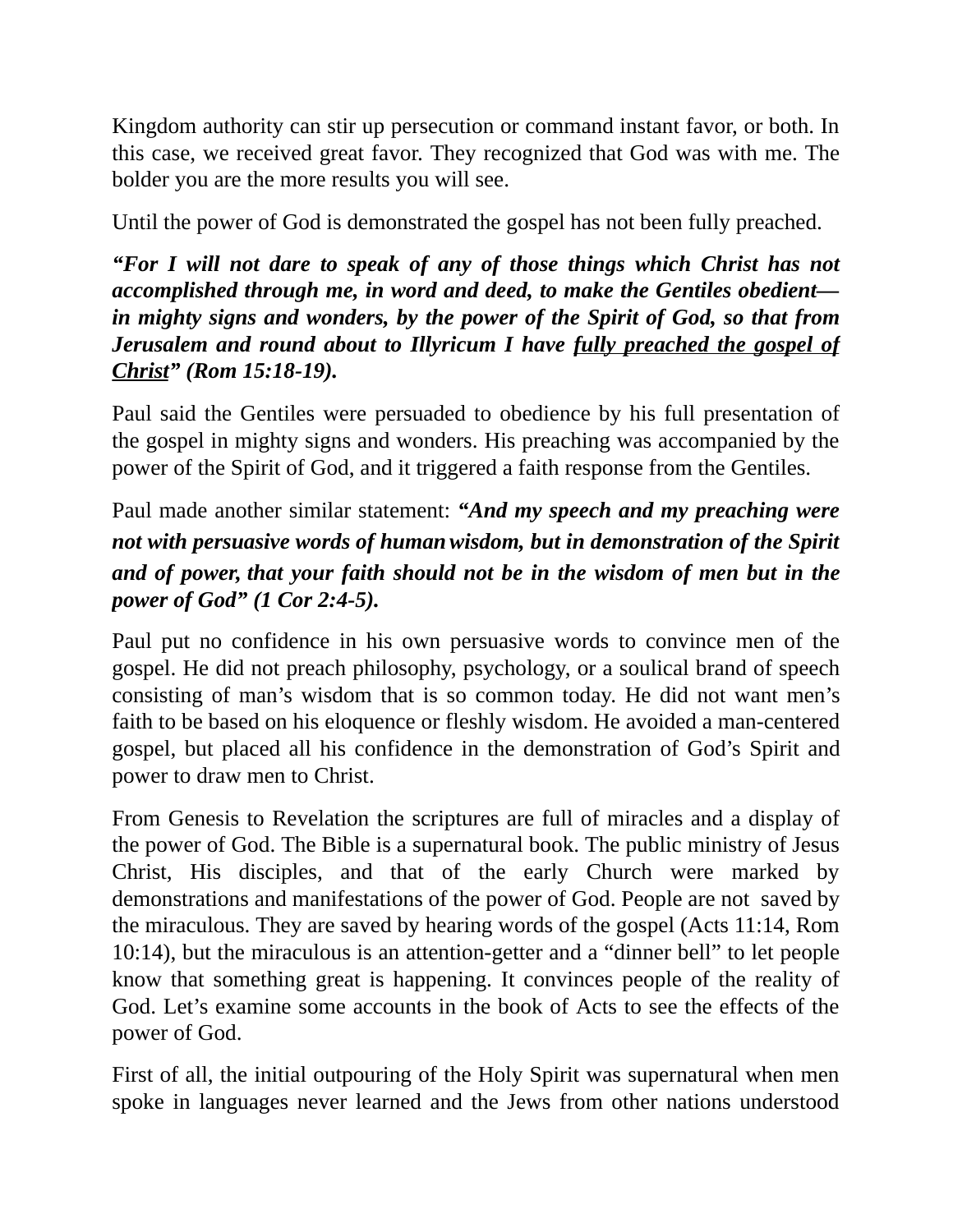them (Acts 2). This was a unique miracle. Results: After hearing Peter preach, 3,000 new souls were added to the church and others were added daily thereafter (Acts 2:41, 47).

Next, Peter and John, by the authority of the name of Jesus, heal a man lame from birth (Acts 3). Results: 5,000 men believed after hearing the gospel (Acts 4:4). Of course, persecution broke out immediately. The church prayed and the place of assembly shook, and they were all filled with the Holy Spirit and spoke the Word of God boldly (Acts 4:31).

Then, we come to a most compelling account regarding Ananias and Sapphira, a married couple in the church who came under the judgment of God and died for lying to the Holy Spirit. This is what has been referred to as a judgment miracle. Results: Great fear came on the church and all who heard of it (Acts 5:5, 11). The apostles then performed many more signs and wonders (Acts 5:12). Results: Multitudes of men and women were increasingly added to the Lord, and came to Jerusalem from the surrounding cities bringing the sick and tormented (Acts 5:14-16). Of course, persecution followed. The devil hates the manifestation of the power of God and will vigorously oppose it because by it people are drawn to the gospel.

Stephen who was full of faith and power began to do great wonders and signs among the people (Acts 6:8). Results: Persecution  $-$  what else? Stephen was martyred (Acts 7) and the subsequent result was that Saul, whom Stephen prayed forgiveness for, and who later became Paul, was gloriously converted and became the greatest apostle of the early Church (Acts 9). As a result of the persecution, the church was scattered and went everywhere preaching the Word (Acts 8:3-4).

Philip also moved in the miraculous. The results: The people heard him attentively, and an entire city was impacted by the gospel and filled with great joy (Acts 8:5-8). By the way, both Philip and Stephen were not original apostles, for those who believe miracles passed away with the apostles.

Saul had a life-changing encounter with the Lord (Acts 9). Ananias, also not an original apostle, was sent by supernatural revelation to minister to Saul (the Lord told Ananias specifically where Saul was, what he was going through, and the purpose of God for his life). Results: All who heard of Saul's conversion were amazed because they knew him before as the greatest persecutor of the Church.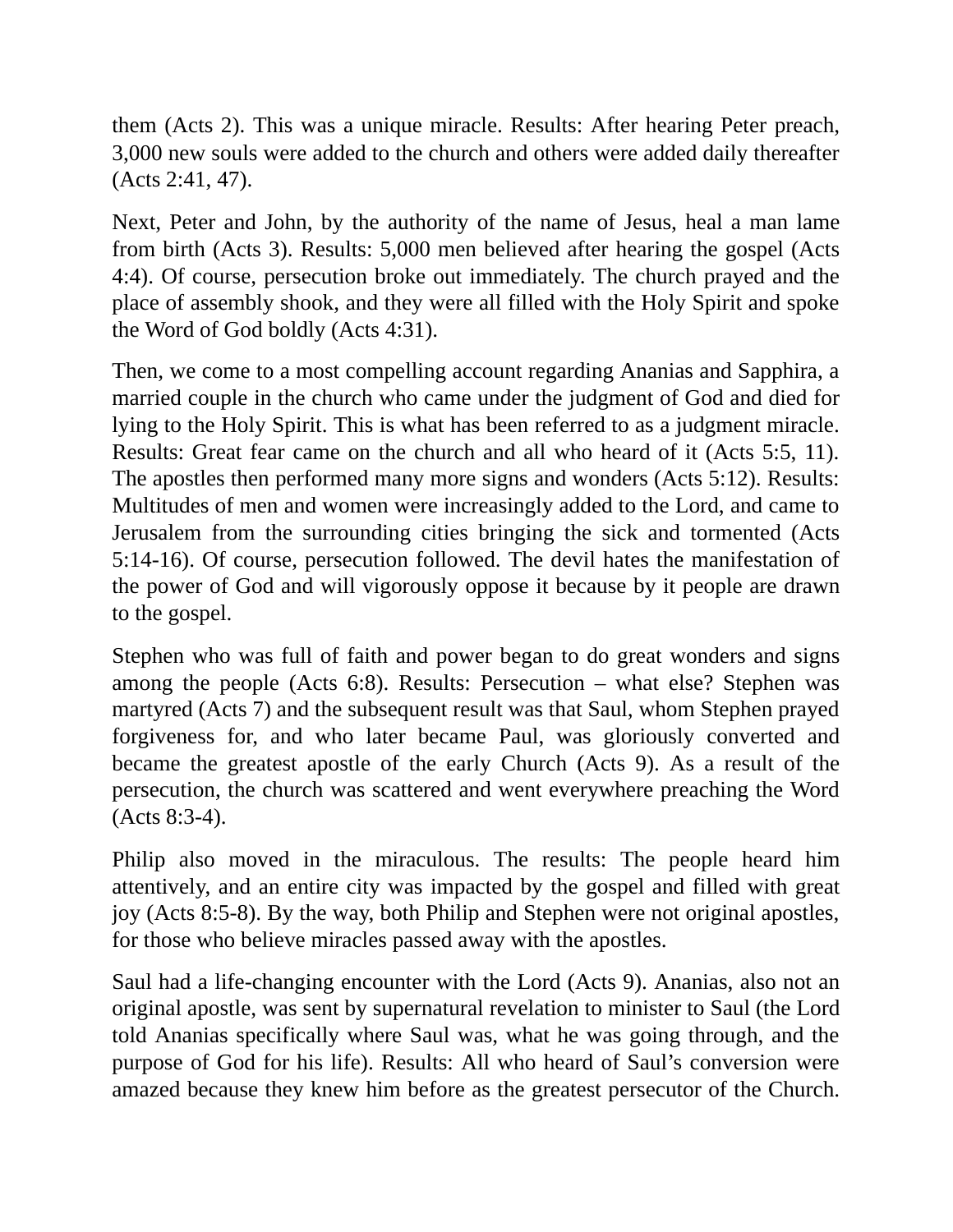Not long after Saul started preaching the Jews plotted to kill him. Of course, what else? If the devil can't stop you he will try and kill you.

Still in Acts 9 Peter heals a paralyzed man. Results: All who saw the man in two different cities turned to the Lord (v 32-35). Then Peter goes to another city and raises a woman from the dead. Results: This became known throughout the area and many believed on the Lord  $(v 42)$ .

Acts 10 and 11 is a long account of how God opened the door of the gospel to the Gentiles. Once again, miraculous things took place through revelation and power. Results: The Gentiles received the gospel and the Holy Spirit fell on them (Acts 10:44-46).

In Acts 12 after Herod killed James with the sword He had Peter arrested and put in prison. An angel then delivered him supernaturally.

Beginning in Acts 13 Paul and Barnabas were separated for missionary work. From that point on we see Paul dominating the spiritual landscape in the second portion of the book of Acts as the Holy Spirit highlighted his ministry exploits. The supernatural power of God accompanied him even as he testified in the scriptures above.

The pattern is the same throughout the entire book of Acts which is the genesis of the Church and God's blueprint for it. The power of the gospel usually resulted in either revivals or riots or both. It produced conversions and crisis. It caused joy and jeer. It made many people glad and others mad. It brought astonishment and animosity. Maximum damage is done to the kingdom of darkness, and maximum blessing is done to advance the kingdom of light, when miracles accompany its messengers.

#### *"And these signs shall follow those who believe…And they went out and preached everywhere, the Lord working with them and confirming the Word through accompanying signs" (Mk 16:17, 20).*

Years ago I was preaching in a small church in Dakar, Senegal, a 90% Islamic nation. At the end of one particular meeting a Senegalese man came forward and asked the local pastor if he and I could come to his house to minister to his sick wife. She was very weak and in pain, and her mobility was extremely limited. She could not lay down flat in her bed or walk very far. The man told us that he had gone to witchdoctors and paid money to have her healed, but she had only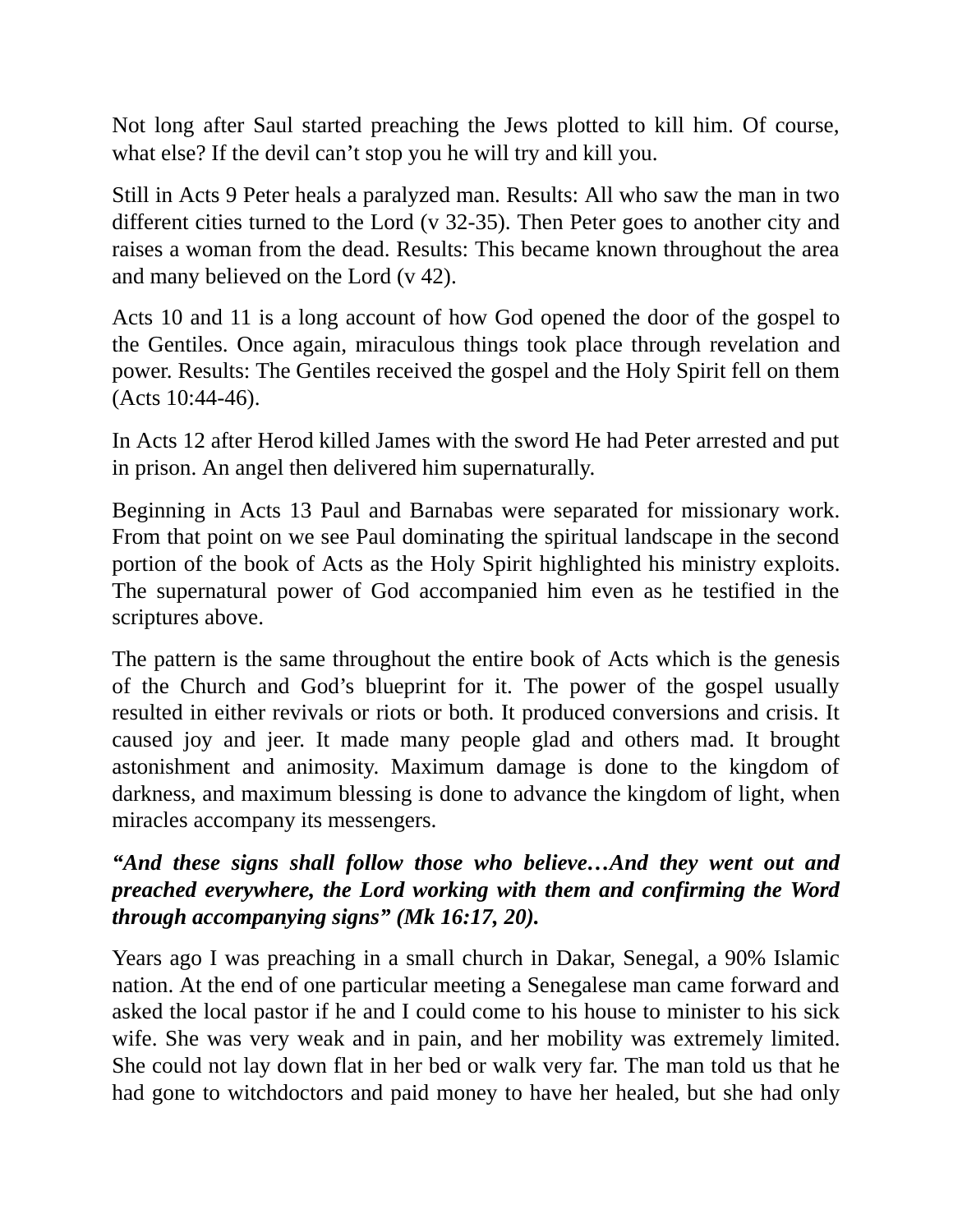gotten worse.

When we arrived at this man's house we found his wife just as he had explained to us. I asked her if she believed Jesus Christ could heal her. After replying in the affirmative I anointed her with oil and asked her to do something she couldn't do before. As she began walking and bending, all her pain and symptoms disappeared. But the story gets even better.

After I had left the country I received an email on the background and progress that this man and his family had made in the faith. I discovered that this man was formerly a gangster for the devil. He would gather young men and send them to churches to harass and trouble them in various ways. Even the Muslims in his neighborhood and area were afraid of him. However, when his wife was healed and experienced the power of God this man began to testify of Jesus. In the email I received, it reported that he was telling the Muslims such things as: *"You are all blind and fooling yourselves! Jesus Christ is the Son of God!"* I've lived in Islamic nations as a missionary, and I can tell you that no one makes bold statements like that for fear of offending the Muslims for they adamantly deny Jesus as the Son of God. In some nations such statements can even get you killed.

When God's power touches someone it often sets them on fire and makes them fearless. The woman at the well left her waterpot (because she had just received the living water) and went into the city and testified to the men of Jesus (John 4:28-30). Considering her immoral reputation and the cultural restrictions of male and female interaction during that day this was a bold act by this woman. But she had been touched with God's fire and could not keep her mouth shut.

Similarly, the leper whom Jesus cleansed and made whole, and then told him not to tell anyone of his miracle (Mk 1:40-45) went wild and *"blazed abroad the matter"*. He, too was set on fire through a miracle and could not keep quiet.

When the apostles were threatened repeatedly by city and religious authorities they replied, *"We cannot but speak the things which we have seen and heard" (Acts 4:20).* In the Greek this literally means: "We don't have any ability to keep silent." An encounter with God's power can make zealots and fanatics out of all of us. A raw holy enthusiasm seems to take over one who has been mightily touched by God. "In order to stop me you got to kill me" seems to be the unshakeable attitude of one who has had an encounter with God's presence and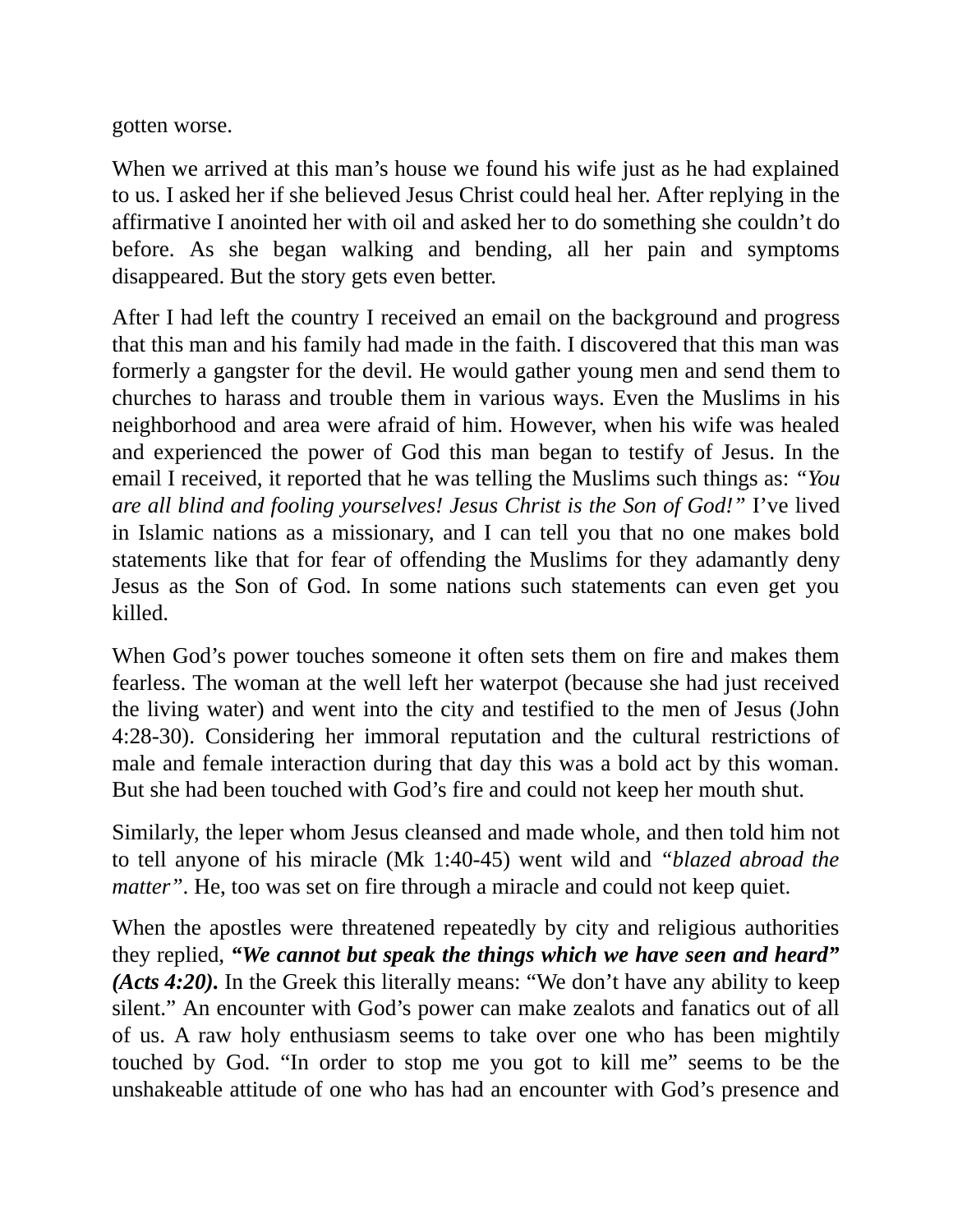power that swallows up all inhibitions and fears.

When the fire of God burned in the prophet Jeremiah he exclaimed: *"Then I said, I will not make mention of Him, nor speak anymore in His name. But His word was in my heart like a burning fire shut up in my bones; I was weary of holding it back, and I could not" (Jer 20:9).*

Jeremiah tried to keep quiet but couldn't. He tried *not* to mention God's name, but he couldn't. He tried *not* to preach His Word, but he couldn't. The burning fire of God in him was too great.

This Senegalese man's transformation was evident to all who knew him before in his former life. Just as the apostle Paul, the faith he once persecuted he now preached. It was also reported to me that he started a Bible study in his house and his entire family was converted. This is the purpose of signs, wonders, and miracles. One miracle can set a person on fire and change him forever, but it can also affect an entire neighborhood, community, a city, and even a nation.

#### *"For our gospel did not come to you in word only, but also in power, and in the Holy Spirit and in much assurance, as you know what kind of men we were among you for your sake" (1 Thes 1:5).*

Today there are many skeptics, doubters, and mockers concerning miracles and the power of God. There are those who say miracles passed away in the first century with the last apostle. Then there are those that slander and demean miracle workers who operate in the supernatural power of God. Satan uses some people as his puppets to spew forth such criticism because he fears miracles, signs, and wonders because they testify of Jesus Christ, reveal the Father God (John 10:25), and set souls on fire with the final result being that others are drawn to Jesus and to His great salvation.

Satan has hoodwinked many churches today and cheated them out of the power of God through their own unbelief. These powerless churches have ceased to be a threat to Satan. If an army of soldiers go to battle without weaponry and artillery they are not a threat to the enemy. Likewise, it is with these churches. After the resurrection Jesus commanded His disciples to wait for the promise of the Holy Spirit so that they could receive power (Acts 1:8). In other words, they were not to go and attempt to do God's work without it.

*"As the Father has sent Me, I also send you" (John 20:21).* In the same way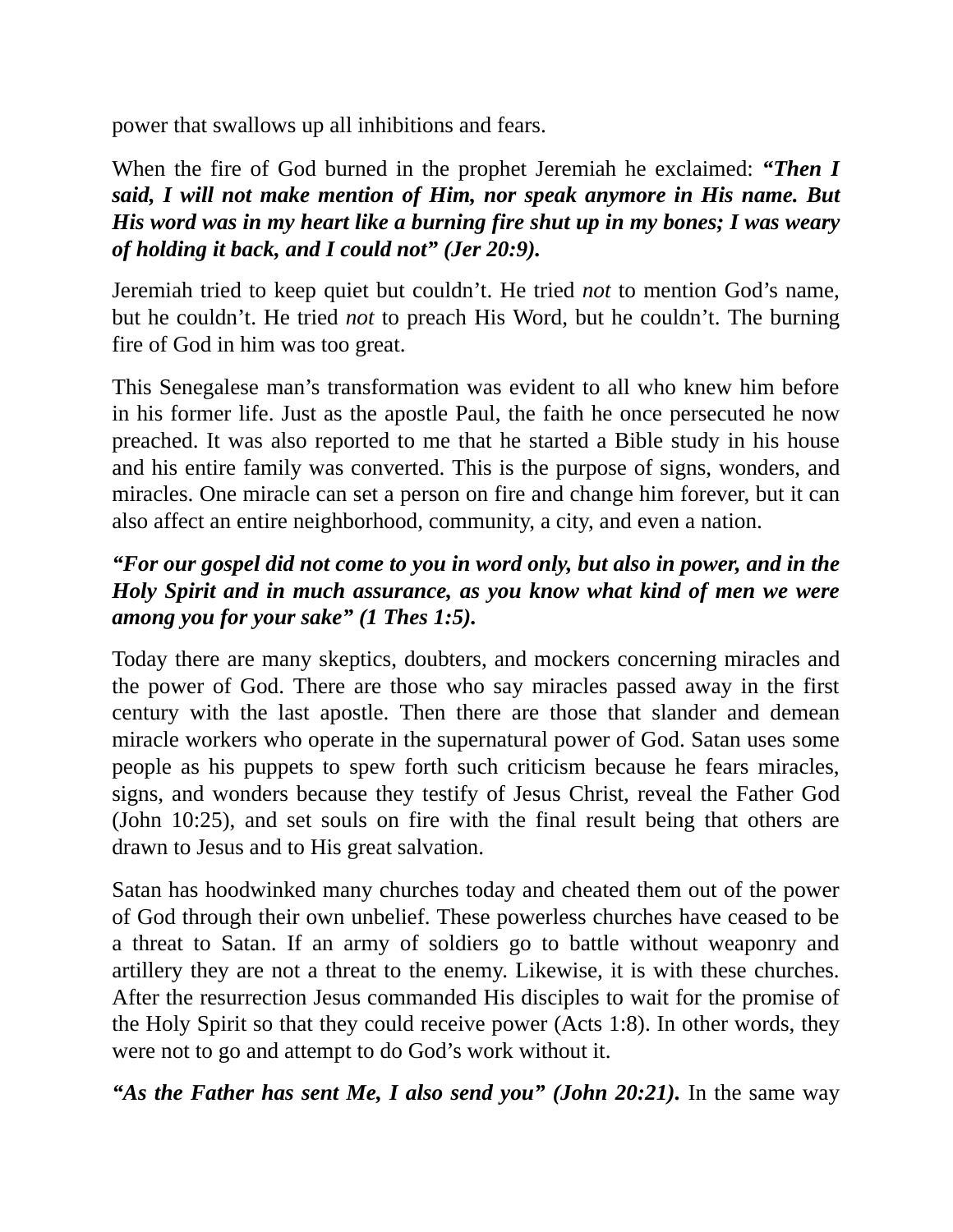the heavenly Father sent Jesus in power, so now Jesus sends us. Without the power of the gospel we cannot be effective witnesses. Preach the gospel and preach it with power! Why settle for anything less?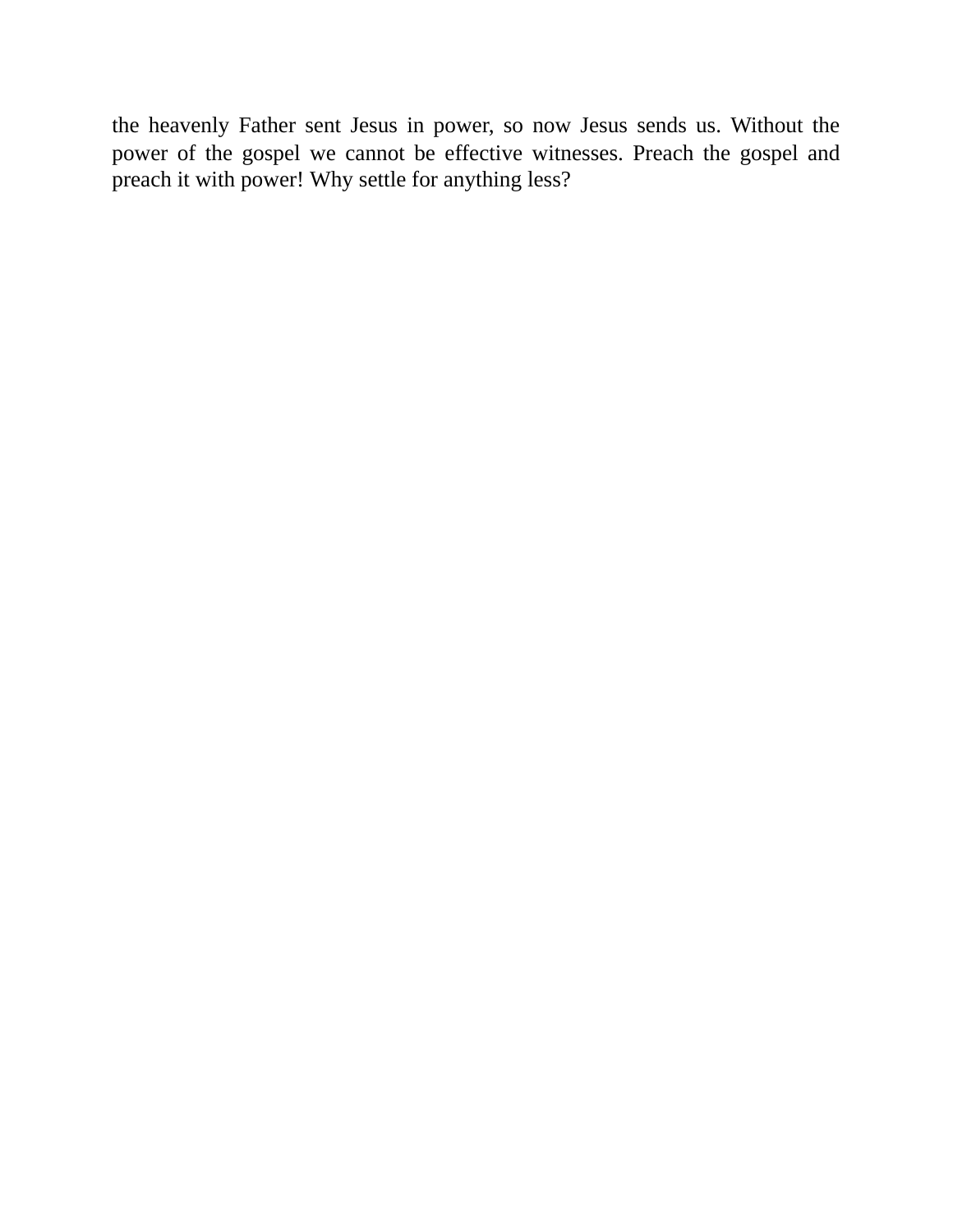# **THE MESSAGE OF THE CROSS TESTIMONY**

*This is a testimony from a good friend of mine who carries a wooden cross and does open air evangelistic ministry. I emboldened the words that were emboldened in his original testimony. This is an example of using the different aspects of the gospel as well the Law to bring men to Christ.*

Recently a friend of mine came to our home for a one night visit and some open air ministry at Lowes Motor Speedway. We loaded up the big cross and went to the Speedway where they were having an enormous car show and sale. We saw many thousands of people walking around, looking at cars, etc.

We noticed that the largest crowds of people were those who were gathered at the crosswalk just across from the main entrance to the Speedway. So we decided to set up the big 10 foot cross right there in order to arrest their attention to the message of the cross. What better place to set up a huge cross and preach the gospel!

The State Highway Patrol was there directing the very heavy traffic, and they would hold the people for up to 10 minutes at a time to allow vehicle traffic to flow smoothly during this big event.

As we raised up the big cross and began to preach, my friend and I were both astonished at the fact that it seemed that everyone was listening intently to the message. People weren't talking among themselves, no one heckled, and nobody cursed at us. They all just quietly listened to the message as we drew attention to the big cross, and our reason for being out there preaching.

#### **I told them that God Almighty had separated all those who hear the message of the cross into 2 categories:**

**1) Those who see the cross as foolishness.** These are the people who perish which means they will spend a long forever in the **lake of fire**, which is the second death. I warned, urged, and encouraged them not to be in that group.

**2) Those who are saved.** To these, and these only, the message of the cross is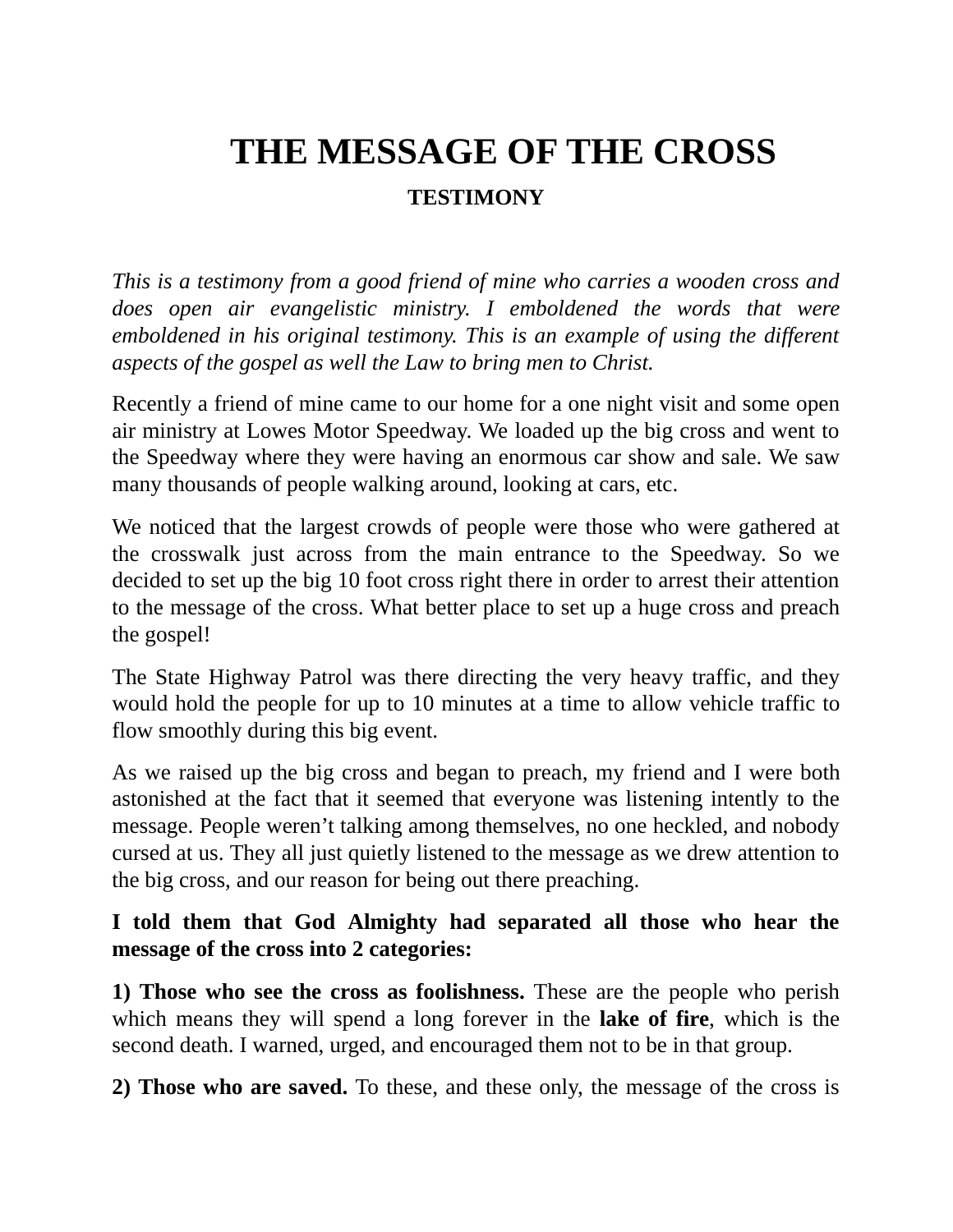the power of God! This is the only attitude and response to the message that can be acceptable to God.

#### **We told them that the cross of Christ was necessary for two primary reasons:**

**1) We are all part of the ultimate statistic: 10 out of every 10 people die!** In fact, in the next 24 hours 146,000 people will die around the world. No one gets out of this world alive.

#### **2) We have all broken God's Law, which the Bible says is holy, just, good, and perfect.**

I told them that God **has an obligation** to uphold His Law and make it honorable. That *"…He can in no wise clear the guilty".* He cannot set aside the execution of the penalty for breaking His Law in showing mercy to those who are guilty of breaking it.

I reasoned with the people concerning their **guilt for having sinned** against such a righteous, good, and holy Creator.

I reasoned with them that everyone knows it is wrong to lie especially when someone lies to them or about them.

I tried to make them see that everyone knows it is wrong to steal especially when someone steals from them! And everyone understands how wrong it is to commit adultery when their spouse does it! But Jesus Christ pointed out that whenever someone looks with lust, they commit adultery with that person already in their heart!

I expounded briefly of **God's righteous judgment** in threatening **eternal wrath and endless punishment** against His enemies. Then I explained that the **only way** in which God could **wisely** and **justly** offer pardon and forgiveness to guilty sinners was to offer up His own Son as an **innocent substitute**, in order to satisfy the awful demands of the justice and vengeance due those who violated God's just commands.

I told them that **the sufferings of Christ** make it possible and **wise** and **just** and **good** for God to pardon and forgive the sinner, whenever he **turns away from his own way and believes the good news**, yielding himself in full and **complete love** and **obedience** to the **mercy** and **grace of God** with **faith in the blood of**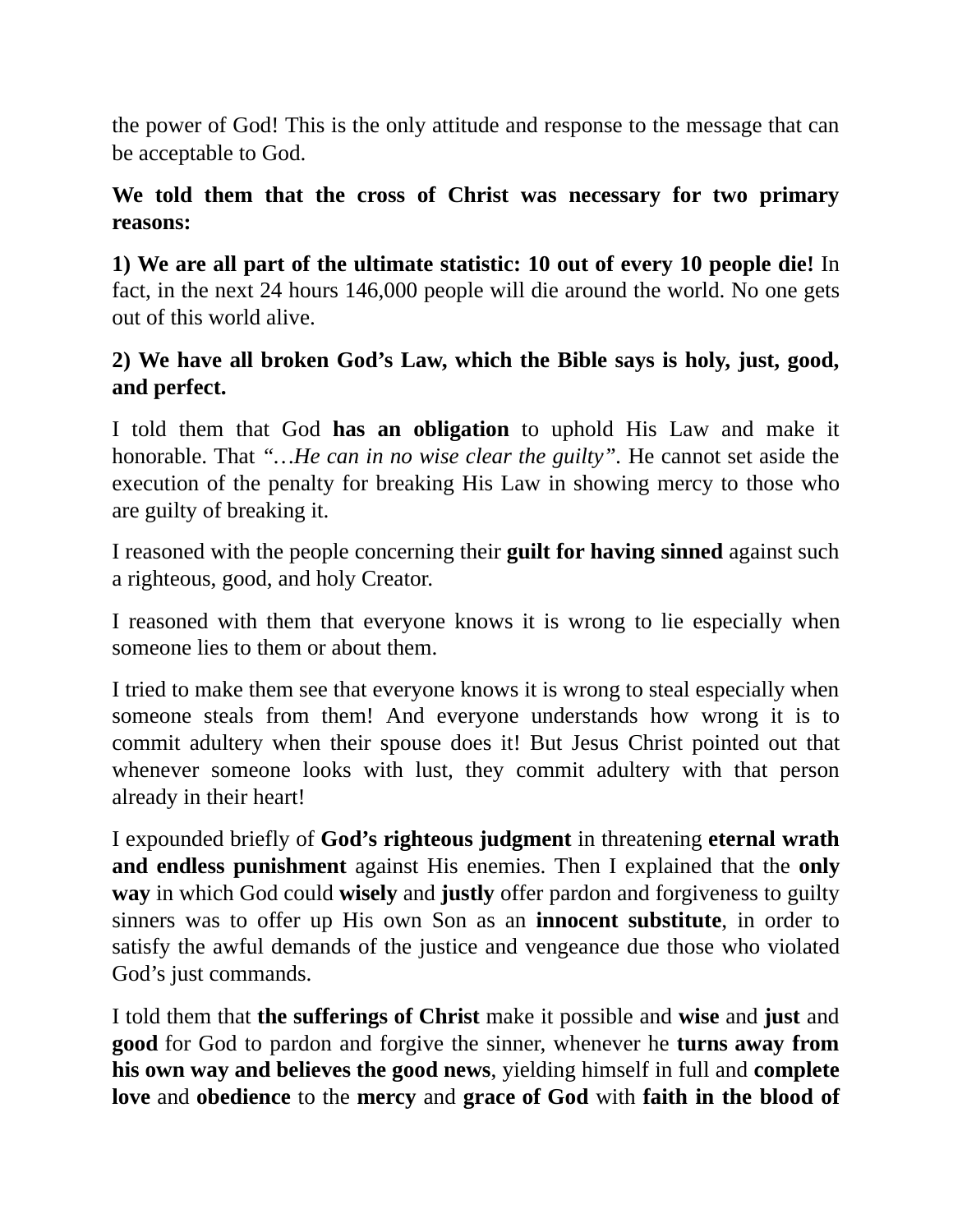**Jesus Christ** as the **only** remedy for sin and damnation.

I pointed out that God requires that we all believe the **Gospel** "good news" that **Jesus died** for **our sins**, **was buried and raised again the third day**. And that when God the Father raised up His Son Jesus from the dead He broke the **power of sin and death** over all those who **repent and believe the gospel**.

I knew I had only 5-10 minutes to speak to each group, so I said these things in the most plain, pointed, and personal manner possible.

As we continued to preach, we watched as the faces of these precious people would show deep conviction, as if they were thinking, *"Hey this actually makes sense! I have offended God! I deserve to be sent to the lowest hell! But God is willing to show me mercy if I will only repent, believe, and obey the gospel of His Son!"*

We stayed there approximately 5 hours, and we estimated that we preached over 40 times to an average new crowd of between 25-50 people each. It was perhaps the most fun I have had open air preaching in many years!

#### **TO GOD BE ALL THE GLORY, HONOR, AND PRAISE!!!**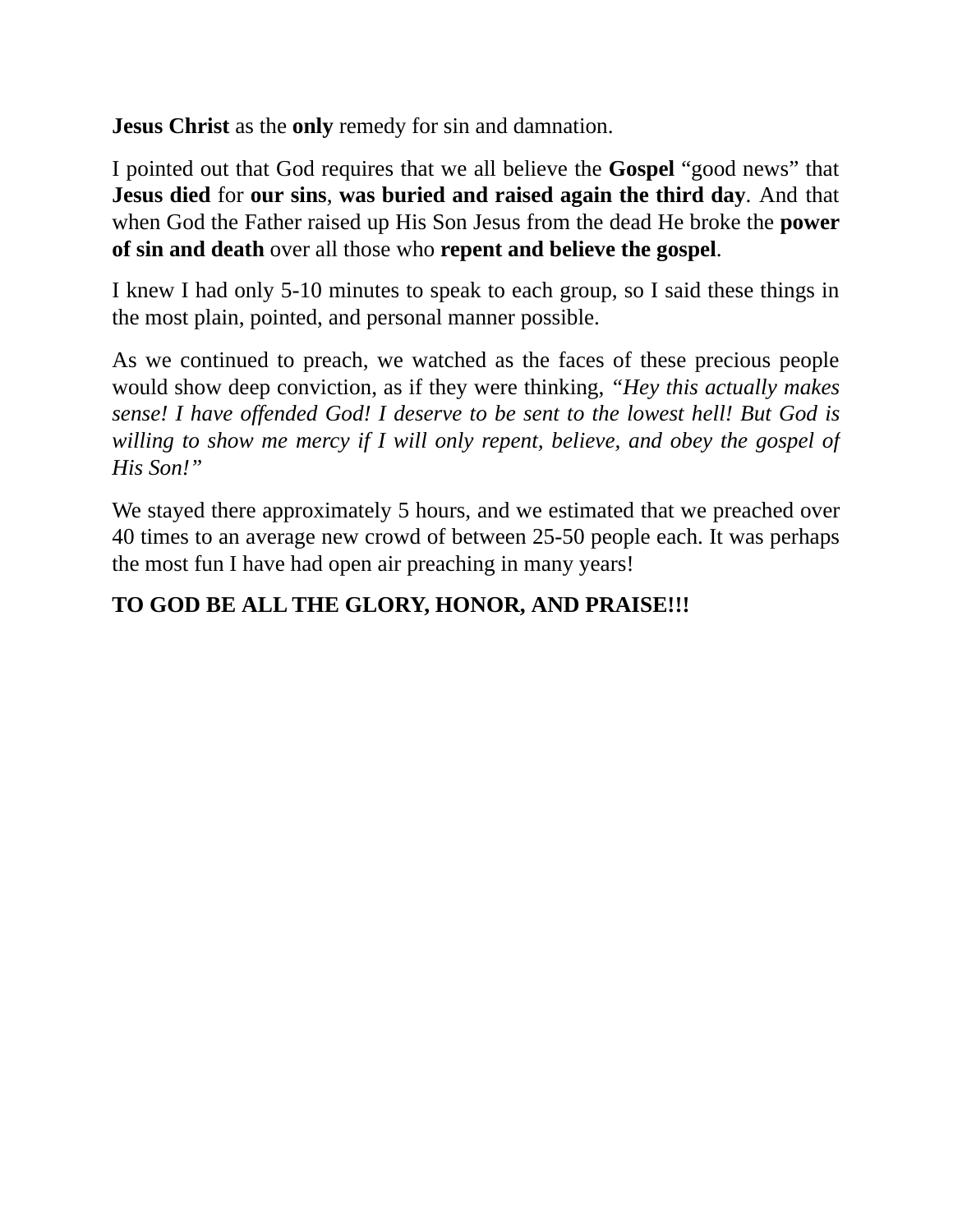# **A CHRISTMAS LETTER**

#### **A PRESENTATION OF THE GOSPEL**

*This is a copy of a Christmas letter I wrote and mailed out years ago to 60 individuals and families who lived in our apartment complex. This is another example of including the various components of the gospel in our preaching and testimony. Feel free to use all or any portion of it to reach souls.*

Dear Friends,

Merry Christmas!!! Let us remember to keep the "Christ" in Christmas. There are many who would like to "X" the Christ and celebrate X-mas.

Listen to this statement: Christ is the greatest central fact in the world's history. To him everything looks forward or backward. All the lines of history converge upon Him. All the great purposes of God culminate in Him. The greatest and most momentous fact that the history of the world records is Christ's birth.

Christmas is celebrated because of this one verse of Scripture: *"She will give birth to a Son and you are to give Him the name Jesus [short for "the Lord is salvation"], because He will save His people from their sins" (Mat 1:21).*

Friend, sin is the great problem of the human race and the Scriptures teach us that hell is the penalty for sin. But salvation is more than an exit visa to heaven; it is freedom from sin now in this life.

Christmas has very little meaning or significance without this transformation in our hearts.

Please allow me to tell you my story: My old life was one of pain and pleasure. Some pain and then some pleasure; more pain and then more pleasure. I found out that my sinful life really had no happiness; just fighting off unhappiness. I was a social drinker, a womanizer (being gay is the equivalent; God calls it sin – Leviticus 18:22), a blasphemer (using God's name in vain), full of lust (if you even fantasize of a sexual relationship outside of marriage the Bible calls you an adulterer), full of greed, full of anger, and full of bitterness. I fell short of God's commandments, and so has every human being. *"There is none righteous, no,*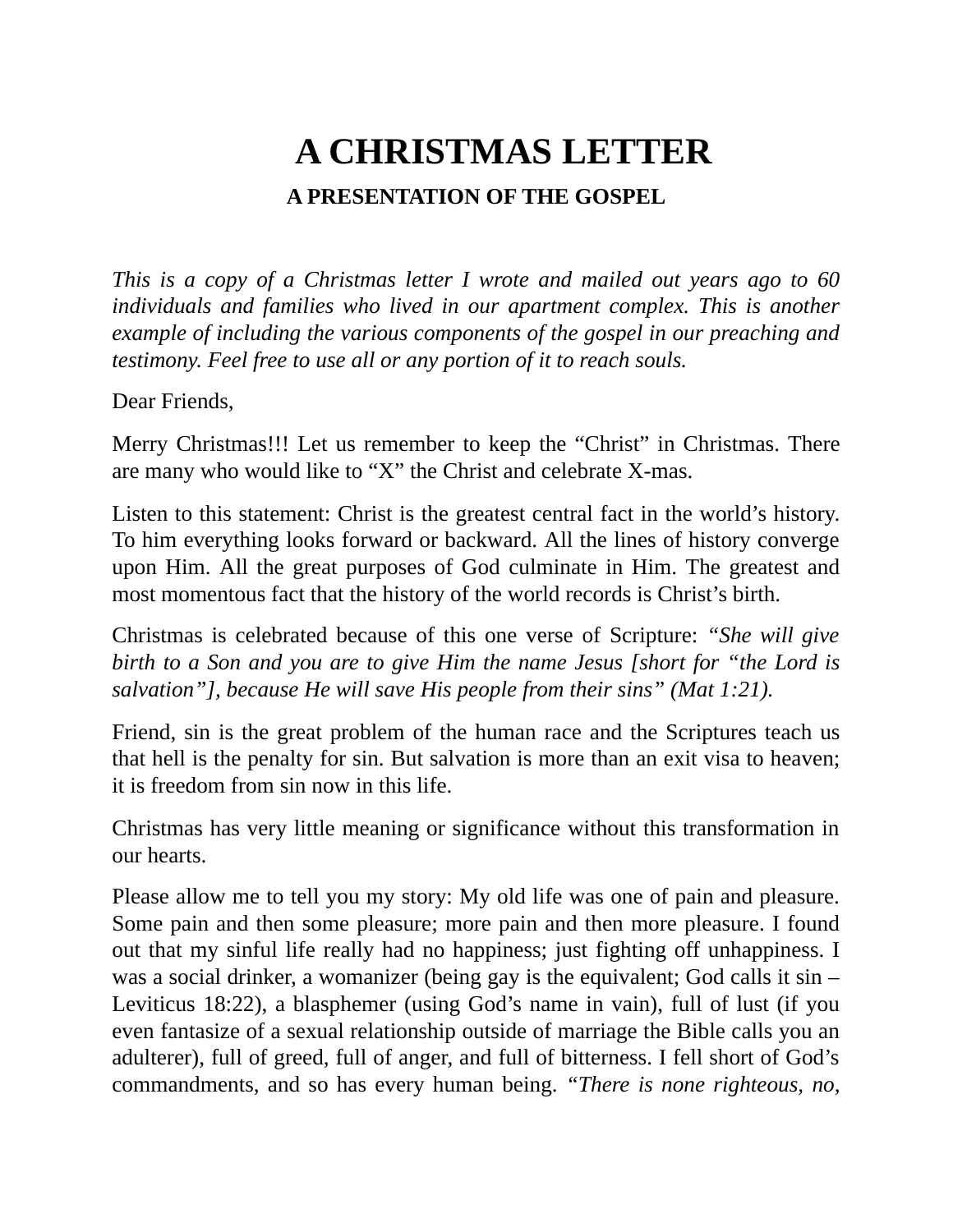*not one…" (Rom 3:10).*

Yet I was a semi-regular church goer, prayed to God, and counted myself a part of the good citizens of this country. Like so many today I was trusting in my good works to save me. **If you are hoping for good works to save you, you are trusting in a parachute that is full of holes.** On judgment day you will crash and burn. We have all sinned against God our Creator. If any of us are not convinced of that, then it will take hell to convince us.

Death is as sure as taxes, if not surer. In this life is the only chance we will get to let go of our sins and turn to Christ. That is true repentance. To an old soldier it means, "Attention! Halt! About turn…quick march!" **If you haven't let go of your sins, you are holding onto a grenade with the pin pulled out.**

If Satan sees your interest in Christ, I warn you that he will try and kill you to keep you from this great salvation. If he sees that you're not interested he'll kill you anyway, and you'll spend eternity in hell. Forever.

The Good News is that Christ died on the cross and shed His Holy Blood to pay the penalty for our sins and then He rose again triumphant (Besides Christmas, Easter is the second most celebrated holiday – think about that). On the cross of Jesus Christ was the greatest demonstration of love and mercy that mankind has ever been shown. It was there that the Lord Jesus suffered, bled, and died so that man could receive the power of a transformed heart and a new life.

What must you do? Turn to Christ now, friend and be saved from your sins. Then and only then can you know the true meaning of Christmas.

Merry Christmas or Miserable Christmas?

Which will it be?

**Instructions:** *Right now, in your heart, cry out to God to save you from your sins by the Blood of Jesus. Right now, with your mouth, ask Him to deliver you from the snare of the devil and to make you His own. Give up your sinful self-will and turn back to God. Die to your own will and your own life. Jesus Christ will deliver you and give you a new life. Put your faith in Him.*

For prayer or counsel please call For prayer or counsel please call  $\qquad \qquad$  . Let us know if you've turned to Christ by calling us or writing to us. Remember, God loves you and we love you.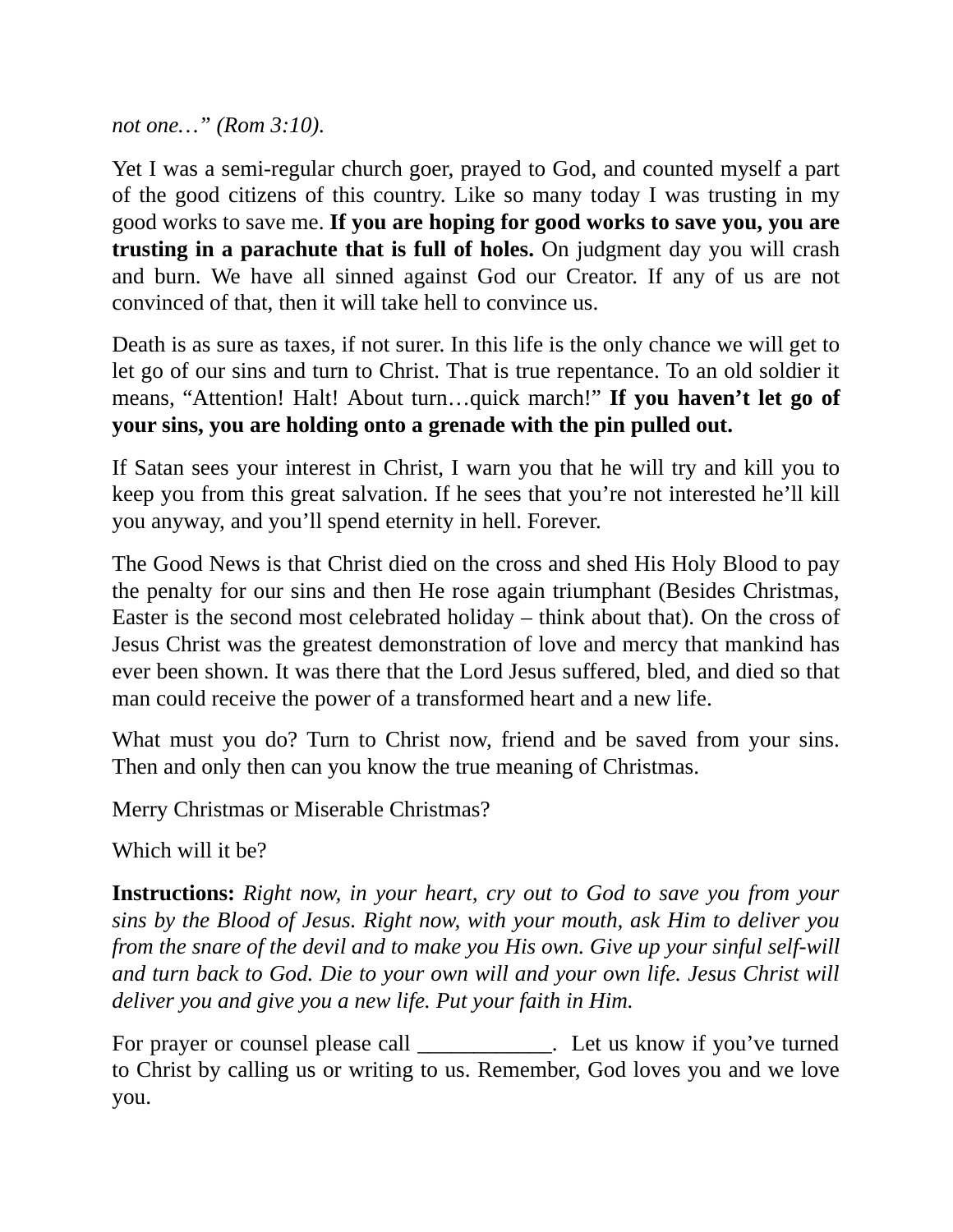**P.S.** Notice this letter makes no appeal for money or the sale of any product. It is written out of a deep sincerity and a pure love for your soul. Please know that we are praying for you to know Christ.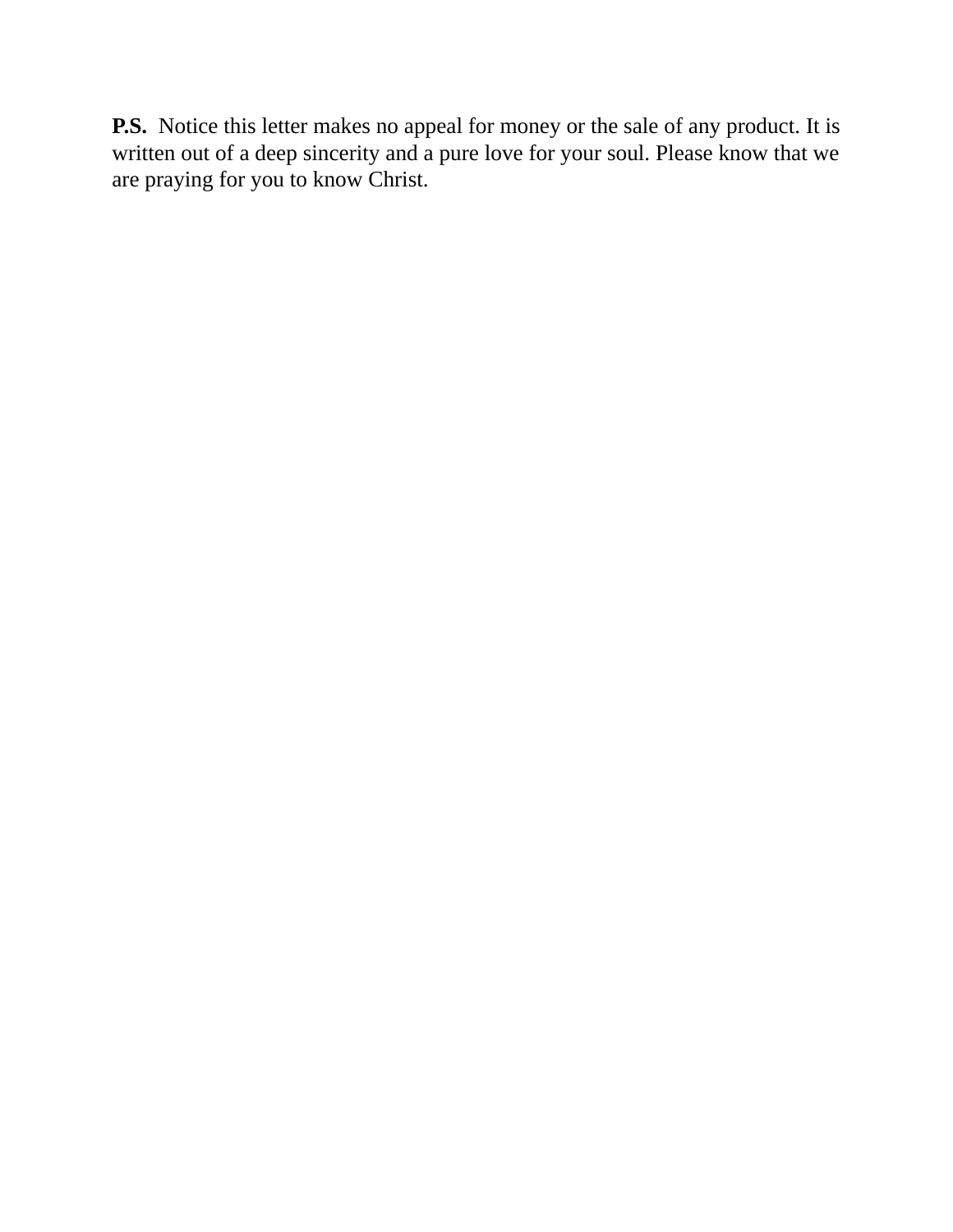### **ABOUT THE AUTHOR**

Bert M. Farias, together with his wife Carolyn, graduates of Rhema Bible Training Center, founded Holy Fire Ministries in 1997 after serving for 9 years as missionaries in West Africa establishing nation-changing interdenominational Bible training centers with an organization called Living Word Missions.

From 1999-2003 Bert served as the internship coordinator on the senior leadership team of the Brownsville Revival School of Ministry and Fire School of Ministry in Pensacola, Florida, a school birthed from a massive heaven-sent revival that brought approximately four million visitors from around the world with an estimated 150,000 first time conversions. There Rev. Farias and his wife taught and mentored young men and women in the call of God and trained them for the work of the ministry.

Bert is a missionary evangelist carrying a spirit of revival to the Church and the nations. An anointing of fire marks His ministry with frequent demonstrations of the Spirit and the power of God.

With a divine commission to also write, Bert has authored 6 books with an emphasis on helping to restore the true spirit of Christianity in the Church and its leaders and preparing the saints for the glory of God, the harvest, and the soon return of the Lord.

Before being separated to the full time preaching and teaching ministry, Bert experienced a unique and powerful baptism of fire. His consuming passion is for human beings to come into a real and vibrant relationship with the Lord Jesus Christ through the power of the Holy Spirit and to become passionate workers in His kingdom thus preparing them for the second coming of Christ, being among the wise virgins and a part of the first-fruits harvest who will be received into glory and receive a sure reward.

Bert currently resides in Windham, New Hampshire with his beautiful wife Carolyn and sweet son of promise Daniel.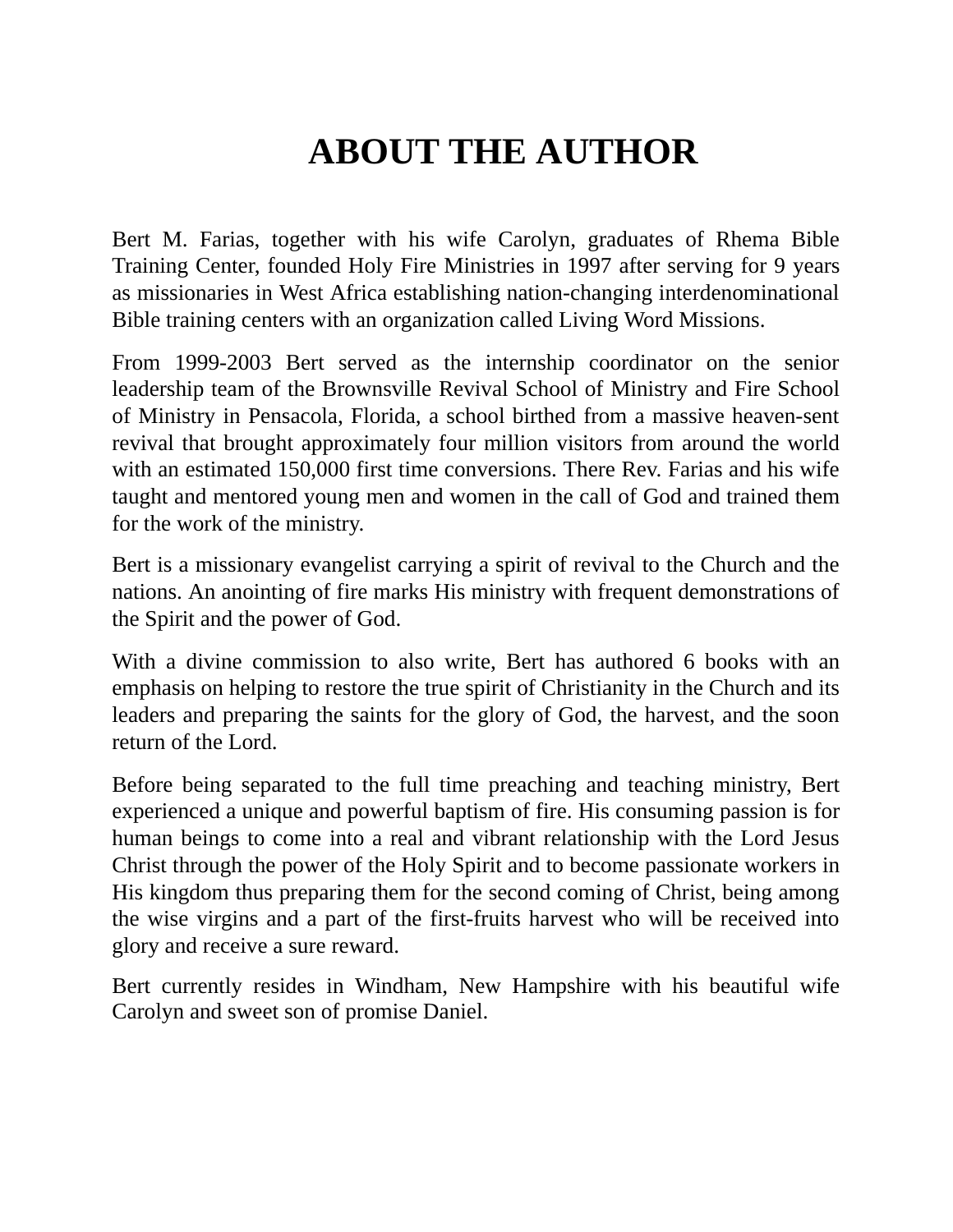### **OTHER BOOKS BY BERT M. FARIAS**

#### **SOULISH LEADERSHIP**



This book is for everyone…

Who longs for purity of heart.

Who desires to be set aright in the core of his being.

Who dreads God's disapproval more than man's.

Whose greatest phobia is the fear of a wasted life and burned-up works.

The works that endure the testing of God's holy fire will one day be rewarded. Others will suffer loss (1 Cor 3:12-15). Will your works stand the fire or will they go up in smoke? In that day the motive of every heart will be made clear. Leaders will be judged by a higher standard. Only one question will matter then, and it's the same question that matters now: Are you building your kingdom or the kingdom of God?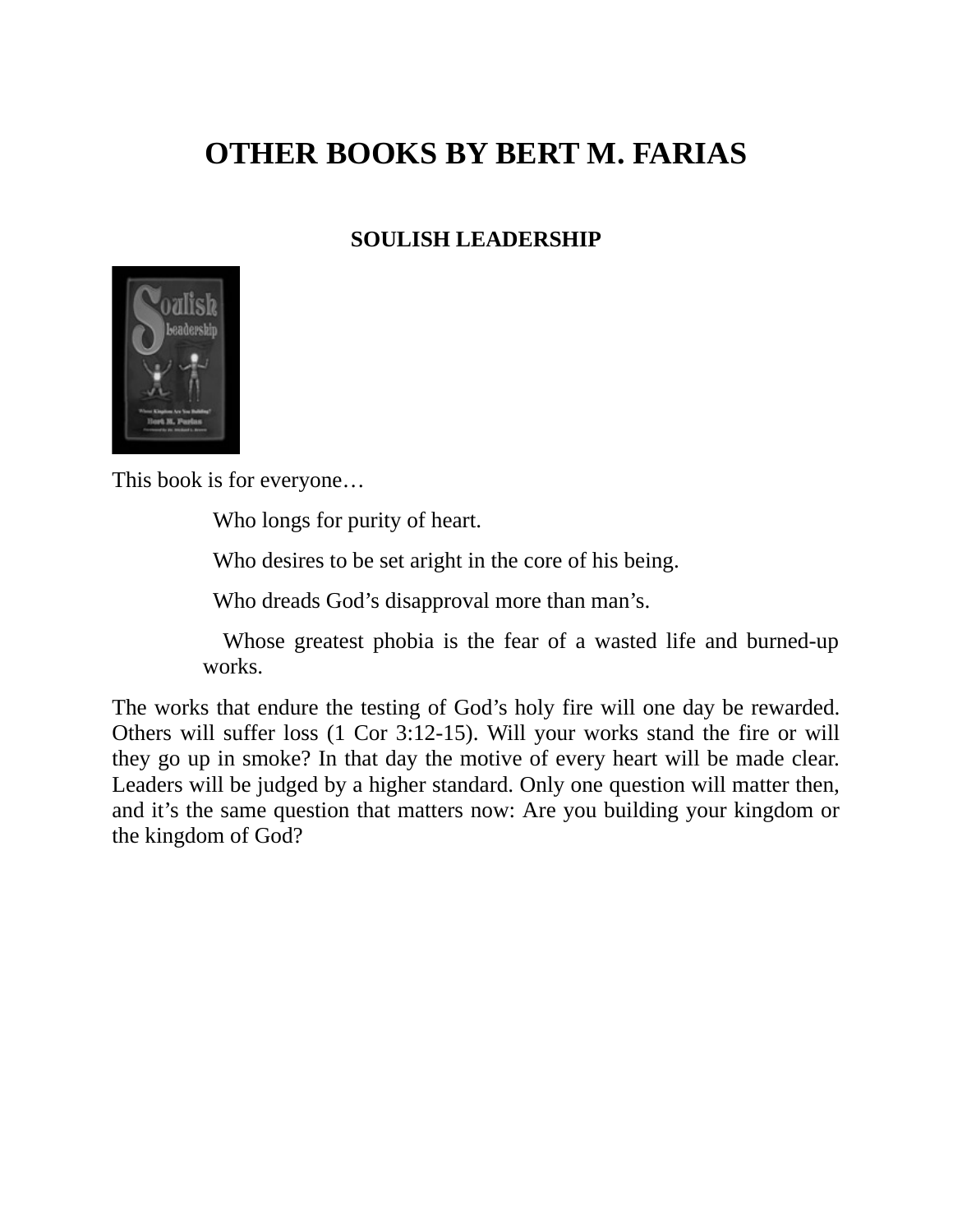#### **THE JOURNAL OF A JOURNEY TO HIS HOLINESS**



This journal-style book is not your normal run-of-the-mill literary work. Rather, it is a mystery from heaven unveiled---a saving word----a blueprint of the mind of God for every minister and saint. This journal will take you to a school beyond the veil wherein the Holy Spirit himself is the instructor.

The content of this journal reads like a tapestry woven by an unseen hand into the multi-colored fabric of each page. Its timeless truths and priceless principles will demand your prayerful attention; indeed a rare find for this day and age.

Don't just read this journal, but let it read you. Allow it to impregnate you with a depth of holy desire for intimacy and unbroken fellowship with the Father of spirits. There is a great purging and cleansing God wants to do in this hour in his Church, especially among ministers. This journal is one of those sign-posts that definitely point the way.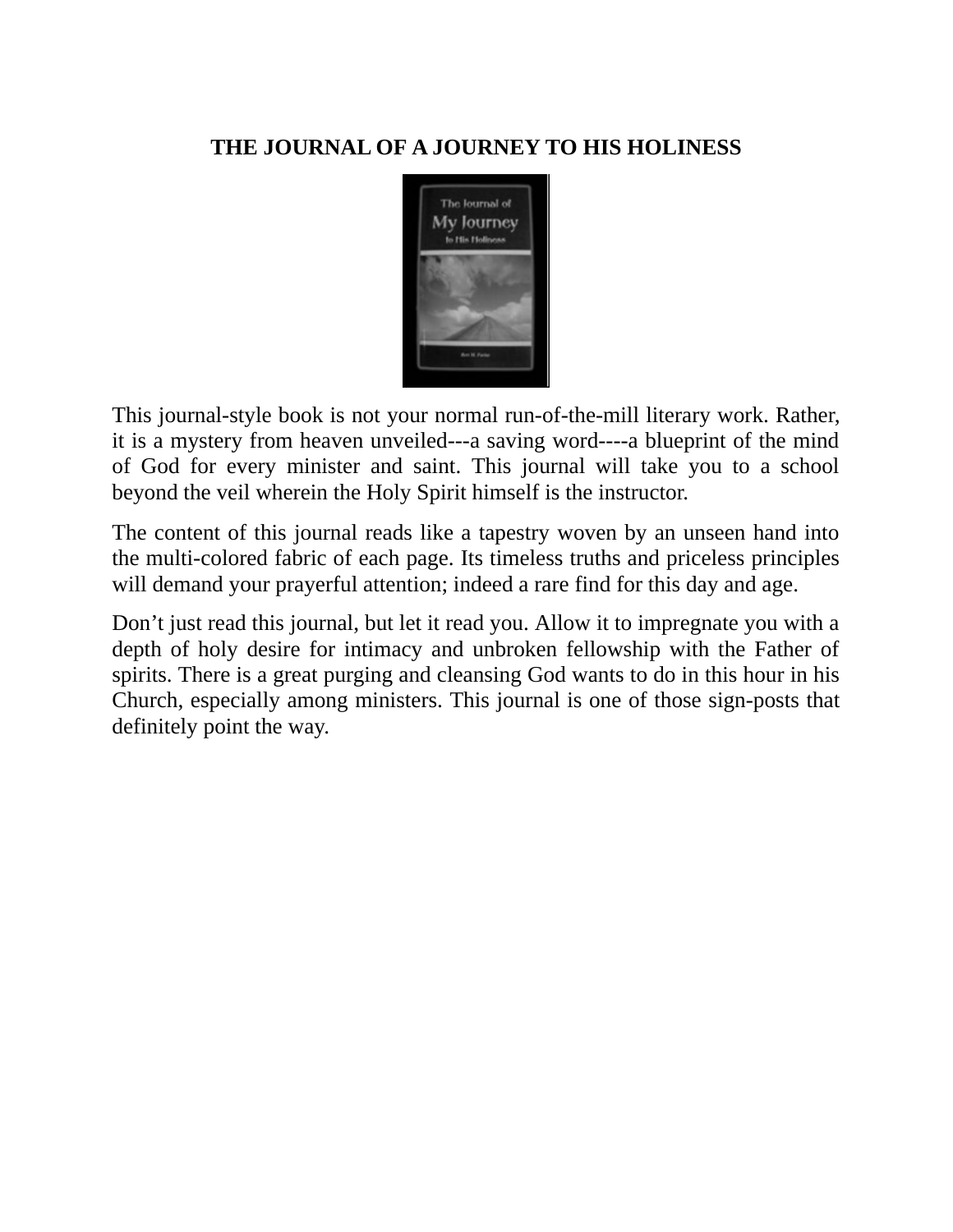

#### **THE REAL SPIRIT OF REVIVAL**

In this book, Bert challenges the status quo of Christianity today and redefines its true spirit which is one of revival and of living the Spirit filled life. With one eye on the coming glory of the Lord and His soon return, and another eye on the harvest of souls yet to be reached, *The Real Spirit Of Revival* takes the reader into a preparation to becoming a true lover of Jesus and a passionate worker in His kingdom. These vital truths that dot each new chapter of this book are sure to awaken you as one from a deep sleep, and light a fire in your soul.

If you are tired of a mundane relationship with God and desire to burn with His holy fire this book is a must read.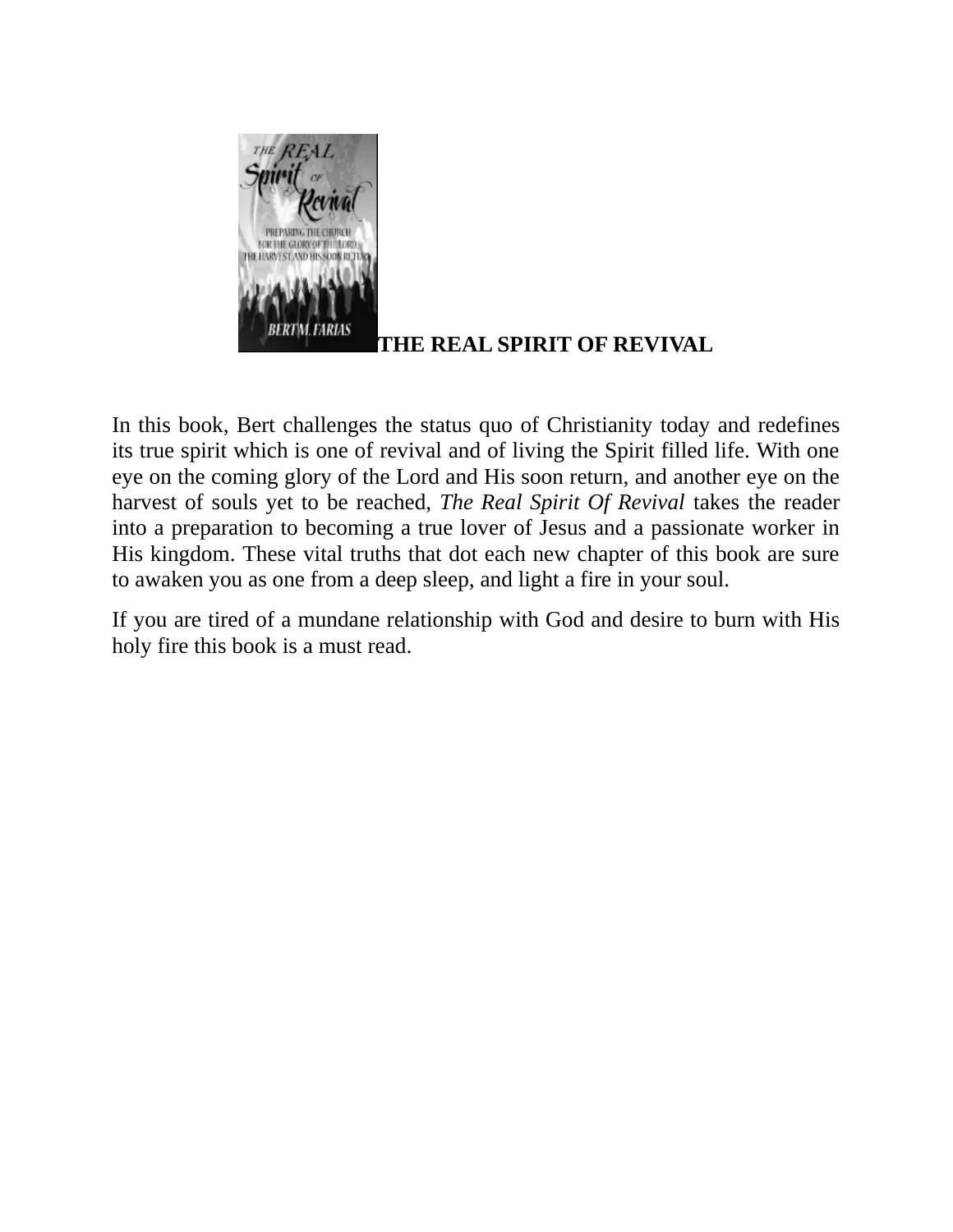#### **PURITY OF HEART**



The primary basis of all judgment concerning the deeds done in our bodies is our motives. Our values determine our motives, and our motives are the real reason behind our thoughts, words, and deeds. Only God can see the true motives of every man's heart.

Almost all human beings have something to hide. Nearly everyone twists words, events, and situations to their own advantage, to place themselves in the best possible light. Men often have ulterior motives and hidden agendas. This is sin and a form of hiding.

Adam and Eve first hid from the presence of the Lord in the garden after they had fallen. But there will be no hiding from the presence of the Lord on that solemn Day of Judgment.

Purity of Heart will prepare you for that day and spare you loss at the judgment seat of Christ so that you may receive your full reward. What is done in pure love, by the leading of the Spirit, and for the glory and honor of God shall reap the fullest rewards.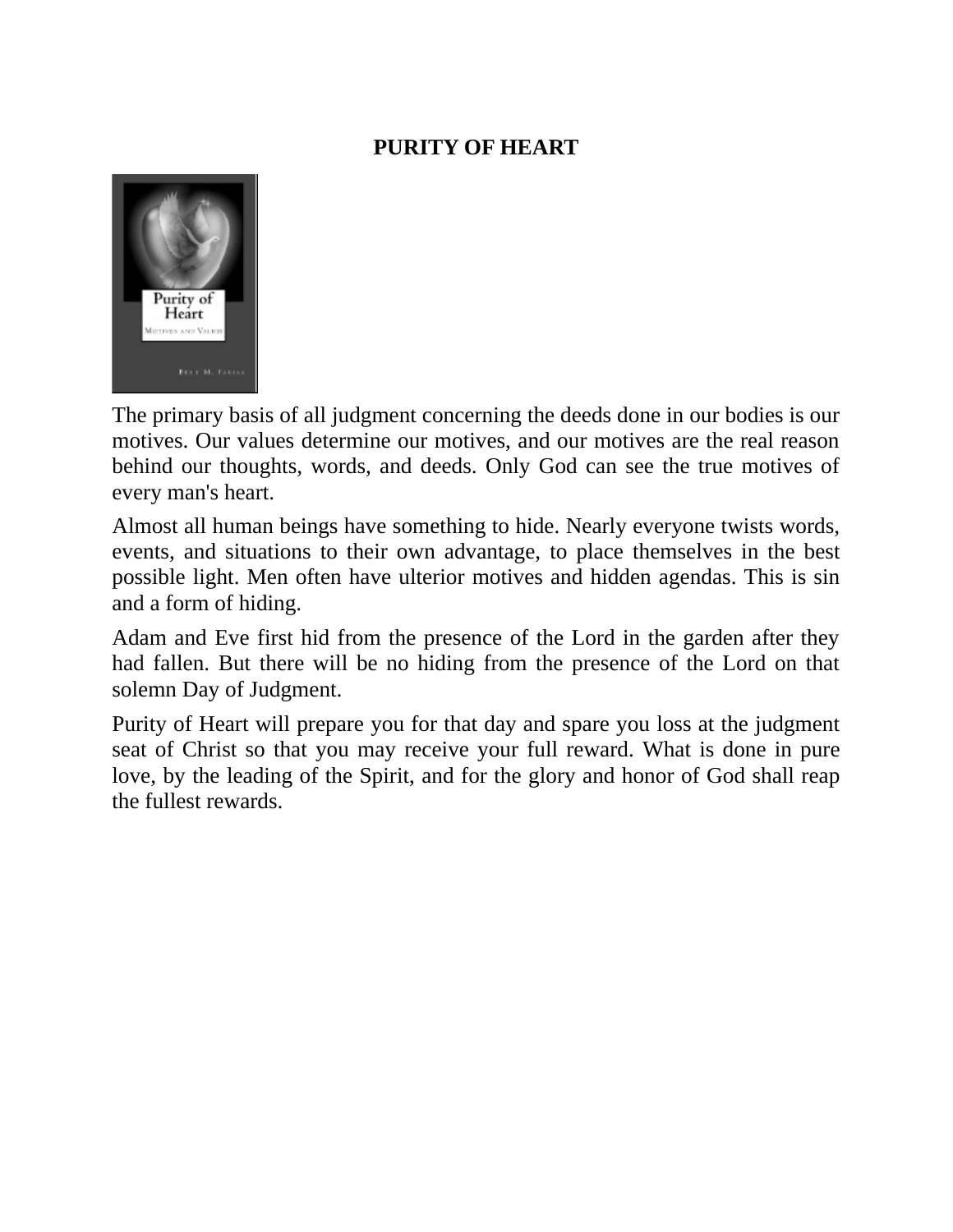#### **THE REAL SALVATION**



Can you imagine feeling secure in a salvation you don't even possess? Such is the state of mass humanity today. We have libraries full of sermons yet still so much confusion and deception about what the real salvation is. With poignancy and pinpoint clarity this short and sweet book cuts through the fat of satanic philosophy, exposes the deception of the broad way of religion, and shines the light on the narrow path to eternal life. Most books are 200 pages with 30 pages worthwhile, and 170 of fluff. *The Real Salvation* is less than 60 pages, but every word counts. Make it count for you and your unsaved friends and loved ones!

#### **TO ORDER ANY OF THESE BOOKS**

#### **VISIT OUR WEBSITE: www.holy-fire.org OR AMAZON BOOKS.**